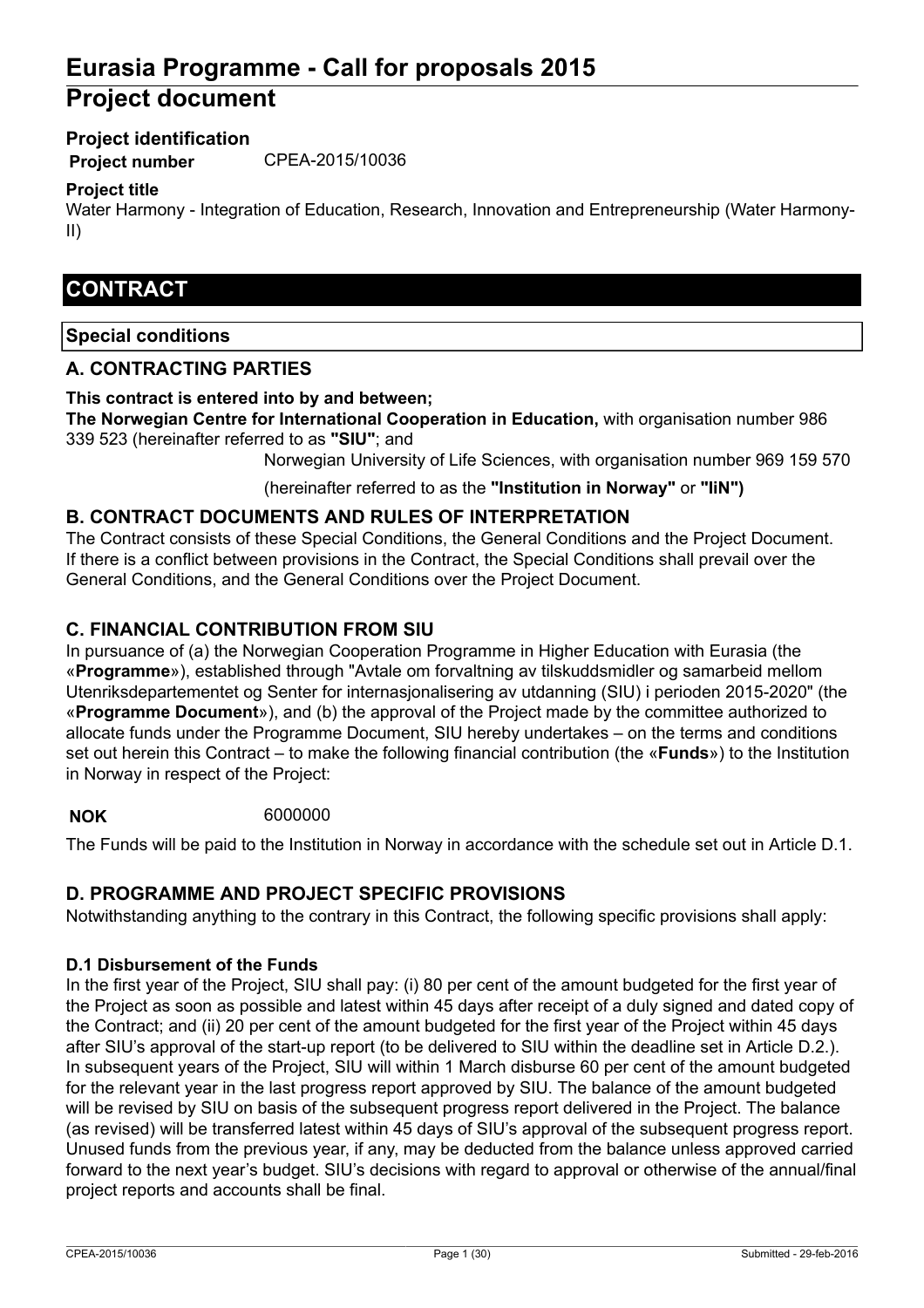### **D.2 Reporting obligations**

The Institution in Norway shall within 15 September 2016 provide SIU with a start-up report, including a short description of the progress of project activities and any anticipated obstacles going forward. Thereafter, the Institution in Norway shall provide SIU with annual progress reports, including updated accounts, and a description of the progress of ongoing/planned project activities and any anticipated obstacles going forward. The annual progress reports shall be submitted to SIU within 1 March each year. Lastly, upon finalisation of the Project, the Institution in Norway shall without undue delay provide SIU with a final project report containing final accounts for the Project, and a description of the Project Results together with an assessment of the overall success of the Project. The Institution in Norway must, to the extent necessary, consult all involved partners in order to prepare complete reports. The reports shall be delivered via SIU's online system [Espresso.](http://espresso.siu.no)

### **D.3 Programme specific provisions** None.

### **D.4 Project specific provisions** None.

# **General conditions**

### **General conditions**

### **Article 1 - Definitions**

Subject to specific definitions made in the Special Conditions, the following terms shall have the meaning ascribed to them below:

**Auditor General:** The Office of the Auditor General of Norway ([www.riksrevisjonen.no](https://www.riksrevisjonen.no/Sider/hovedside.aspx)).

**Force Majeure:** A hindrance outside a party's control which is partly or wholly preventing it from performing its obligations under the Contract, and which could not reasonably have been foreseen or overcome.

**Project:** The project described in the Project Document.

**Project Coordinator:** The person designated as such in Section A.1 and A.2 of the Project Description.

**Project Description:** The information set out in Sections A – E.

**Project Results:** All results produced or achieved through the Project and capable of being protected under any intellectual property law, regardless of their form, nature and localization.

### **Article 2 - Project administration**

The Institution in Norway shall make its utmost efforts to ensure that the Project is implemented in accordance with the Project Document, and proactively seek to formalize and coordinate project activities with all involved personnel and partners. The Project Coordinator shall ensure that all notification and reporting obligations set out herein are duly complied with.

The Institution in Norway shall ensure **(a)** that the implementation of the Project comply with all applicable statutes, laws and regulations in force or entering into force in the project period, as well as recognised norms for good project governance; and **(b)** that adequate steps shall at all times are taken to prevent/mitigate risk of irregularities, corruption and/or other unethical practices, in compliance with the «Guidelines for handling irregularities» (accessible on SIU's webpage).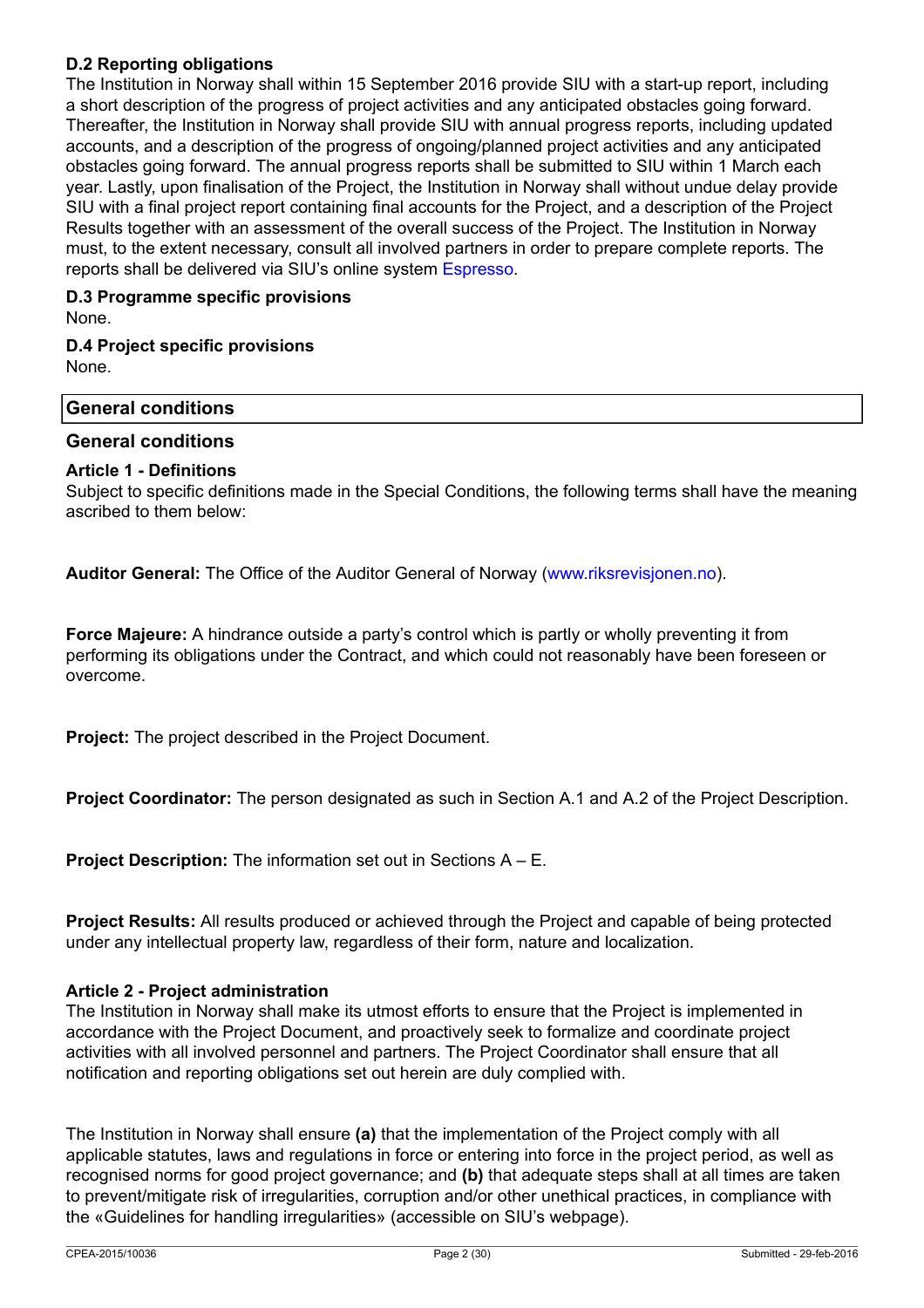The Institution in Norway warrants that the Funds (including any interest earned thereon) will be used exclusively for the purposes of implementing the Project, and that the project management will establish appropriate procedures for managing the Project's financial aspects (budgeting, accounting, reporting, etc.).

#### **Article 3 - Disbursement, transfers and reservations**

All disbursement obligations on part of SIU are subject to SIU's receipt of the allocation made under the Programme and any instructions from the entity/ies ultimately funding the Programme.

SIU shall be forthwith notified if the Project is likely to receive grants or other similar funding from other public or private persons/entities. If such alternative funding results in a reduction of the own share of the Institution in Norway or its partners receiving a part of the Funds in the Project, SIU may reduce the Funds accordingly. The Institution in Norway shall be consulted before any such reductions are made.

If, after the Project has been completed there exist any unused part of the Funds, such amount shall be repaid to SIU according to invoice. If the Funds are insufficient to ensure due completion of the Project, the Institution in Norway shall pay the amount necessary to complete the Project.

SIU accepts no liability for loss due to unfavorable exchange rates, errors in banking details provided, or adverse tax implications, and SIU will not cover any bank related costs/charges. Return of funds to SIU shall be made in the same currency as the disbursement from SIU.

#### **Article 4 - Accounting, verification and audits**

The Institution in Norway shall keep a separate project account for the Project, specifying the actual income and costs in the Project. The project account shall be kept current and in all respects be compliant with internationally recognised accounting principles, and form part of the Institution in Norway's formal accounts.

SIU and the Auditor General shall be entitled at any time to verify that the Funds are being applied in accordance with the Contract, and shall upon request be forthwith presented with receipts, time sheets, calculations and any other relevant documentary evidence necessary to carry out such verifications, and be allowed to inspect the progression of project activities and results. SIU reserves the right to carry out random audit checks without any prior notice.

#### **Article 5 - Reporting**

If SIU at any time finds the reporting obligations set out in Article D.2 insufficient to meet SIU's needs for information regarding the Project, SIU may amend the reporting obligation to meet such needs. Such amendments shall be notified well in advance and not be unreasonable.

Unless otherwise specified, all reporting pursuant to the Contract shall be made through SIU's online system "Espresso" [\(http://espresso.siu.no\)](https://espresso.siu.no). All reporting on budgets and accounts shall be made in the same currency as the Funds.

#### **Article 6 - Transfer of a part of the Funds to third parties**

Insofar necessary in order to implement the Project, the Institution in Norway may transfer parts of the Funds to other institutions in Norway or abroad.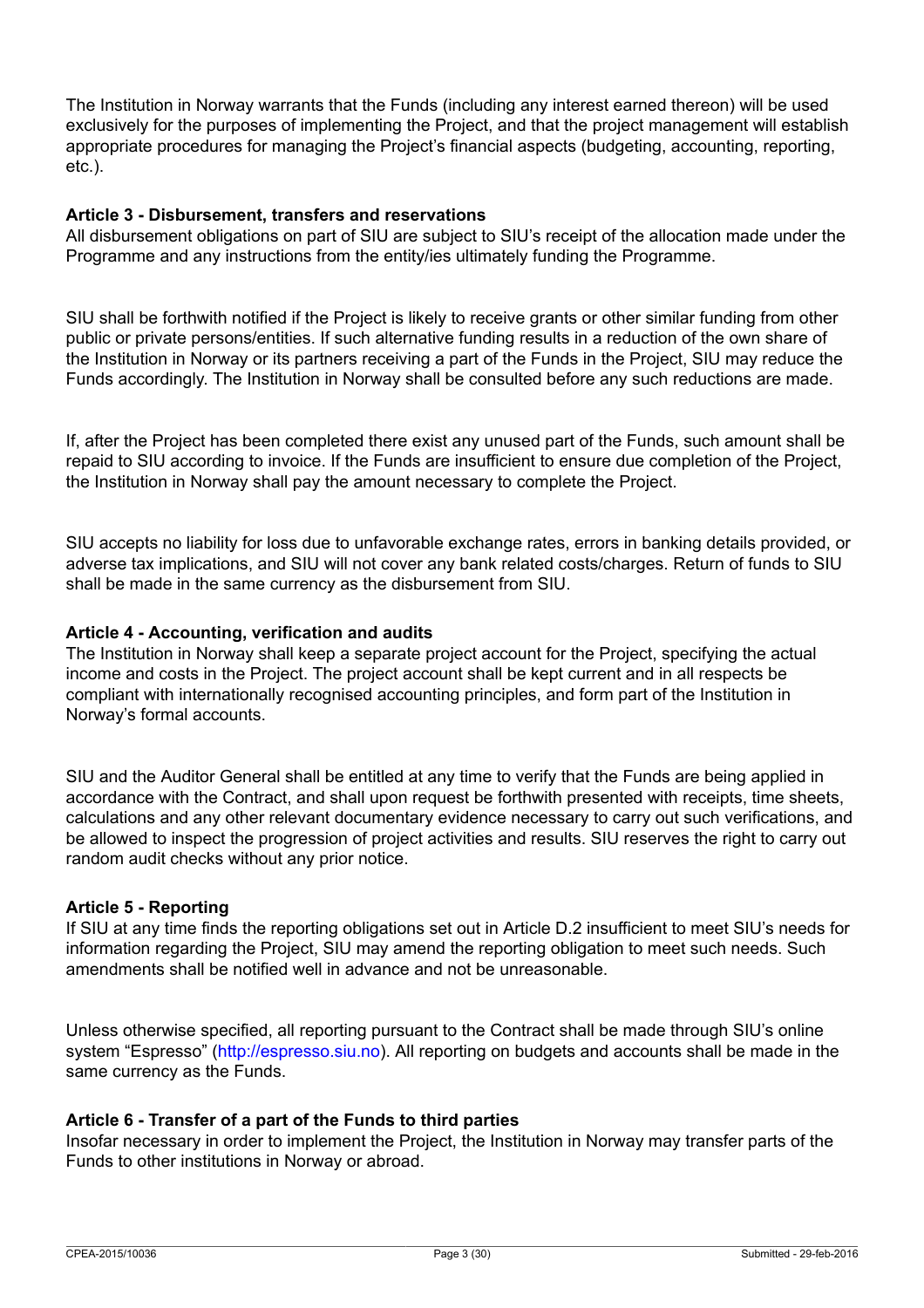The Institution in Norway must ensure that the recipients of such transfers undertake to provide it with sufficient documentation to comply with its accounting and reporting obligations under this Contract.

Except from scholarships paid out to students in pursuance of the Project, salaries to personnel at the Institution in Norway and other amounts customarily paid out directly to personnel involved in such projects (e.g. per diem and the like), no part of the Funds may be transferred directly to any private person in Norway or abroad without SIU's prior written consent.

### **Article 7 - Liabilities and indemnifications**

SIU's legal and financial responsibility in respect of the Project is strictly limited to its obligation to disburse the Funds in accordance with the terms and conditions of the Contract.

The Institution in Norway shall keep SIU fully indemnified from all risk, liabilities, claims, proceedings and any other adverse or potentially adverse effects whatsoever arising out of or in connection with the Project and/or the personnel/partners involved.

#### **Article 8 - Use, publication and protection of Project Results**

Unless otherwise agreed, the Institution in Norway shall publish the Project Results without undue delay after completion, and the Project Results shall thereafter remain available to the public on reasonable terms. Insofar necessary to secure such public access to the Project Results, SIU shall enjoy a royaltyfree, non-exclusive, non-commercial right to translate, reproduce and distribute the Project Results, subject only to payment of costs necessary to facilitate such use.

Presentations of the Project and/or the Project Results to the public shall mention that the Project is funded by SIU and the relevant ministry under the Programme. Presentation to the public includes any presentation in any form to any part of the public.

### **Article 9 - Transfer of rights and use of sub-contractors**

The Institution in Norway may not transfer, mortgage or otherwise pledge any of its rights and/or obligations under the Contract, without the prior written consent of SIU. The use of sub-contractors does not release the Institution in Norway from its obligations under the Contract, and sub-contractors may not be granted any form of entitlement to Project Results. Transfer of rights relating to the Project Results shall not prejudice SIU's rights pursuant to Article 8.

### **Article 10 - Deviations from the Project Document**

Significant deviations from the project implementation procedure set out in the Project Document shall be forthwith notified to SIU in writing, and may not be deferred to the annual progress report. A deviation shall be considered significant **(a)** if it is likely to have an adverse effect > 20 per cent on the Project's yearly budget or progress; **(b)** if it involves changes to the Project management (hereunder the Project Coordinator or central academic personnel) in the Institution in Norway or any of its partner(s); or **(c)** if the deviation leads to any other major changes in the Project's implementation as set out in the Project Document (e.g. cancellation or considerable alteration of central project activities, damage or loss of key infrastructure, etc.).

The notice to SIU shall describe the deviation(s) and set out which measures have been/will be implemented to avoid/mitigate its effects and the prospect of such measures' success. Upon receipt of the notice, SIU will assess which impact the deviation(s) shall have on the Contract. Until SIU has responded, the Institution in Norway shall refrain from major financial dispositions in relation to the Project (e.g. payout to partners, accept comprehensive obligations, etc.) and to the extent possible seek to impose the same restriction on its partner(s).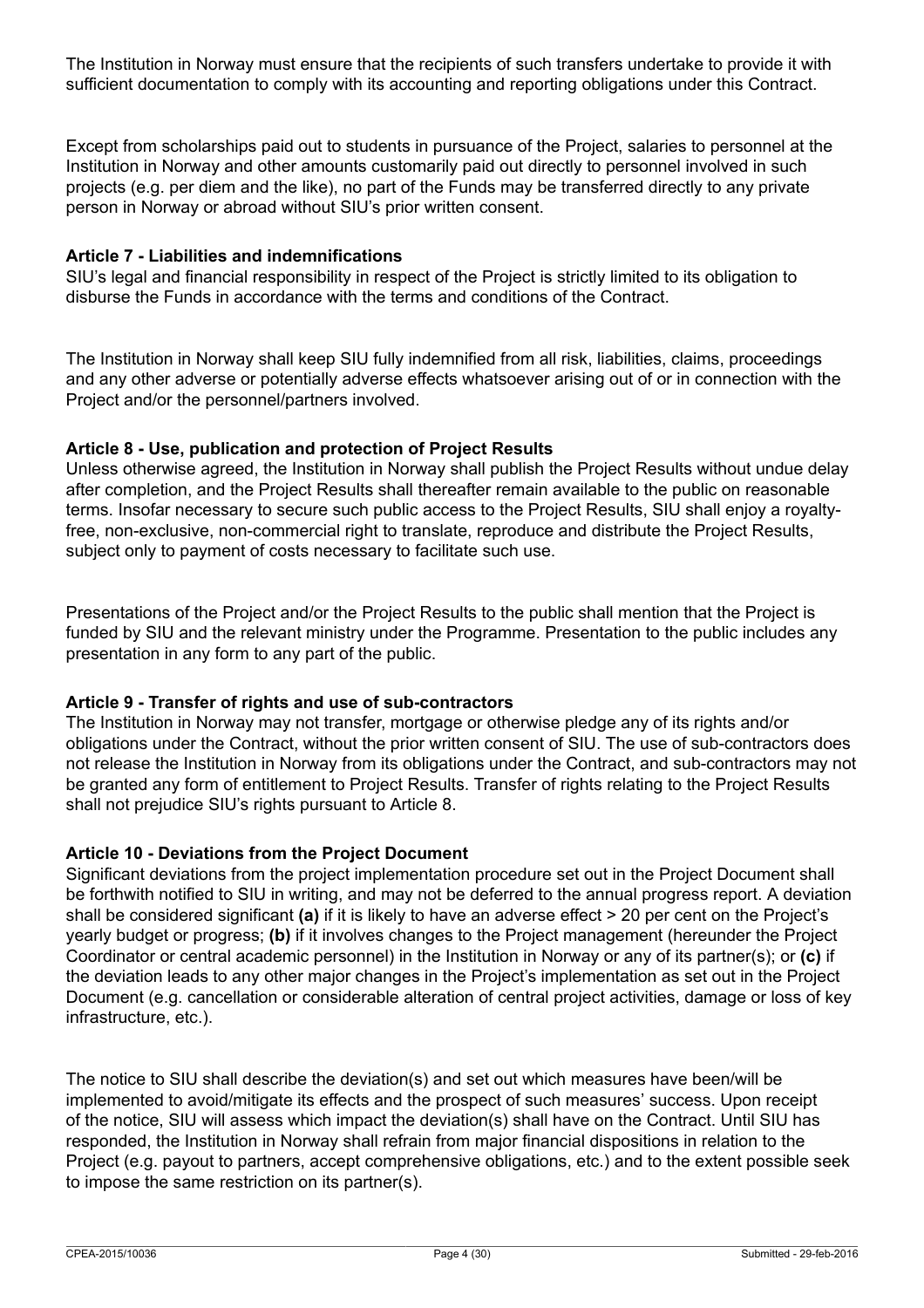If the deviation is remediable, SIU shall provide the Institution in Norway with a reasonable number of days to either remedy the deviation (grace period), or propose an amendment to the Project Document which mitigates its prejudicing effects or is otherwise agreeable. If the deviation is not remedied within the grace period, and no reasonable amendment of the Project Document is made available, SIU may discontinue its funding of the Project and instruct the Institution in Norway to immediately repay, and seek repaid from its partner(s), any unused part of the Funds. The Institution in Norway and its partner(s) shall be duly consulted before such discontinuation.

### **Article 11 - Breach of the Contract**

Upon anticipated or occurred breach of the Contract, or reasonable suspicion thereof, SIU may wholly or partly suspend its disbursement of the Funds, and instruct the Institution in Norway to immediately **(a)** suspend the use of any part of the Funds already paid out to it, and **(b)** seek suspended the use of any part of the Funds paid out to its partner(s). Such instructions shall be confirmed in writing without undue delay.

The Institution in Norway shall always be provided with a reasonable number of days to rectify a breach (grace period). If the breach has not been rectified within the grace period, SIU may terminate the Contract and instruct the Institution in Norway to immediately repay, and seek repaid from its partner(s), any unused part of the Funds.

If the breach is substantial, SIU may instruct the Institution in Norway to immediately **(a)** repay, and seek repaid from its partner(s), any part of the Funds (whether used or not); and **(b)** transfer, and seek transferred from its partner(s), all rights to the Project Results and infrastructure primarily paid for by the Funds. Substantial breach includes, but is not limited to, **(i)** any act of fraud, corruption or other unethical practice by the Institution in Norway, its personnel or partner(s); **(ii)** anticipated or actual bankruptcy, dissolution or other winding up of the Institution in Norway or its partner(s); **(iii)** transfer of majority ownership and/or control in the Institution in Norway to an entity having jurisdiction outside the EEA; **(iv)** failure to abide by the rules referred to in Article 2; **(v)** failure to exclusively use the Funds on the Project in accordance with Article 2; **(vi)** failure to comply with audit requests in accordance with Article 4; **(vii)** failure to report to SIU in accordance with Article 5; **(viii)** failure to notify SIU of significant deviations in accordance with Article 10; and **(ix)** any other substantial and continued failure to perform obligations under the Contract.

### **Article 12 - Force Majeure**

If a breach of the Contract or a significant deviation from the Project Document is resulting solely from Force Majeure, the sanctions set out in Articles 10 and 11 may not be used.

If, however, the Force Majeure results in a situation where it is unlikely that the Project may be completed in accordance with the Project Document, or in any other reasonable way yielding similar results to those sought achieved in the Project, SIU may discontinue its funding of the Project and instruct the Institution in Norway to immediately repay, and seek repaid from its partner(s), any unused part of the Funds. The Institution in Norway and its partner(s) shall be duly consulted before such discontinuation.

### **Article 13 - Miscellaneous provisions**

SIU generally reserves the right to invoke any rights and remedies it may have under Norwegian law.

Failure to exercise, or any delay in exercising, any right or remedy under the Contract or any applicable law, shall not in any way constitute a waiver of that or any other right or remedy, and no single or partial exercise of any such rights or remedies shall preclude or restrict the further exercise of such rights or remedies.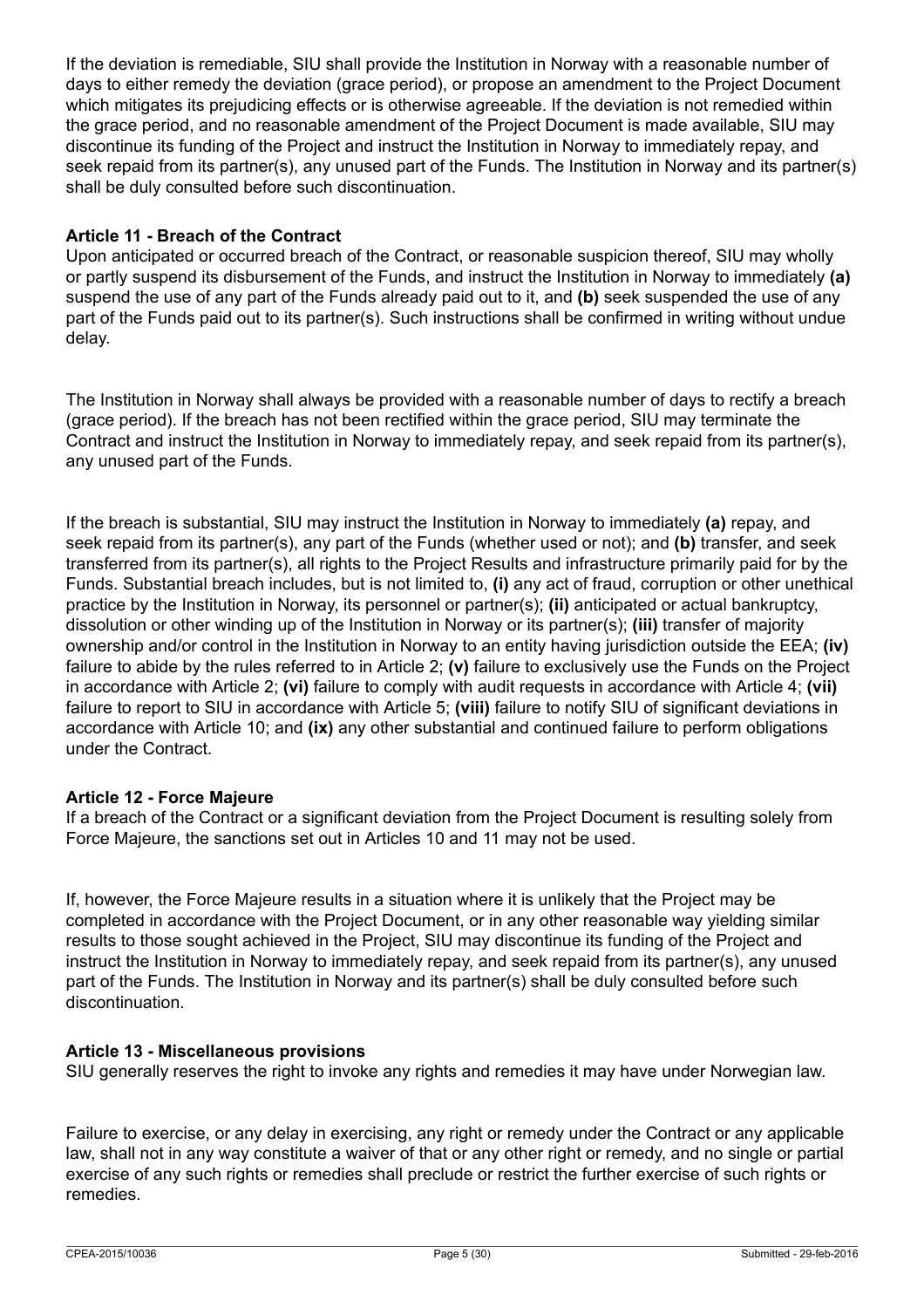Any decision made by SIU in pursuance of Articles 10, 11 and 12 shall be deemed final. Such decisions may only be challenged through the procedure for settlement of disputes in Article 14.

This Contract does not confer any rights or remedies on third parties.

### **Article 14 - Settlement of disputes**

The Contract shall be governed by and interpreted in accordance with Norwegian law. Any dispute arising out of or in connection with the Contract shall be sought resolved amicably. If the dispute cannot be resolved amicably, the Norwegian ministry (or such other entity) in charge of the Programme shall have absolute discretion to resolve the matter.

| <b>Bank information</b>    |                                                |
|----------------------------|------------------------------------------------|
| <b>Bank details</b>        | DNB Bank ASA                                   |
| <b>Bank name</b>           |                                                |
| <b>Bank address</b>        | Stranden 21<br>0021 OSLO                       |
| <b>Bank account holder</b> | Norges miljø- og biovitenskapelige universitet |
| <b>Bank account number</b> | 7694 05 12510                                  |
| <b>Payment reference</b>   | 3301050015/301050/4621                         |

#### **Signatures**

### **Signature - Norwegian Centre for International Cooperation in Education (SIU)**

| Date:     | Signature:                 |
|-----------|----------------------------|
|           |                            |
| Position: |                            |
|           | Director General Gro Tjore |

### **Signature - Institution in Norway**

### **Legal representative**

| Date:     | Signature: |
|-----------|------------|
|           |            |
| Position: |            |
|           |            |
|           |            |

### **A - Information on the partnership**

### **A.1 Main partner institution in Norway**

### **Main partner institution in Norway (IiN)**

Norwegian University of Life Sciences (NO-NMBU)

### **Department (IiN)**

Department: Department of mathematical sciences and technology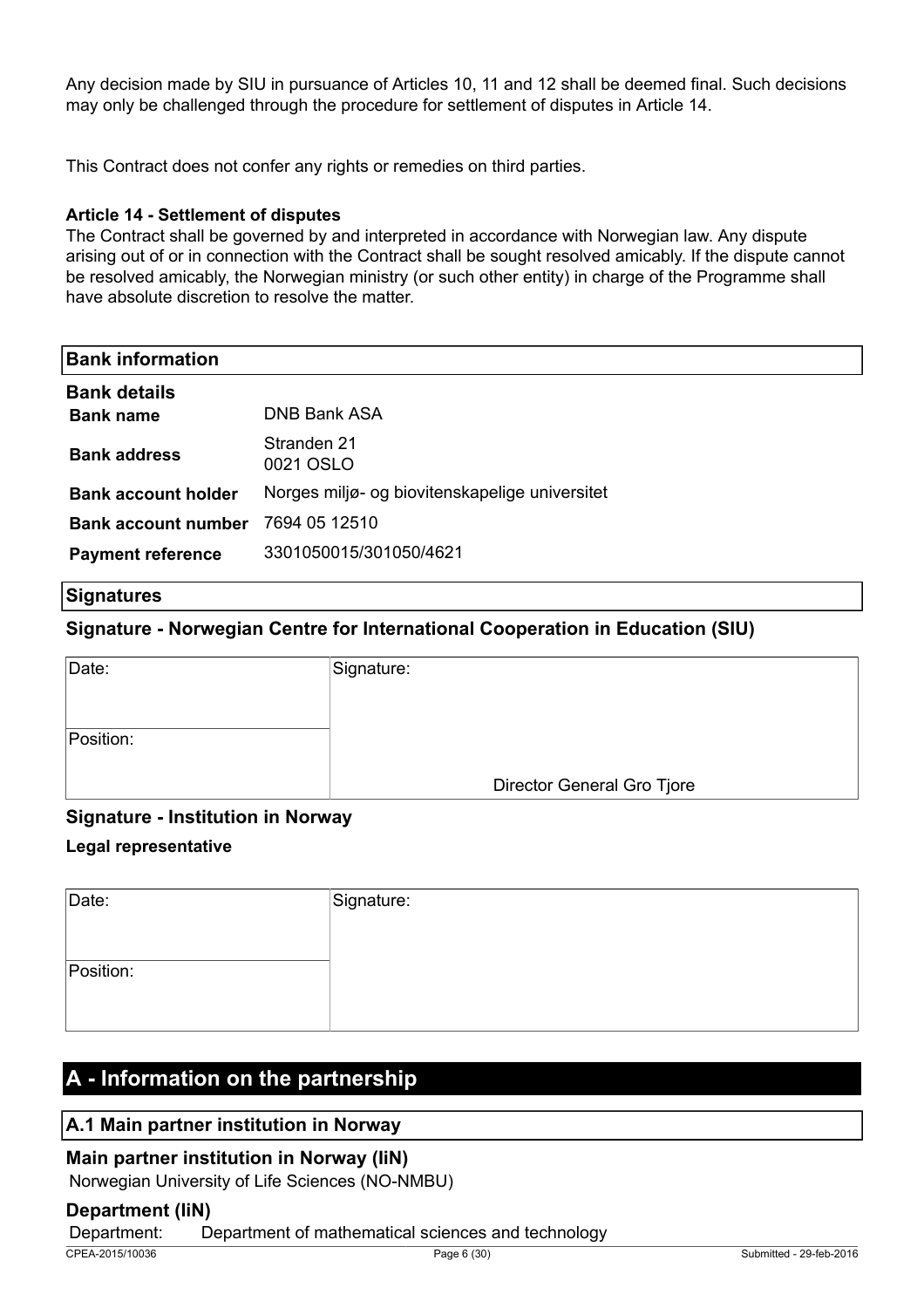### **Head of department (IiN)**

| Name:         | Rolstad Denby, Cecilie        |
|---------------|-------------------------------|
| Email:        | cecilie.rolstad.denby@nmbu.no |
| Phone number: | +4767231523                   |

### **Project coordinator (IiN)**

| Name:         | Ratnaweera, Harsha        |
|---------------|---------------------------|
| Gender:       | Male                      |
| Email:        | harsha.ratnaweera@nmbu.no |
| Phone number: | +4798227777               |

### **A.2 Main partner institution outside Norway**

### **Main partner institution outside Norway (IoN)**

Ukrainian State University of Chemical Technology (UA-SHEI USUCE)

### **Department (IoN)**

Department: Department of Inorganic Substances Technology and Ecology

### **Head of department (IoN)**

| Pivovarov, Oleksandr |
|----------------------|
| Male                 |
| ughtu@dicht.dp.ua    |
| +380 56 247 34 47    |
|                      |

### **Project coordinator (IoN)**

| Name:         | Smotraiev, Roman  |
|---------------|-------------------|
| Gender:       | Male              |
| Email:        | smotr00@gmail.com |
| Phone number: | +380 98 430 36 25 |

### **A.3**

### **Network partners**

| Institution:    | UA-National Technical University of Ukraine - "Kyiv Polytechnic Institute" (UA-<br>NTUU KPI) |
|-----------------|----------------------------------------------------------------------------------------------|
| Unit:           | <b>Faculty of Chemical Technology</b>                                                        |
| Contact person: | Astrelin, Ihor                                                                               |
| Gender:         | Male                                                                                         |
| Degree:         | <b>DSc</b>                                                                                   |
| Position:       | Dean, Professor                                                                              |
| E-mail:         | i.m.astrelin@xtf.kpi.ua                                                                      |
| Phone number:   | +380 44 236 97 74                                                                            |
| Institution:    | UA-Cherkassy State Technological University (UA-CHDTU)                                       |
| Unit:           | Department of Chemistry and Chemical Technology of Inorganic Substances                      |
| Contact person: | Stolyarenko, Hennadiy                                                                        |
| Gender:         | Male                                                                                         |
| Degree:         | <b>DSc</b>                                                                                   |
| Position:       | Head of Departament, Professor                                                               |
| E-mail:         | ozon_gs@rambler.ru                                                                           |
| Phone number:   | +380 47 273 02 21                                                                            |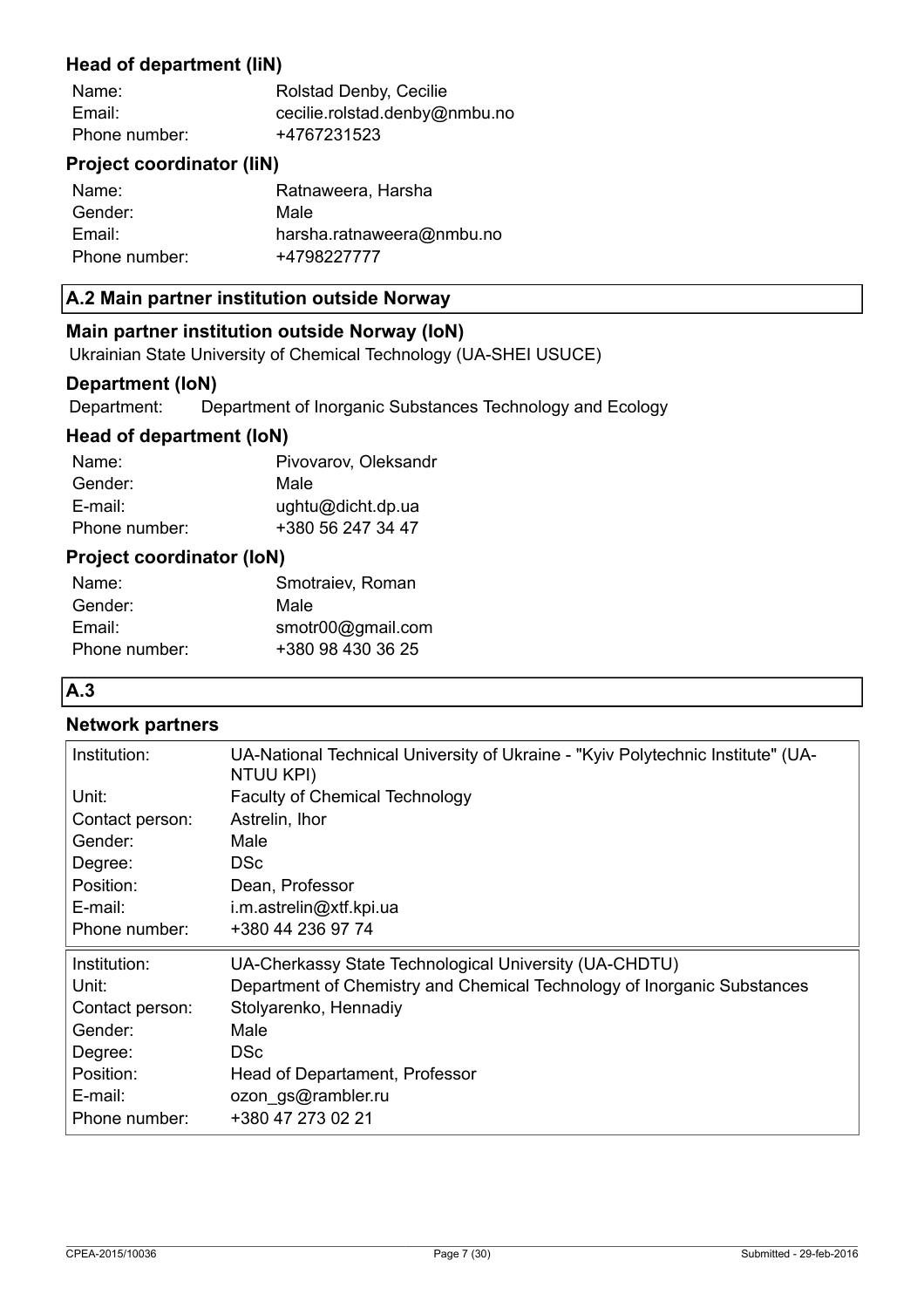| Institution:    | BY-Belarusian State Technological University (BY)                      |
|-----------------|------------------------------------------------------------------------|
| Unit:           | Dept of Industrial Ecology                                             |
| Contact person: | Martsul, Uladzimir                                                     |
| Gender:         | Male                                                                   |
| Degree:         | PhD                                                                    |
| Position:       | Head of Department of industrial Ecology, Associate Professor          |
| E-mail:         | umartsul@gmail.com                                                     |
| Phone number:   | +37 529 273 29 19                                                      |
| Institution:    | MD-Technical University of Moldova (TUM) (MD)                          |
| Unit:           | Department of Ecotehnic, Enviromental Management and Water Engineering |
| Contact person: | lonet, Ion                                                             |
| Gender:         | Male                                                                   |
| Degree:         | PhD                                                                    |
| Position:       | Head of Department, Associate Professor                                |
| E-mail:         | ionionet@rambler.ru                                                    |
| Phone number:   | +37 37 955 60 57                                                       |
| Institution:    | KZ-South-Kazakhstan State University (KZ)                              |
| Unit:           | Department of Inorganic Substances Technology                          |
| Contact person: | Zhekeyev, Malik                                                        |
| Gender:         | Male                                                                   |
| Degree:         | <b>DSc</b>                                                             |
| Position:       | Head of Department, Professor                                          |
| E-mail:         | malikzhekeyev@mail.ru                                                  |
| Phone number:   | +7 777 320 47 67                                                       |
| Institution:    | TJ-Tajik Technical University (TJ)                                     |
| Unit:           | Department of Water Supply and Sanitation                              |
| Contact person: | Azizov, Rustam                                                         |
| Gender:         | Male                                                                   |
| Degree:         | <b>DSc</b>                                                             |
| Position:       | Professor at Material Science department                               |
| E-mail:         | rustam.azizov57@gmail.com                                              |
| Phone number:   | +992 91 864 47 98                                                      |
| Institution:    | <b>KG-Kyrgyz National University (KG)</b>                              |
| Unit:           | Department of Inorganic Chemistry and Chemical Technology              |
| Contact person: | Sarymzakova, Roza                                                      |
| Gender:         | Female                                                                 |
| Degree:         | <b>DSc</b>                                                             |
| Position:       | Professor                                                              |
| E-mail:         | sarimzakova@mail.ru                                                    |
| Phone number:   | +996 77 002 02 45                                                      |
| Institution:    | TJ-Mining-metallurgical Institute of Tajikistan (TJ)                   |
| Unit:           | Department of Ecology                                                  |
| Contact person: | Razykov, Zafar                                                         |
| Gender:         | Male                                                                   |
| Degree:         | <b>DSc</b>                                                             |
| Position:       | Vice-Rector for research and international relations, Professor        |
| E-mail:         | zafarrazykov@mail.ru                                                   |
| Phone number:   | +992 92 777 44 33                                                      |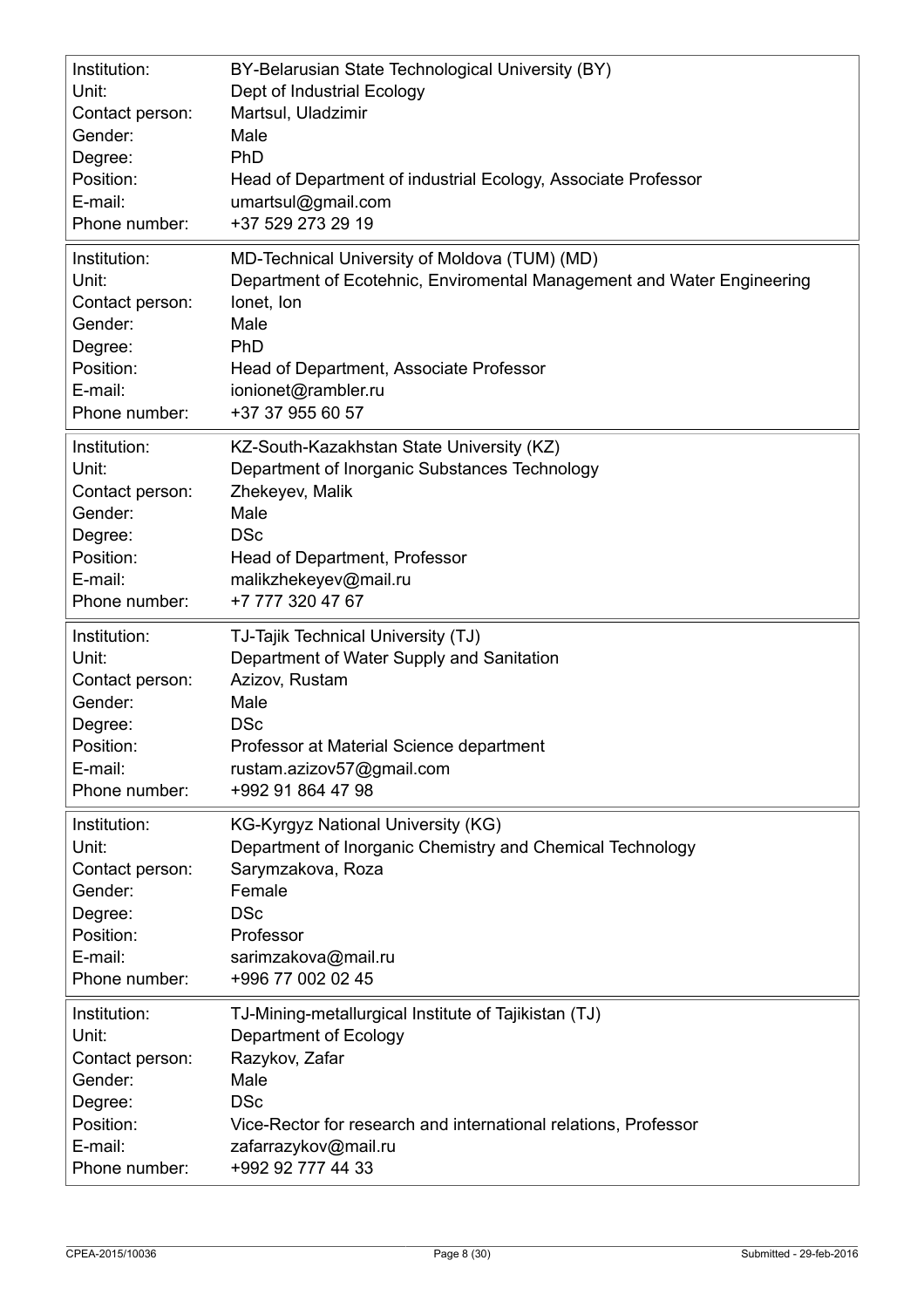### **A.4**

# **Participants in the project**

| Name:        | Adamkulova, Chinara                                                        |
|--------------|----------------------------------------------------------------------------|
| Gender:      | Female                                                                     |
| Degree:      | PhD                                                                        |
| Position:    | Rector, Associate Professor                                                |
| Institution: | <b>KG-Kyrgyz National University</b>                                       |
| Name:        | Baidinov, Turatbek                                                         |
| Gender:      | Male                                                                       |
| Degree:      | PhD                                                                        |
| Position:    | Professor, Associate Professor                                             |
| Institution: | <b>KG-Kyrgyz National University</b>                                       |
| Name:        | Bostan, Ion                                                                |
| Gender:      | Male                                                                       |
| Degree:      | <b>DSc</b>                                                                 |
| Position:    | Rector, Academician                                                        |
| Institution: | MD-Technical University of Moldova (TUM)                                   |
| Name:        | Calos, Serghei                                                             |
| Gender:      | Male                                                                       |
| Degree:      | PhD                                                                        |
| Position:    | <b>Associate Professor</b>                                                 |
| Institution: | MD-Technical University of Moldova (TUM)                                   |
| Name:        | Ciobanu, Natalia                                                           |
| Gender:      | Female                                                                     |
| Degree:      | PhD                                                                        |
| Position:    | Lecturer                                                                   |
| Institution: | MD-Technical University of Moldova (TUM)                                   |
| Name:        | Dormeshkin, Oleg                                                           |
| Gender:      | Male                                                                       |
| Degree:      | <b>DSc</b>                                                                 |
| Position:    | Vice-Rector, Professor                                                     |
| Institution: | BY-Belarusian State Technological University                               |
| Name:        | Dubina, Alexandr                                                           |
| Gender:      | Male                                                                       |
| Degree:      | <b>MSC</b>                                                                 |
| Position:    | Assistant                                                                  |
| Institution: | BY-Belarusian State Technological University                               |
| Name:        | Efimova, Irina                                                             |
| Gender:      | Female                                                                     |
| Degree:      | PhD                                                                        |
| Position:    | <b>Head of Department</b>                                                  |
| Institution: | KZ-South-Kazakhstan State University                                       |
| Name:        | Fedenko, Yuriy                                                             |
| Gender:      | Male                                                                       |
| Degree:      | PhD                                                                        |
| Position:    | Assistant                                                                  |
| Institution: | UA-National Technical University of Ukraine - "Kyiv Polytechnic Institute" |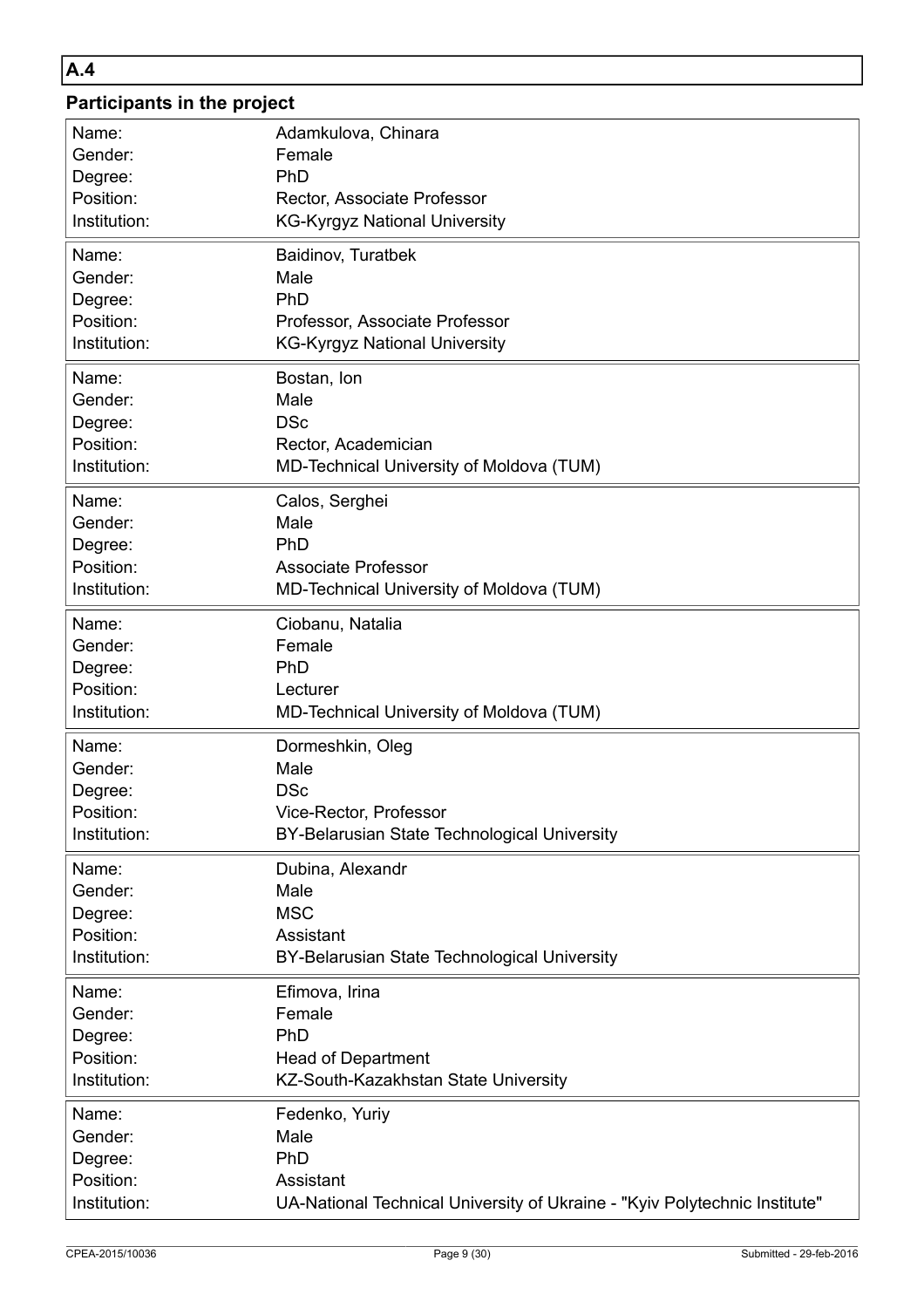| Name:<br>Gender:<br>Degree:<br>Position:<br>Institution: | Fomina, Nataliia<br>Female<br><b>Chief of Ecological Laboratory</b><br>UA-Cherkassy State Technological University |
|----------------------------------------------------------|--------------------------------------------------------------------------------------------------------------------|
| Name:                                                    | Gevod, Viktor                                                                                                      |
| Gender:                                                  | Male                                                                                                               |
| Degree:                                                  | <b>DSc</b>                                                                                                         |
| Position:                                                | <b>Associate Professor</b>                                                                                         |
| Institution:                                             | UA-Ukrainian State University of Chemical Technology                                                               |
| Name:                                                    | Gruzdieva, Olena                                                                                                   |
| Gender:                                                  | Female                                                                                                             |
| Degree:                                                  | PhD                                                                                                                |
| Position:                                                | <b>Associate Professor</b>                                                                                         |
| Institution:                                             | UA-Ukrainian State University of Chemical Technology                                                               |
| Name:                                                    | Heistad, Arve                                                                                                      |
| Gender:                                                  | Male                                                                                                               |
| Degree:                                                  | PhD                                                                                                                |
| Position:                                                | <b>Associate Professor</b>                                                                                         |
| Institution:                                             | NO-Norwegian University of Life Sciences                                                                           |
| Name:                                                    | Hem, Lars                                                                                                          |
| Gender:                                                  | Male                                                                                                               |
| Degree:                                                  | PhD                                                                                                                |
| Position:                                                | Professor, Chief Engineer                                                                                          |
| Institution:                                             | NO-Norwegian University of Life Sciences                                                                           |
| Name:                                                    | Hromyko, Andrei                                                                                                    |
| Gender:                                                  | Male                                                                                                               |
| Degree:                                                  | PhD                                                                                                                |
| Position:                                                | Associate Professor                                                                                                |
| Institution:                                             | UA-Cherkassy State Technological University                                                                        |
| Name:<br>Gender:<br>Degree:<br>Position:<br>Institution: | Isac, Elena<br>Female<br>Assistant<br>MD-Technical University of Moldova (TUM)                                     |
| Name:                                                    | Isaeva, Akmaral                                                                                                    |
| Gender:                                                  | Female                                                                                                             |
| Degree:                                                  | <b>DSc</b>                                                                                                         |
| Position:                                                | Professor, Director                                                                                                |
| Institution:                                             | KZ-South-Kazakhstan State University                                                                               |
| Name:                                                    | Khelifi, Olfa                                                                                                      |
| Gender:                                                  | Female                                                                                                             |
| Degree:                                                  | PhD                                                                                                                |
| Position:                                                | PostDoctoral fellow                                                                                                |
| Institution:                                             | NO-Norwegian University of Life Sciences                                                                           |
| Name:<br>Gender:<br>Degree:                              | Khojiboev, Daler<br>Male                                                                                           |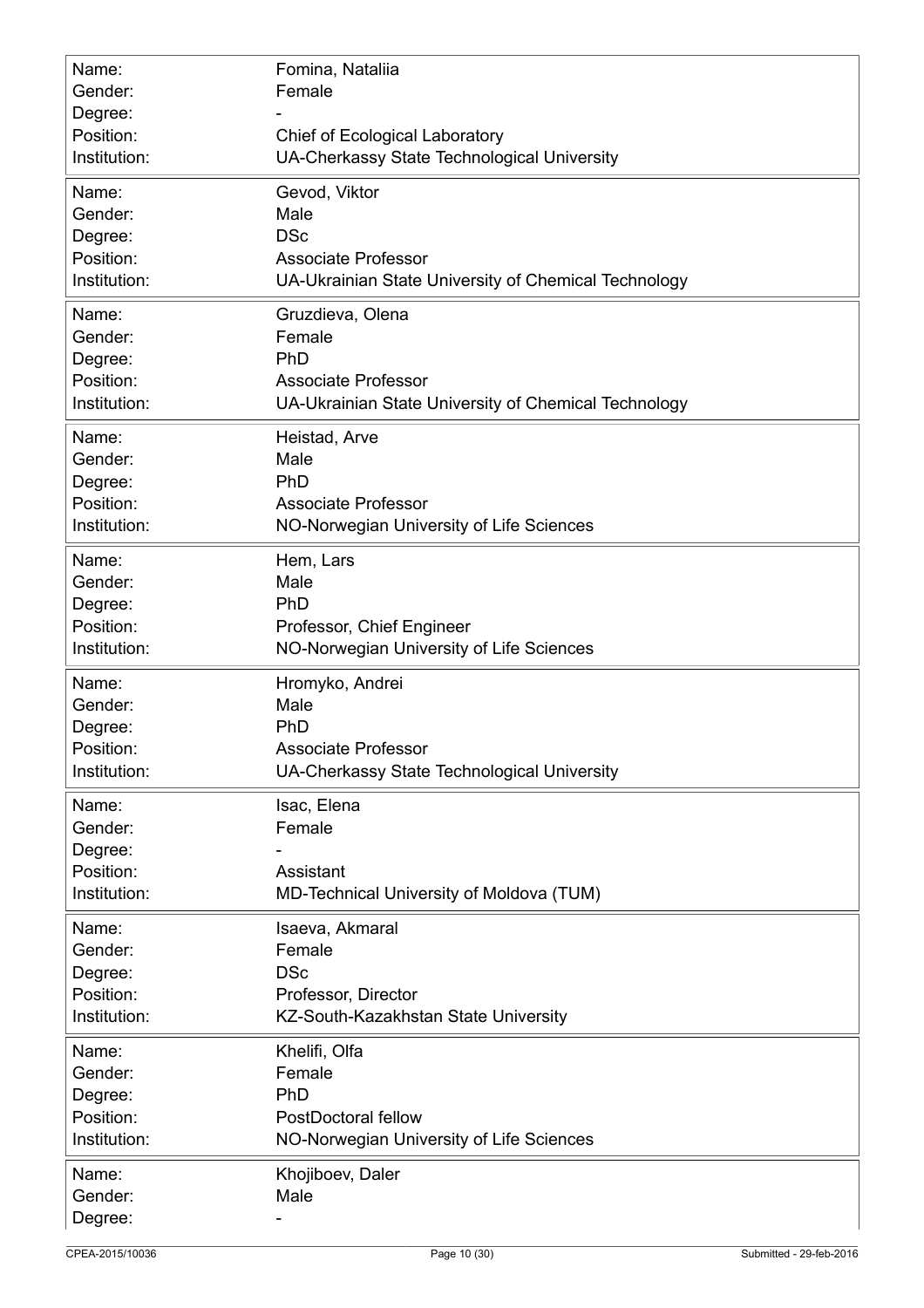| Position:    | Teacher, Postgraduate                                                      |
|--------------|----------------------------------------------------------------------------|
| Institution: | TJ-Mining-metallurgical Institute of Tajikistan                            |
| Name:        | Kosogina, Iryna                                                            |
| Gender:      | Female                                                                     |
| Degree:      | PhD                                                                        |
| Position:    | <b>Associate Professor</b>                                                 |
| Institution: | UA-National Technical University of Ukraine - "Kyiv Polytechnic Institute" |
| Name:        | Kulakova, Lyudmila                                                         |
| Gender:      | Female                                                                     |
| Degree:      | <b>MSc</b>                                                                 |
| Position:    | <b>Head of Department</b>                                                  |
| Institution: | KZ-South-Kazakhstan State University                                       |
| Name:        | Liavontiev, Viktor                                                         |
| Gender:      | Male                                                                       |
| Degree:      | PhD                                                                        |
| Position:    | Head of Department of Biotechnology, Associate Professor                   |
| Institution: | BY-Belarusian State Technological University                               |
| Name:        | Maletskyi, Zakhar                                                          |
| Gender:      | Male                                                                       |
| Degree:      | PhD                                                                        |
| Position:    | PostDoctoral fellow                                                        |
| Institution: | NO-Norwegian University of Life Sciences                                   |
| Name:        | Markevich, Raisa                                                           |
| Gender:      | Female                                                                     |
| Degree:      | PhD                                                                        |
| Position:    | <b>Associate Professor</b>                                                 |
| Institution: | BY-Belarusian State Technological University                               |
| Name:        | Normatov, Abdurakhmon                                                      |
| Gender:      | Male                                                                       |
| Degree:      | PhD                                                                        |
| Position:    | <b>Associate Professor</b>                                                 |
| Institution: | <b>TJ-Tajik Technical University</b>                                       |
| Name:        | Radzhabova, Zarina                                                         |
| Gender:      | Female                                                                     |
| Degree:      | PhD                                                                        |
| Position:    | Head of department, Associate Professor                                    |
| Institution: | <b>TJ-Tajik Technical University</b>                                       |
| Name:        | Sanginova, Olga                                                            |
| Gender:      | Female                                                                     |
| Degree:      | PhD                                                                        |
| Position:    | Deputy Dean on Academic Affairs, Associate Professor                       |
| Institution: | UA-National Technical University of Ukraine - "Kyiv Polytechnic Institute" |
| Name:        | Sikhynbayeva, Zhamilya                                                     |
| Gender:      | Female                                                                     |
| Degree:      | PhD                                                                        |
| Position:    | <b>Associate Professor</b>                                                 |
| Institution: | KZ-South-Kazakhstan State University                                       |
| Name:        | Skyba, Marharyta                                                           |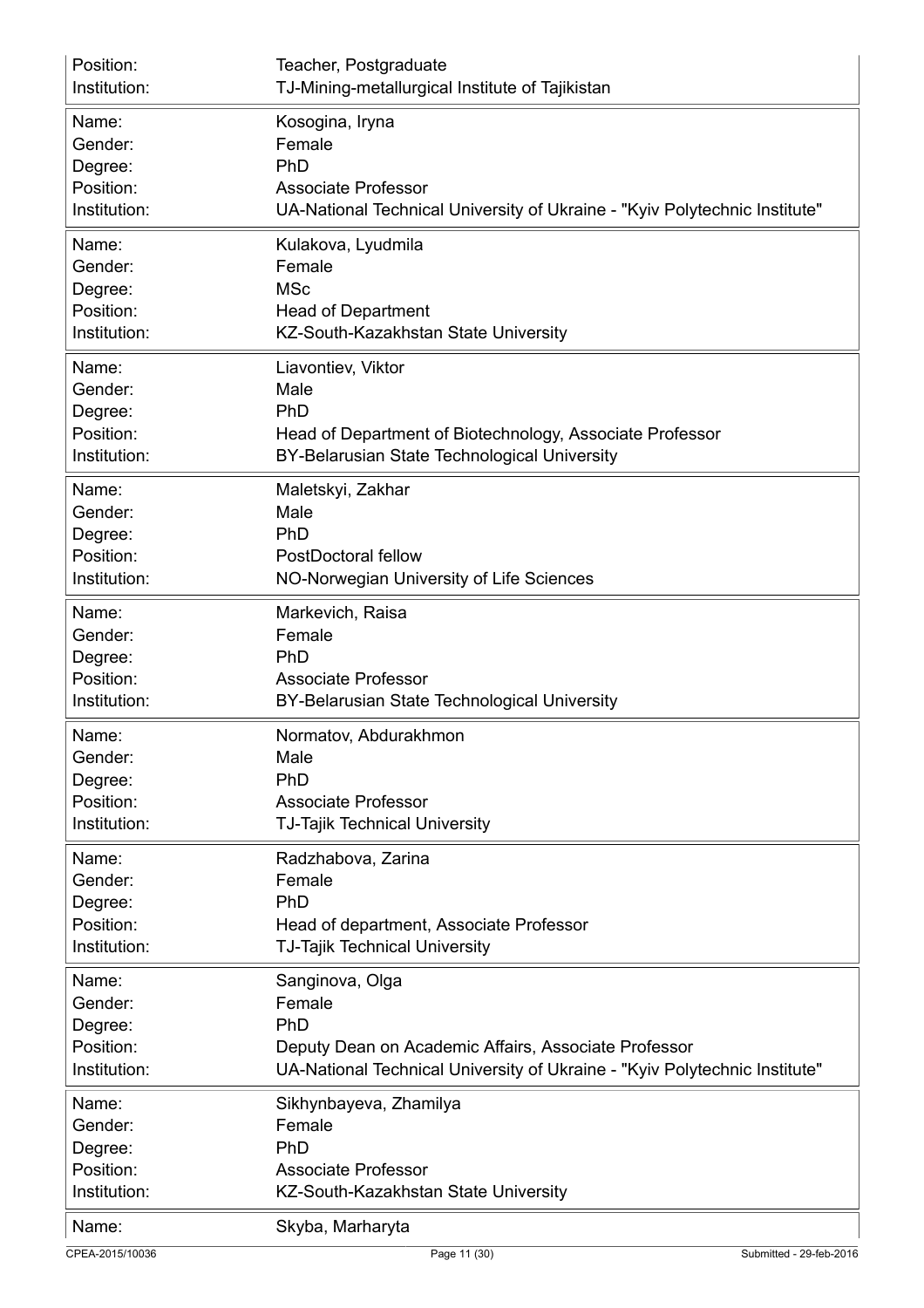| Gender:      | Female                                                                     |
|--------------|----------------------------------------------------------------------------|
| Degree:      | PhD                                                                        |
| Position:    | Assistant                                                                  |
| Institution: | UA-Ukrainian State University of Chemical Technology                       |
| Name:        | Skaar, Åsmund                                                              |
| Gender:      | Male                                                                       |
| Degree:      | <b>MSc</b>                                                                 |
| Position:    | Project secretary                                                          |
| Institution: | NO-Norwegian University of Life Sciences                                   |
| Name:        | Solodovnik, Tetyana                                                        |
| Gender:      | Female                                                                     |
| Degree:      | PhD                                                                        |
| Position:    | <b>Associate Professor</b>                                                 |
| Institution: | UA-Cherkassy State Technological University                                |
| Name:        | Sorochkina, Kateryna                                                       |
| Gender:      | Female                                                                     |
| Degree:      | <b>MSc</b>                                                                 |
| Position:    | Assistant                                                                  |
| Institution: | UA-Ukrainian State University of Chemical Technology                       |
| Name:        | Tolstopalova, Nataliia                                                     |
| Gender:      | Female                                                                     |
| Degree:      | PhD                                                                        |
| Position:    | Head of Department, Associate Professor                                    |
| Institution: | UA-National Technical University of Ukraine - "Kyiv Polytechnic Institute" |
| Name:        | Ungureanu, Dumitru                                                         |
| Gender:      | Male                                                                       |
| Degree:      | PhD                                                                        |
| Position:    | Professor                                                                  |
| Institution: | MD-Technical University of Moldova (TUM)                                   |
| Name:        | Vorobiov, Artem                                                            |
| Gender:      | Male                                                                       |
| Degree:      | PhD                                                                        |
| Position:    | Senior Lecturer                                                            |
| Institution: | BY-Belarusian State Technological University                               |
| Name:        | Yunusov, Muzafar                                                           |
| Gender:      | Male                                                                       |
| Degree:      | <b>DSc</b>                                                                 |
| Position:    | Chairman of Ecology departament, Professor                                 |
| Institution: | TJ-Mining-metallurgical Institute of Tajikistan                            |

# **B - Information on the project**

### **B.1 Description of the project**

### **Project goals, activities and expected results**

### **B.1.1 Please state the overall project goals**

The project aims to develop and expand the Water Harmony initiative started during the previous phase, based on lessons learned, to new areas with more partners: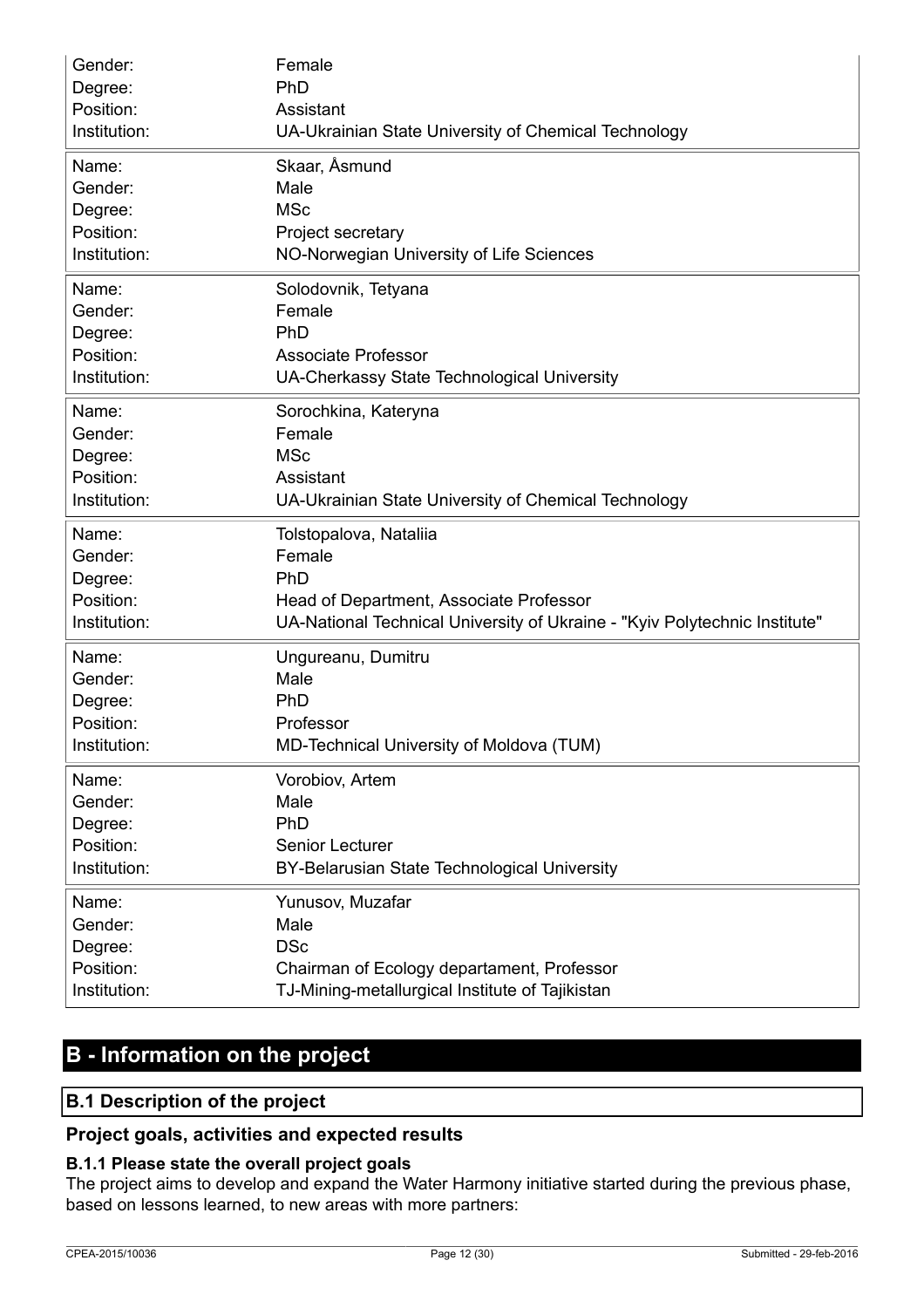Overall project goals:

Goal 1: Strengthening and expansion of institutional partnerships between NMBU and nine universities in six partner countries through academic collaboration

Goal 2: Development of existing graduate programs towards more research, innovation, entrepreneurship and labor market orientation, through partnerships with public and private sectors Goal 3: Increase international orientation of study programs and competence of supervisors through academic partnerships and student-staff mobility between the partner countries and Norway Goal 4: Dissemination of the revitalized curricula, teaching tools and concepts to other universities associated with the partner universities, and to other resource persons and entities

Partnerships with public and private organizations will be strengthened through their involvement in curricula improvement, joint supervision, internships and innovative research. Furthermore, the collaborations will contribute to the basis of political and economic reforms in the partner countries (which are countries with transition economies), through reorientation of universities to market-based education. More awareness, interest, knowledge and enthusiasm at the Norwegian partner and among Norwegian students are anticipated through mobility programs (including externally funded), guest lectures and seminars.

The consortia of partners consists with partners that are both stronger and less strong in selected areas and functionalities. The stronger partners will provide a supplemental strengthening resource to NMBU in coordination. This also brings-in region-specific dimensions such as assistance from neighbouring universities, and increases the sustainability of the network.

### **B.1.2 Please outline in brief a work plan for the project and describe how the activities will contribute to the achievement of the project goals**

The project is organized in such a way that a large number of teaching staff (over 40), students (over 100) and resource persons (over 30) from public and private organizations will be physically meeting each other at the universities of the consortia. Although it is a logistical challenge to bring together so many people, the positive experiences, results and impacts from the Water Harmony 2011-2014 project with eight partners make us confident in achieving this project's challenges as well.

The project is structured with 15 activities covering most of the objectives in the Eurasia Call to various degrees. The project activities are carried out through 8 project meetings, short and long term student mobility programs to Norway, involvement of external partners through workshops and student mobility placements and between partners as well as divided work carried out at partner universities.

Several of the 15 activities will be addressed during each project meeting, according to schedules. Dedicated sessions at the workshops and training meetings alongside intermediary work conducted at the home universities shall ensure the timely and efficient achievement of these targets. The distribution of responsibilities among all partners of the consortia, based on previous lessons learned, shall ensure a coordinated Team-effort in achieving goals in time.

Goal 1: strengthening of institutional partnerships will be achieved through networking, interactions, workshops, inter-partner supervision, research etc.

Goal 2: improvement of graduate programs achieved through sharing of best practices among partners as well as dialogues and job fairs/"career days" with future employers, and the iterative process of improvement though student and staff evaluations of the project results.

Goal 3: increased internationalization will be achieved through the large number of student-staff mobility's across countries, and joint research, lectures and publications.

Goal 4: dissemination will be achieved through a more active and quality-oriented publishing culture, as well as the involvement of associate partners from the public and private sector and associated universities.

Milestones: Eight international project meetings (physical) and twelve Skype/Lync meetings, development of five courses, holding student mobility programs, launching of online courses and holding online lectures, publishing an upgraded textbook in seven languages, guidelines, strengthened labs, joint teaching and supervision, student placements, are examples.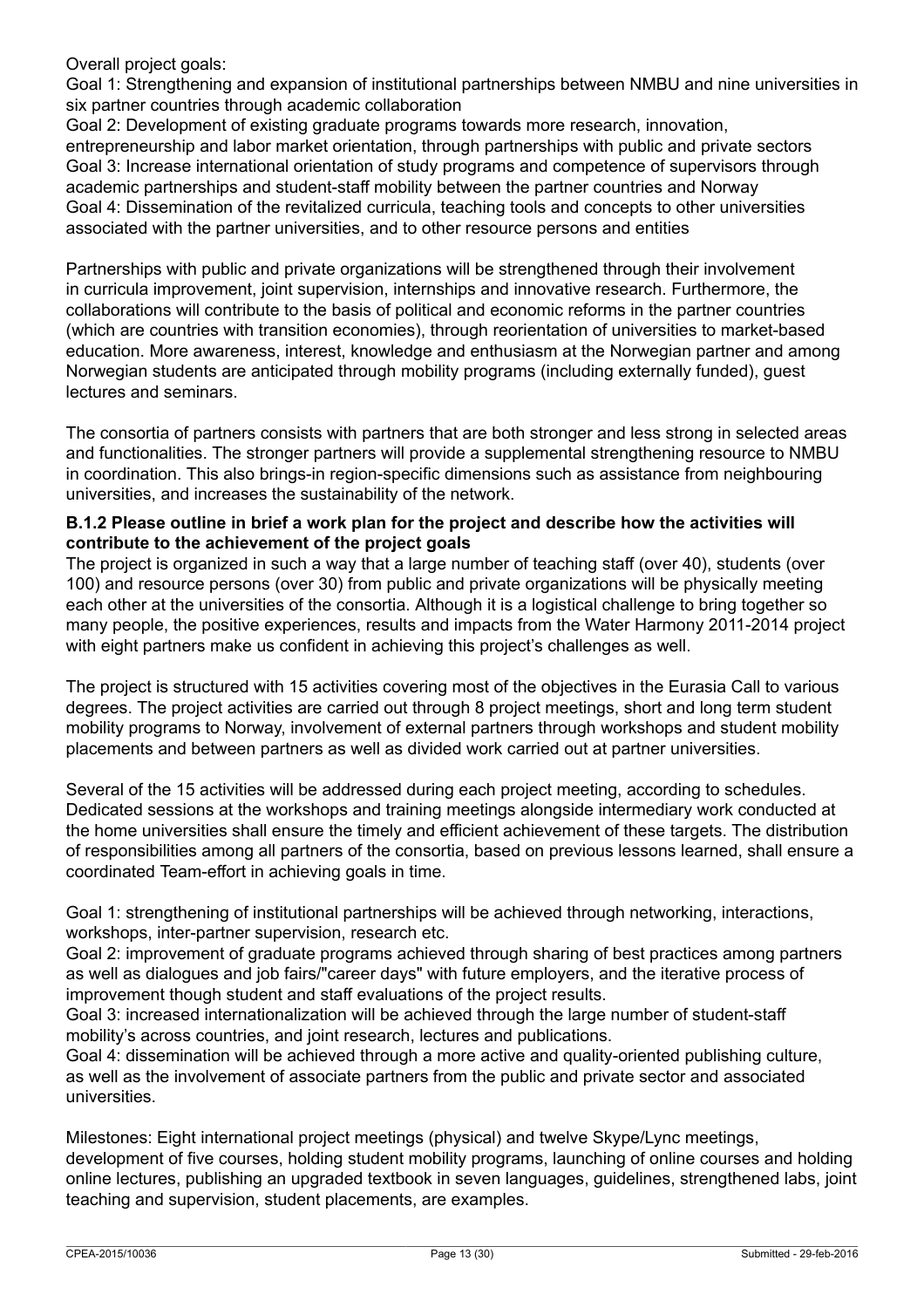The eight physical meetings are scheduled for Dnepropetrovsk (03/2016, Kick-off); Oslo (10/2016); Cherkassy & Kiev (03/2017); Dushanbe & Khojand (10/2017); Chisinau (03/2018); Bishkek & Shymkent (10/2018); Minsk (03/2019) and Kiev & Dnepropetrovsk (11/2019, Final).

### **B.1.3 Please describe what concrete results are expected to be achieved through successful implementation of the project**

Short-term results:

• Eight project meetings with 20-30 participants representing 10 universities in Dnepropetrovsk,

Shymkent, Kiev, Oslo, Dushanbe, Khojand, Bishkek, Minsk, Cherkassy, Chisinau (Three meetings are combined for rational use of resources).

• 10 one-day workshops open for external partners and students in 10 cities, back-to-back with project meetings.

• Four batches of 20 master students with three weeks intensive courses in NMBU

• 11 master students from Ukraine in Norway for one year research fellowships (funded with Erasmus+)

• Six master students from Norway to Ukraine for five months for research fellowship evaluating project results, (funded with Erasmus+)

• Six staff members from Ukraine to Norway and six from Norway to Ukraine for one week training courses (funded with Erasmus+)

• One text book on water management & treatment produced, translated in to seven languages and distributed to at least 1000 recipients. The textbook will be the expanded version of the textbook produced under the phase-I, to include (among others) biological treatment methods.

• Handbooks/Guidelines on graduate supervision, entrepreneurship/innovation produced, translated and printed.

• One special edition of indexed international scientific journal and one research paper collection with at least 50 publications (alternativley at least 20 publications in Scopus/Web-of-Science citations) will be produced and distributed.

• Five joint online courses (e-learning) to be developed and utilized by partners

- At least five online lectures from Norway carried out.
- At least 20 student placements and 20 student research collaborations with industrial partners
- At least 10 dialogue meetings with future employers in all seven countries to improve curricula
- At least five job-fairs /career days held
- At least 10 master/PhD students graduate with double diplomas
- At least three workshops on entrepreneurship carried out
- At least 50% participation of females in all student mobility programs

• 9 laboratories are upgraded to cater courses developed in the project (including three with Erasmus+ funds).

• A joint university agreement on research and educational agreement among all 10 partners will be signed.

• At least three collaborative research proposals submitted for external international funding.

Long-term results:

• A strengthened and sustainable scientific and educational network with harmonized visions and attitudes

• Teaching programs are adopted to the needs of the society and the labor market.

• Entrepreneurship and innovative culture institutionalized among the partners' strategic development traditions

• Graduates are more adopted to the labor market needs and streamlined towards an efficient employment process.

• Establishment of a sustainable trust and mutual respect among the universities and public-private partnerships through dialogues, meetings and motilities.

• Five online courses with self-financing mechanism launched to ensure the quality and services continue beyond the project period.

• More internationally oriented teaching staff and students via continuous and repeated exposure.

• Establishment of a "Water Harmony Alumni Association" for sharing of, and contribution to, the continuous development of the cause of the Water Harmony initiative. Use of modern social networking (facebook, LinkedIn, etc) to promote this endeavour.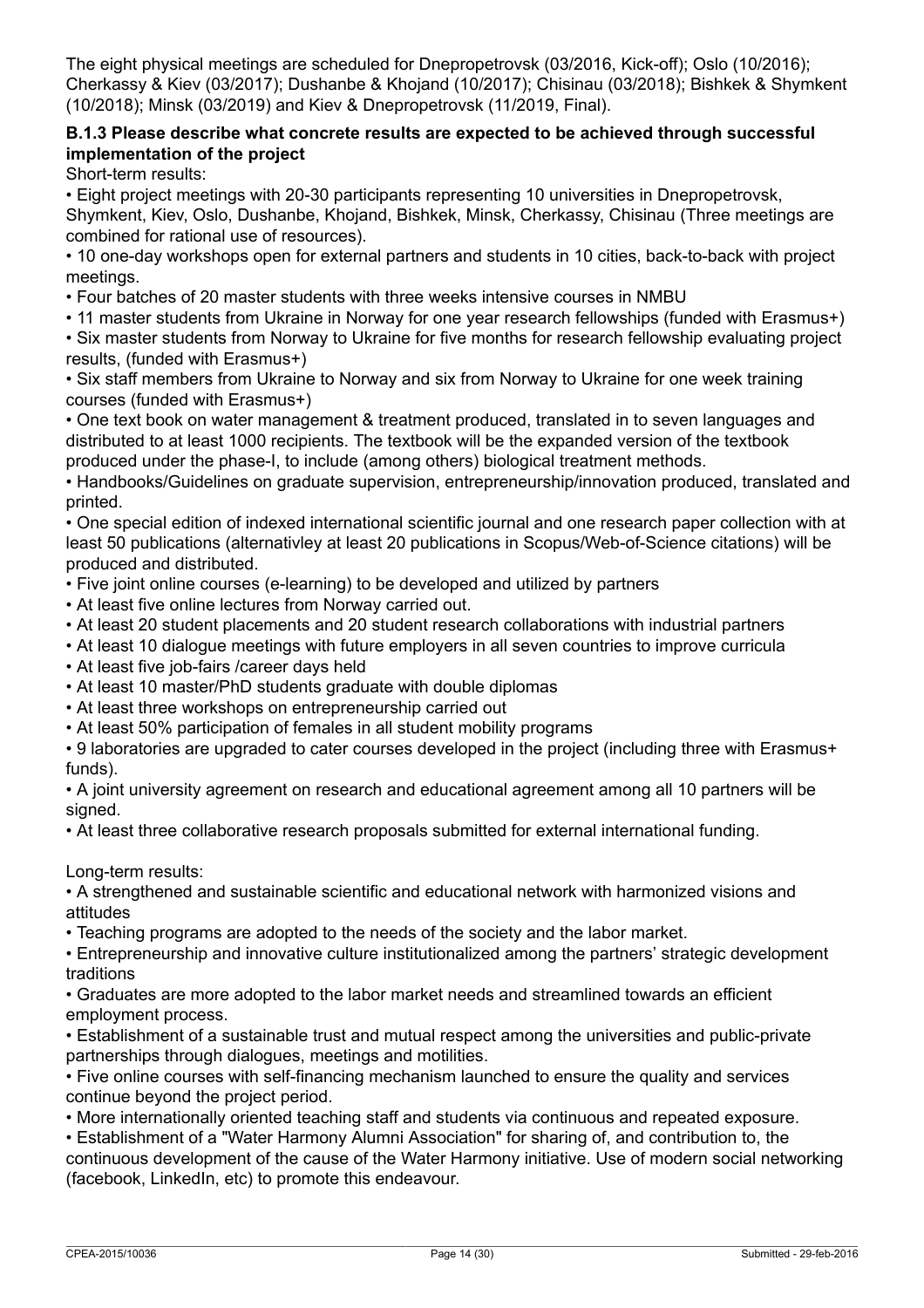### **Project background**

### **B.1.4 In what way does the project address the objectives and priorities of the programme, as specified in the Call for proposals?**

The proposed project, in many ways, is the continuation of the previous SIU-Eurasia project "Water Harmony" with eight universities from five countries, noted here as phase-1. While consolidation of water related education was the focus in phase-1, the next phase re-orientates our teaching practices towards a focus on the needs of the society and labor market to a much greater extent:

The three biggest impacts from the completed project phase-1 were:

- (1) building an international network of enthusiastic educators
- (2) understanding and willingness to learn and share from partners leading to harmonized curricula
- (3) exposure to teaching and learning practices outside the home universities.

The proposed project continues on the same foundation, aiming at five new impacts:

(1) transition of curricula from traditional academic orientation to the needs of the society and the labor market;

(2) expansion of the network of educators to include public and private sector - institutionalizing new traditions;

(3) orientation of graduate studies to include innovation, entrepreneurship and internationally acknowledged research;

(4) expand national and regional collaboration through the expansion to seven countries and 10 partners, each with associated universities to share the results

(5) increased interest and knowledge about Eurasia education among Norwegian students – through external funding.

It will be a demanding project to manage; the previous project was also demanding as the Norwegian partner alone had to a great degree lead the project. After 4 years of continuous networking and a gradual training process, there are now seven highly motivated and trained partners to share the leadership and coordination of this new project with 10 partners and over 25 associated partners.

### **B.1.5 Please outline the needs addressed by this project, and explain what steps have been taken to identify the demand for the proposed project activities within the primary target group(s)**

The previous project team started the planning process for this application over one year ago, on needs identification and iteratively defining the realistic and cost & time efficient activities. The needs identification was carried out through networking meetings and questionnaires and also included three new partners from Tajikistan, Moldova and Kyrgyzstan.

• Need 1: curricula orientation towards labor market and societal needs: involvement of the public sector (authorities and utilities) and private sector (suppliers and service providers) in re-designing curricula, student placement, collaborative-contract research (target group: educators and motivated public and private sector partners)

• Need 2: sharing the experiences from a "surprisingly good and successful" network of universities and its benefits, project products and experiences to more universities: within the financial frame of the project it is only possible to include three more universities as formal partners, but each of the 10 partners are involving at least one associated partner (university) without consuming much of the project funding and whole-project-team resources. (Target group: educators from formal and associated partners)

• Need 3: mechanisms to transform the "abundant patents and author-certificates" culture to more realistic and market oriented innovations and entrepreneurship leading to commercialization, resulting in increased motivation among student and staff for innovation. Will be addressed through new educational concepts and tools and the involvement of private sector entrepreneurs (target group: educators from formal and associated partners)

• Need 4: More exposure to Norwegian teaching tools and concepts, leading to shaping the future of graduates and scientists towards a modern and globalizing world: Increased mobility of students and teachers from partner universities to Norway, distance learning and double-degrees. Activities will also lead to better preparation of international quality assurance qualifications. (target group: staff and students from IoN)

• Need 5: More exposure of Norwegian students and staff to Eurasian education and research: While some possibilities for Norwegian student exposures to Eurasia were also previously available through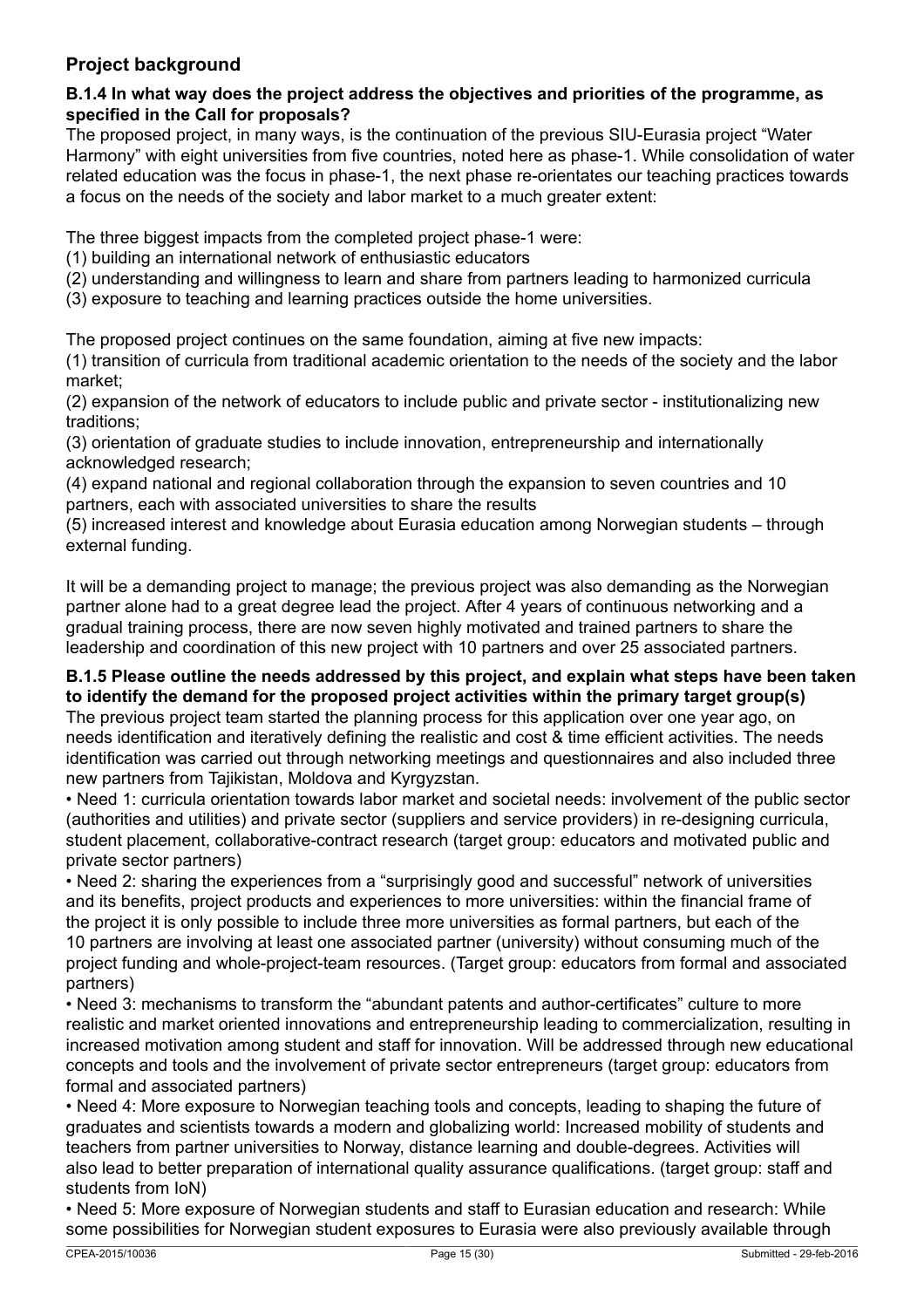the State Educational Fund, they were never utilized within the consortia. Additional funding through an already granted Erasmus+ project, and various future applications as well as increased marketing through the involvement of NMBU's student organization (AquariÅs-linjeforening) an increased mobility and exposure are expected. (target group: students and staff from IiN)

• Need 6: involvement in more internationally recognized R&D: Collaborative research and publications with NMBU, access to international databases, support for open access and highly rated publications (Scopus and Web of Sciences cited) envisaged. (target group: IoN Staff)

### **B.1.6 Please describe how each of the involved partners (IiN, IoN and any other network partners) will contribute to the project**

NMBU will provide overall coordination and management of the project and will ensure that the aims and objectives of the project are met, results are delivered according with schedule and that this is in line with the proper and effective use of resources.

The operational management of the project will be led by the activities leaders, as noted below. Distribution of activities between partners has been done based on their individual competences, revealed and developed in the previous project.

• NMBU (Norway): overall coordination, financial management, sharing of, and exposure to, Norwegian and international educational practices, communication management, contribution to innovation and entrepreneurship; will received students and staff to Norway, has teaching and research facilities and a network with public-private entities.

• USUCT (Dnepropetrovsk, UA): overall coordination of IoN, management/documentation of project meetings and lab/equipment investments, curricula development, e-learning (coordinator); has teaching and research facilities and a network with public-private entities.

• NTUU-KPI (Kiev, UA): Innovation and entrepreneurship, collaboration with private entities, exposure of Norwegian students/staff to Eurasia, double degrees (coordinator); has teaching and research facilities and a network with public-private entities.

• CSTU (Cherkassy, UA): joint research activities and scientific publications (coordinator); has teaching and research facilities and a network with public-private entities.

• BSTU (Minsk, BY): Quality assurance of education and teaching materials (coordinator); has teaching and research facilities and a network with public-private entities.

• SKSU (Shymkent, KZ): involvement of associated universities and distance learning (coordinator); has teaching and research facilities and a network with public-private entities.

• MMIT (Khojand, TJ): Gender aspects (coordinator); has teaching facilities and basic lab facilities, flexibility to establish complete new courses

• TTU (Dushanbe, TJ): Collaboration with public entities (coordinator); has teaching and lab facilities, knowledge on working with public administration, economical and management perspectives

• TUM (Kishinev, MD): international conferences (coordinator); has teaching and basic lab facilities, access to EU resources

• KNU (Bishkek, KG): Knowledge sharing from partners (coordinator); regional collaboration capabilities, has teaching and basic lab facilities

• Public entities (all countries): revisiting the curricula, input on societal needs, student placement and collaborative research

• Private entities (all countries): revisiting the curricula, input on market orientation, innovation and entrepreneurship, student placement and collaborative research

Examples of partners, with confirmed interest (IoN partner responsible for coordination given at the beginning):

Universities (educational partners)

- USUCT: Dniprodzerzhynsk State Technical University
- NTUU-KPI: National University Lviv Polytechnic, Odessa National Polytechnic University
- CSTU: Cherkassy National University
- BSTU: Vitebsk State Technological University, Brest State Technical University
- SKSU: Kazakh National Technical University, Almaty Technological University
- MMIT: Polytechnic Institute of Tajik Technical University, Khojand
- TTU: Institute of Water Problems, Hydroenergy and Ecology, Dushanbe
- TUM: Moldova State University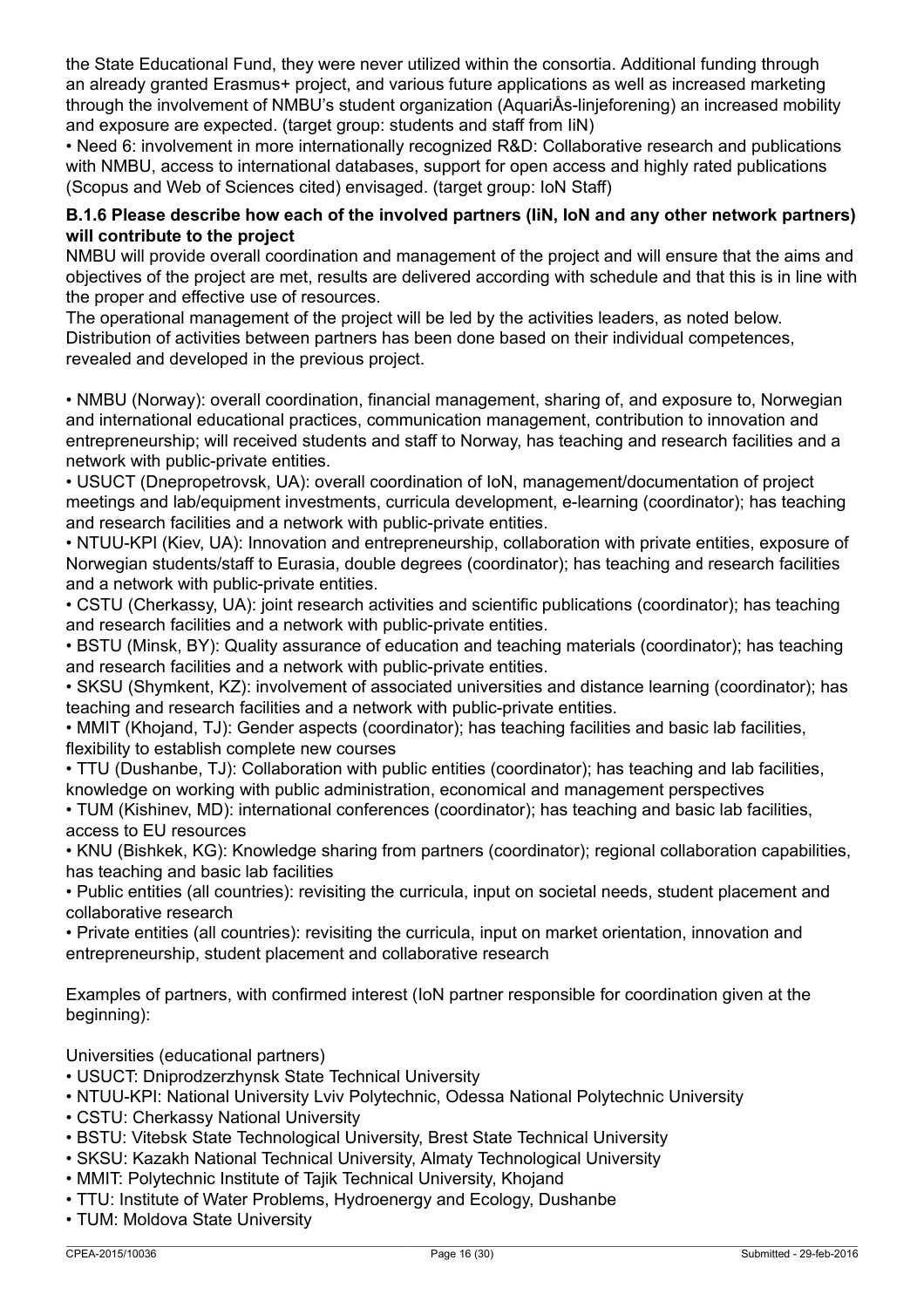• KNU: Kyrgyz State Technical University

Enterprises (industrial partners)

- USUCT: SPC "SVK" PE, Dneprovodokanal Utility
- NTUU-KPI: SPC "Ecosoft" Ltd, Kievvodokanal PJSC
- CSTU: Cherkassyvodokanal Utility
- BSTU: Vitebskvodokanal Unitary Enterprise, CJSC "DiArKlass"
- SKSU: Water Resources Marketing Ltd
- MMIT: Office of melioration and irrigation of Sugh Region
- TTU: Dushanbevodokanal Utility
- TUM: Association of Water Treatment Plants "Moldova Apa-Canal"
- NMBU: A-Aqua, Ecomotiv, Doscon, several DWTP and WWTPs

Governmental authorities (governmental partners)

- USUCT, NTUU-KPI: State Sanitary and Epidemiological Service of Ukraine
- CSTU: Cherkassy Regional Agency on Water Resource Management
- BSTU: Ministry of Natural Resources and Environmental Protection of the Republic of Belarus
- SKSU: South Kazakhstan Ecology Department of State Ministry of Ecology
- MMIT, TTU: Environmental Protection Agency of Sughd Region
- TUM: Agency of Moldova Water at the Ministry of Environment of Moldova

Governmental and industrial partners will be invited to the workshops when they will be arranged in their home cities. They will also be invited to some activities of the project meetings where they will have opportunities to meet and network with the international partners. The governmental and industrial partners represent a major group of future employers of the graduates prepared by the participating departments of the partner universities, thus they will be invited to participate in commenting and reviewing the curricula and textbooks etc which will be reviewed and developed during the project. These partners will also receive an opportunity to receive graduate students during their practical research terms and they will be invited to involve in contract research activities with the partner universities on innovative solutions.

### **Academic discipline**

### **B.1.7 Which academic discipline is the project related to?**

- 1: Environmental technology (411)
- 2: Ecology, Environmental Sciences (307)

### **B.2 Assessment of sustainability and risk**

### **Sustainability**

### **B.2.1 Please explain how the proposed project activities and the effects sought achieved through the project will be sustained and financed after the project period**

• Motivation and dedication of the involved partners is key in societies where there are frequent organizational, financial and political instability and challenges. The experience from the last four years confirms the willingness to fight to keep the motivation and search for new/alternative possibilities despite other disturbing factors. Thus, the frequent networking to build an extended "Water Harmony family" will be in primary focus.

• The first edition of the textbook translated to five Eurasian languages were received with an enormous appreciation and popularity. The involvement of authors from all partners and addressing local needs and priorities are keys to local acceptability and embracement. The anticipated 2nd edition of the textbook will be expanded to cover all aspects of water management and treatment producing a teaching material accepted by all partners (existing book, for example, requires an expansion that includes biological wastewater treatment).

• E-learning platforms will contain the textbook material, teaching aid and other sources for an infinite time. NMBU has confirmed to finance the storage capacity for e-learning is based on the subscriptionfree Moodle platform.

• Mechanisms for income generating e-learning activities will be introduced to enable continuous updating and maintenance of resources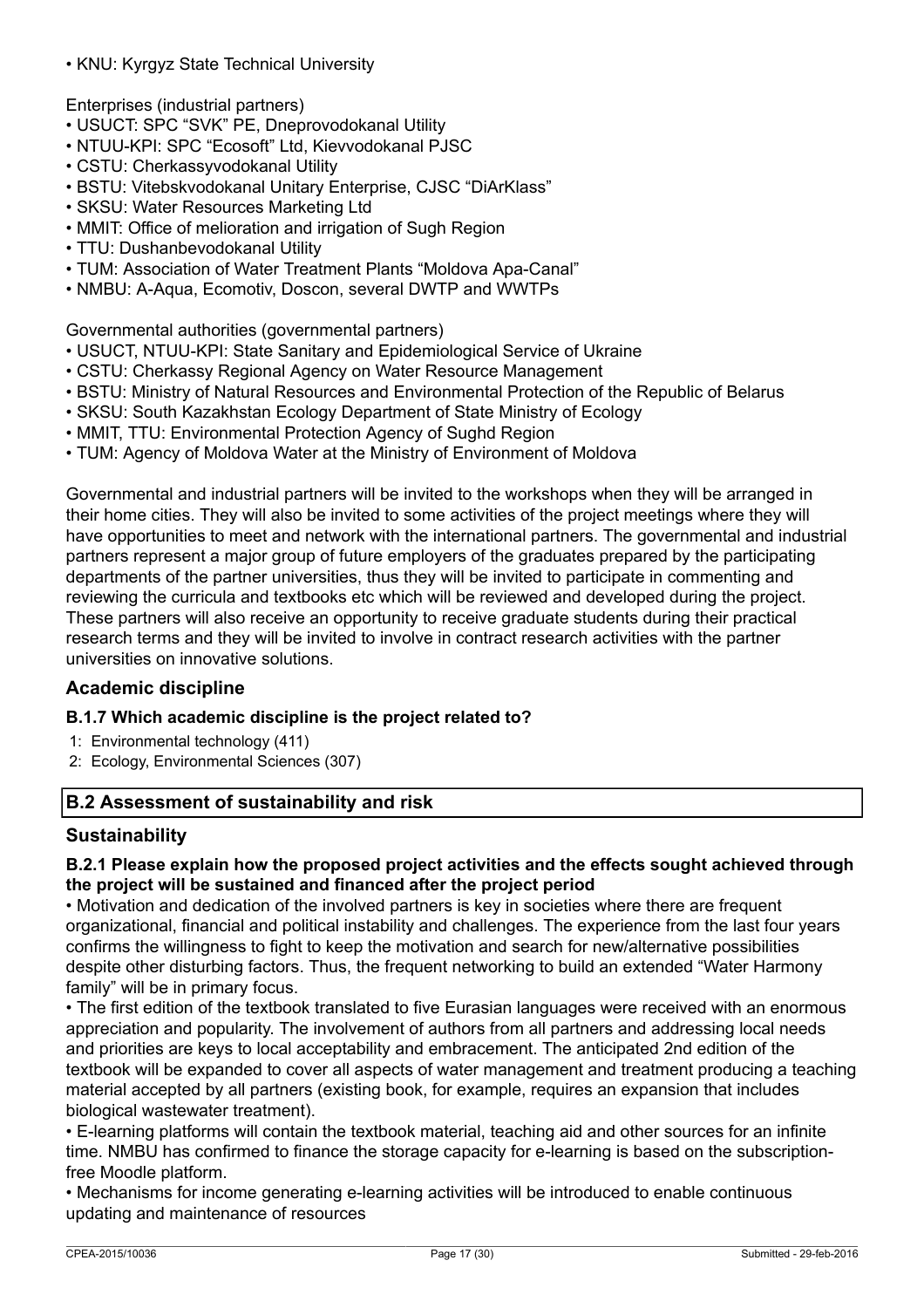• Guidebooks on supervision, innovation and entrepreneurship will be developed and used in training sessions- a resource and knowledge that will continue to grow even after the project

• A "Water Harmony Alumni Association" will be established among students and staff to communicate, share and contribute to the continuous development of the results and impacts

• Learning on innovation and entrepreneurship is anticipated to build long-term self-financing relationships with the private sector

• The motivated Water Harmony Team will continue to search for external team research funding to expand and continue activities. (success story: just granted three-year Erasmus+ project involving three partners from Ukraine with NMBU as the coordinator).

**B.2.2 Please describe how the project is linked to strategies and priorities at the involved partner institutions, and how the project will enhance long-term collaboration between the institutions** All of the partners, without exception, understand and set internationalization as a critical priority for the future. Over two-thirds of the partners have already identified innovation and entrepreneurship as a necessary activity to be included in the curricula (though they are yet to be included in their own courses), while others have already acknowledge the need. Several partners still suffer from the historical "predominantly academia-oriented" way of curricula structures and see the challenges for their graduates to find and adopt employments in the modern and rapidly changing world. Thus, all partners agree on the re-orientation of curricula towards the labor-market and societal needs.

Several partners already have individual MoUs on collaboration and it is envisaged to have a joint MoU with all partners, and additional MoUs with associated universities, public-private entities involved in the project.

### **Risk assessment**

### **B.2.3 Please describe any risk factors/difficulties that may impede successful implementation of the project, and how the effects of such risks/difficulties may be mitigated**

• Collapse of the designed implementation structure due to the complicated and demanding nature of the project (risk of "imperial overstretch"): The project has 10 lead-partners + 25 or more associated partners and the goals set forth are certainly ambitious. While it is acknowledged that such a project cannot be developed from the scratch and implemented with success by a newly formed, unexperienced consortia unknown to each other, the previous Water Harmony project documented its success and capabilities. The proposed project is building on, and drawing resources from, a known organizational structure with seven experienced partners that are known very well to each other. Thus, we strongly believe that we are capable of delivering what is planned.

• Negative political and administrative influence on partner activities: while it is impossible to fully safeguard against such factors, the consortia is determined to have preventive dialogues and actions with administrations at all times. The previous project survived the political instability in Ukraine to a greater degree. The experience from that as well as the consortia's flexibility will reduce any impacts. • Foreign exchange crisis: Within the last 1.5 years, the Norwegian krone was devaluated against USD by over 30% and Ukrainian hryvna against Norwegian krone by 300%. The project has used NOK/ USD=8 as the exchange rate contrary to NOK/USD=6 during the previous time, thus the negative sensitivity to the foreign currency risk is reduced.

• Challenges in involvement of public and private sector in the project without significant financial benefits from the project: The project is budgeted to cover the cost of participation of external partners at workshops held locally, generally not requiring lengthy travel and hotel costs. The consortia (international) partners will meet the external partners locally at such meetings. However an active and more frequent communication with external partners is anticipated through their respective coordinating/ sponsoring partners located near the external partners.

• Funds transfers: Some countries and universities have complicated funds transfer mechanisms. Faster links and processes were established during the previous phase with 4 countries (UA, BY, TJ, KZ) and we anticipate our experience from them will resolve any challenges with the new countries and partners (MD, KG, TJ).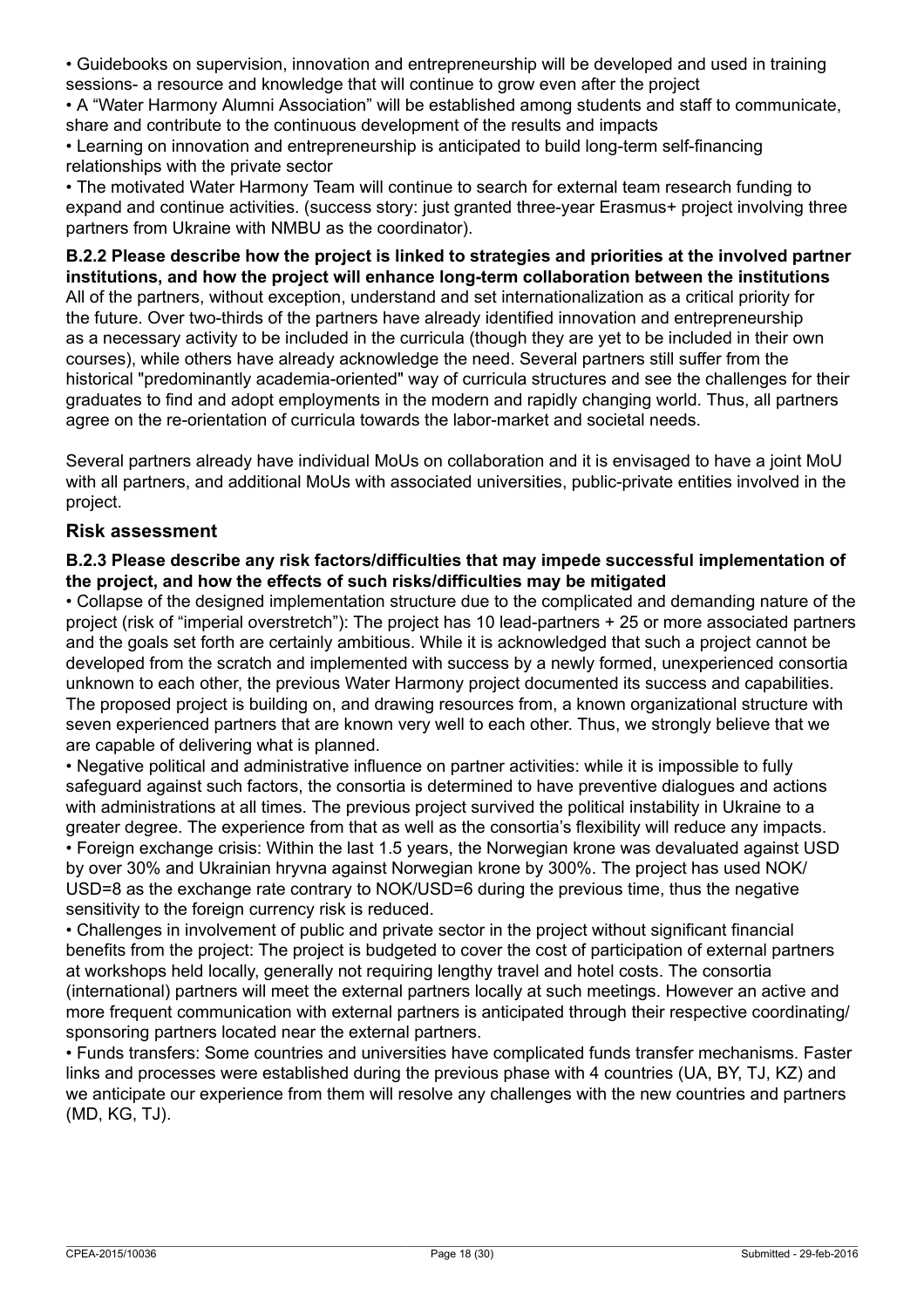### **B.3 Additional information**

### **Project summary**

### **B.3.1 Please provide a short summary of your project (max. 250 words).**

The Water Harmony-II (2016-2019) re-orientates water-related graduate teaching practices towards a greater focus on the needs of the society and labor market. This is built on the solid foundation laid by the Water Harmony- Phase 1 (2011-2014), where consolidation of water related education was in focus. The Water Harmony –II has four goals (1) Strengthening and expansion of institutional partnerships between NMBU and nine universities in seven partner countries through academic collaboration (2) Development of existing graduate programs towards more research, innovation, entrepreneurship and labor market orientation through partnerships with public and private sectors (3) Increase international orientation of study programs and competence of supervisors through academic partnerships and student-staff mobility between the partner countries and Norway and (4) Dissemination of the revitalized curricula, teaching tools and concepts to other universities associated with the partner universities and to other resource persons and entities.

Partnerships with public and private organizations will be strengthened through their involvement in curricula improvement, joint supervision, internships and innovative research. More awareness, interest, knowledge and enthusiasm at Norwegian institutions and among Norwegian students are anticipated to be generated through mobility programs (including externally funded), guest lectures and seminars.

The main partners of the Water Harmony-II are the Ukrainian State University of Chemical Technology (Dnepropetrovsk, IoN Coordinator), National Technical University of Ukraine - "Kyiv Polytechnic Institute" (Kiev), Cherkassy State Technological University (Cherkassy), Belarusian State Technological University (Minsk), Technical University of Moldova (Chishinev), South-Kazakhstan State University (Shymkent), Tajik Technical University (Dushanbe), Kyrgyz National University (Bishkek) and the Miningmetallurgical Institute of Tajikistan (Khojand), and the Norwegian University of Life Sciences (Ås). Each of the partners will have three associated partners representing a university, public organization and a private enterprise.

The project is organized in such a way that large number of teaching staff (over 40), students (over 100) and resouce persons (over 30) from public and private organizations will be physically meeting each other at the partner universities. The project management will benefit with the previous four years of collaboration experience.

The project is structured with 15 activities. The project goals will be achieved through networking, interactions, workshops, inter-partner supervision, research etc.; sharing of best practices among partner as well as dialogues and job fairs/"career days" with future employers, and the iterative process of improvement through student and staff evaluations of the project results; the large number of studentstaff mobility's across countries and joint research, lectures and publications; alongside a more active and quality-oriented publishing culture as well as the involvement of associate partners from the public and private sector and associated universities.

The project has several milestones like 8 international project meetings at partner universities and 12 Skype/Lync meetings, development of five courses, student mobility programs, online courses and lectures, upgrading of text book which will be published in seven languages, strengthened labs, joint teaching and supervision, student placements. etc.

The Short-term results include international project meetings representing 10 universities; workshops open for external partners and students, intensive courses for MSc students at NMBU; exchange of master students and staff between Ukraine and Norway for research fellowships; production, translation and distribution of one text book on water management & treatment in seven languages; to produce a handbooks on graduate supervision, innovation and entrepreneurship; publications citied in Scopus/Web of Sciences, joint online courses and lectures developed and utilized by partners, student placements and research collaborations with industrial partners, dialogue meetings and job-fairs with future employers; double diploma for master/PhD students, workshops on entrepreneurship, upgraded laboratories.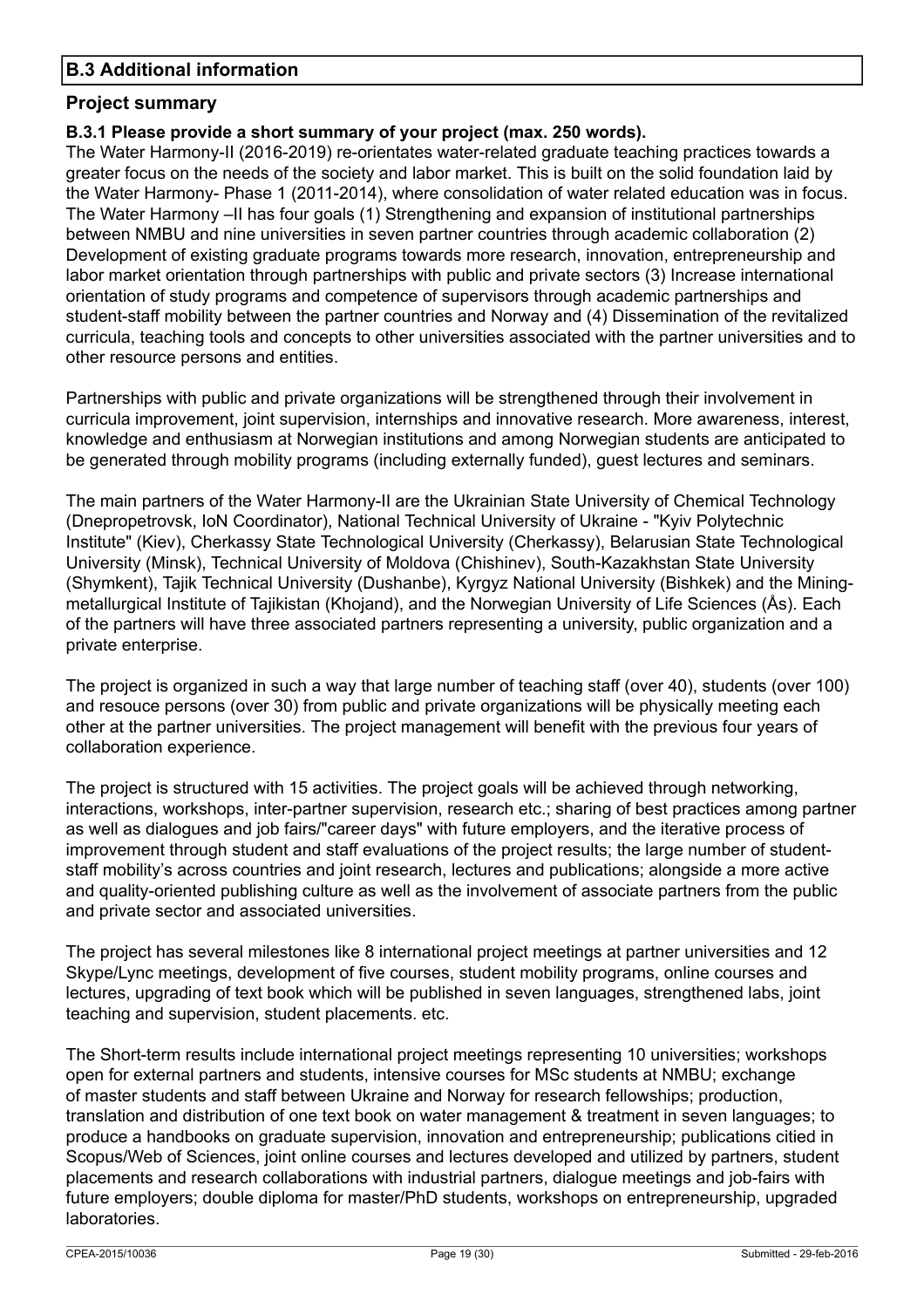A joint university agreement on research and educational agreement among all partners will be signed and at least three collaborative research proposals for external funding will be submitted. At least 50% participation of females in all student mobility programs will be secured.

The project envisages the following long-term results: A strengthened and sustainable scientific and educational network with harmonized visions and attitudes; teaching programs are adopted to the needs of the society and the labor market; entrepreneurship and innovative culture institutionalized among the partners' strategic development traditions; graduates at a greater length adopt to the labor market needs and streamline towards an efficient employment process; A sustainable trust and mutual respect among the universities and public-private partnerships are established through dialogues, meetings and motilities; Five online courses with self-financing mechanism are launched so the quality and services will continue beyond the project period; More internationally oriented teaching staff and students via continuous and repeated exposure; Establishment of a "Water Harmony Alumni Association" for sharing of, and contribution to, the continuous development of the cause of the Water Harmony initiative. Use of modern social networking (facebook, LinkedIn, etc) to promote this endeavor.

Finally, this is an ambitious project requiring a coordinated team-effort from dedicated partners to accomplish the goal. The successful network and experience from phase-I of the project is an important and critical foundation for the management and implementation of this project.

### **Previous and parallell funding**

### **B.3.2 Previous funding**

The first Water Harmony-Eurasia project was funded through the SIU-Eurasia program as a main project and two extensions (CPEA-2011-10002, CPEALA-2013-101031, CPEALA-2014-10123), which are successfully completed with approved final reports.

Water Harmony students benefitted from a part of the CPEASTIP-H2011/10492 funds allocated to NMBU.

One Water Harmony PhD student was awarded a Quota-fellowship during the previous project. A new PhD student from Ukraine is starting her Quota program from January 2016, and intends to involve herself in the new project. She also plans for a double PhD-degree.

NMBU is the coordinator of a new Erasmus+ project with 10 partners from Norway, Poland, Germany, Ukraine, China and Sri Lanka. The three Ukrainian partners and the only Norwegian partner in the Erasmus+ project are represented in this proposed project. The funds from the Erasmus+ project will be used to enhance mobility from Ukraine to Norway and especially from Norway to Ukraine.

#### **B.3.3 Concurrent applications**

Not at present. However, we shall consider applying Erasmus fellowships funding if the project is granted.

### **Gender issues**

### **B.3.4 Please describe how aspects relating to gender perspectives, gender balance and gender equality have been assessed and, insofar as relevant, implemented in the project**

For the overall majority of the partners, there is no challenge in the involvement of female students in project activities and study programs, as they are often a majority of those represented. Especially in these universities, we will make sure that the mobility opportunities will be more equally distributed. TJ and KG universities still experience less involvement of female students, thus gender-focused campaigns will be launched at these universities.

### **Links to research**

### **B.3.5 Please describe how the planned activities are connected to ongoing research activities and research cooperation at the partner institutions**

Coagulation and membrane treatment are the most widespread processes in drinking water treatment and are also increasingly being used in wastewater treatment. Seven of the nine IoN partners do have coagulation units and four have RO/membrane units. There have been several collaborative MSc and PhD researches on these themes that will continue. Additional themes such as ozonation, ion-exchange,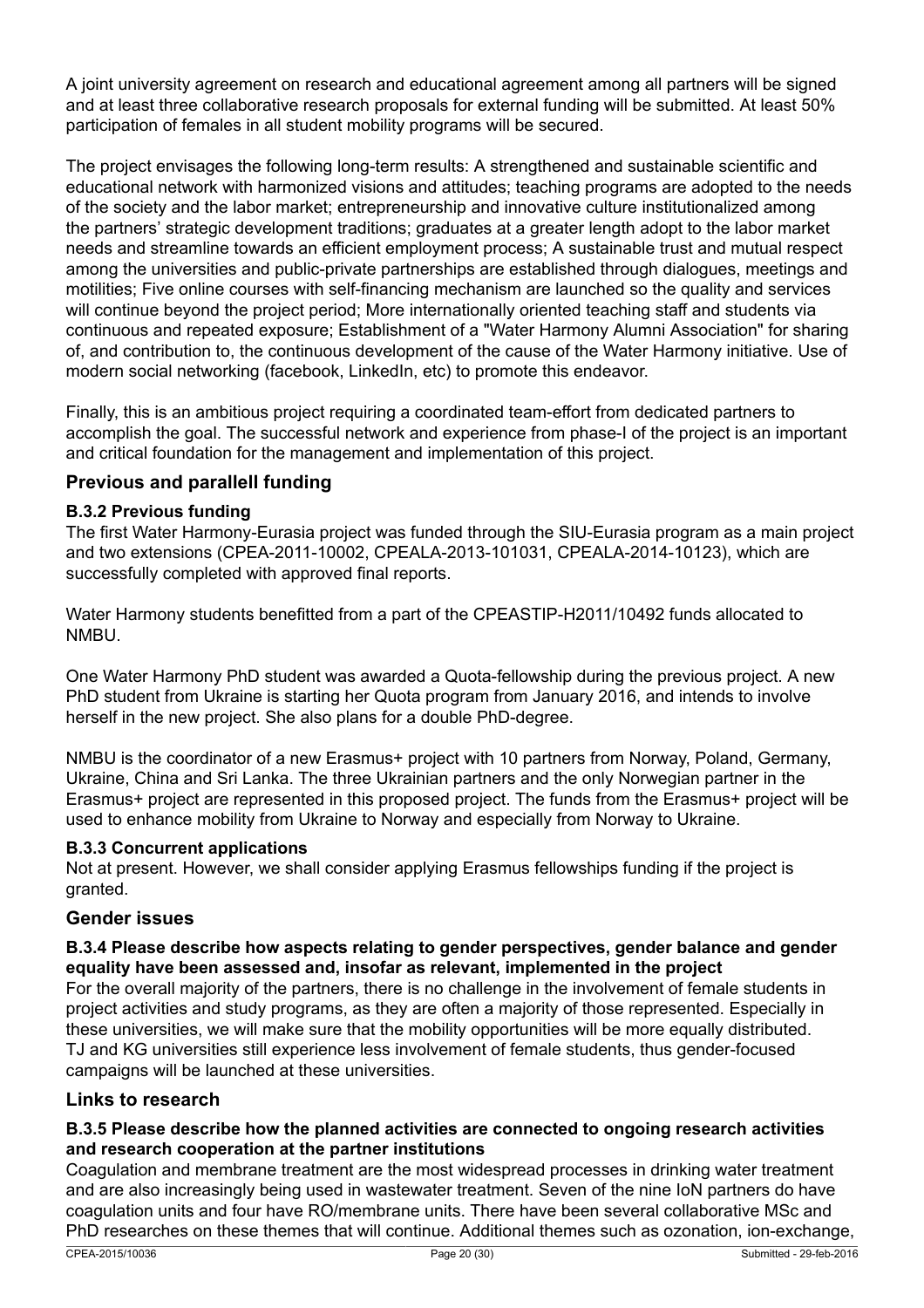biological wastewater treatment etc. were among previous joint research, and shall continue to be focused also on in the coming period. Please see www.waterh.net for research descriptions.

Five specific research areas will be (1) improvement of the plant-availability of phosphorus in wastewater sludge (2) membrane bioreactors in small scale wastewater treatment plants (3) membrane processes in drinking water treatment (4) evaluation of adsorbent-coagulants in wastewater treatment (5) evaluation of novel Zr and Ti based coagulants are five concrete themes that NMBU currently work on with BSTU, NTUU-KPI and USUCT, respectively.

# **D - Project activities and budgetary allocations**

### **D.1 Project development**

### **Project development**

| Name:                      | Double degree progam - MSc and PhD                                                                                                                                                                                                                                                        |                  |                  |                  |                  |                  |
|----------------------------|-------------------------------------------------------------------------------------------------------------------------------------------------------------------------------------------------------------------------------------------------------------------------------------------|------------------|------------------|------------------|------------------|------------------|
| Activity:                  | Development of joint courses, study programmes and degrees                                                                                                                                                                                                                                |                  |                  |                  |                  |                  |
| Description:               | NMBU and selected partner universities will develop agreements for double degree                                                                                                                                                                                                          |                  |                  |                  |                  |                  |
|                            | programs. At least 11 MScs and 3 PhDs will be carried out as double degree                                                                                                                                                                                                                |                  |                  |                  |                  |                  |
|                            |                                                                                                                                                                                                                                                                                           |                  |                  |                  |                  |                  |
|                            | programs. Eurasia grant funding is not proposed, but Erasmus+ funding and other                                                                                                                                                                                                           |                  |                  |                  |                  |                  |
|                            | external project funding will be utilised.                                                                                                                                                                                                                                                |                  |                  |                  |                  |                  |
| Start:                     | Mar/2016                                                                                                                                                                                                                                                                                  |                  |                  |                  |                  |                  |
| End:                       | Dec/2019                                                                                                                                                                                                                                                                                  |                  |                  |                  |                  |                  |
| Participants:              | 14                                                                                                                                                                                                                                                                                        |                  |                  |                  |                  |                  |
| Budget:                    |                                                                                                                                                                                                                                                                                           |                  |                  |                  |                  |                  |
| NOK - Norwegian kroner     |                                                                                                                                                                                                                                                                                           | Budget 2016      | Budget 2017      | Budget 2018      | Budget 2019      | Sum              |
| <b>Activity</b>            |                                                                                                                                                                                                                                                                                           |                  |                  |                  |                  |                  |
| Travel                     |                                                                                                                                                                                                                                                                                           | $\mathbf 0$      | $\mathbf 0$      | 0                | 0                | 0                |
| Accomodation               |                                                                                                                                                                                                                                                                                           | $\mathbf 0$      | $\mathbf 0$      | 0                | $\mathbf 0$      | 0                |
| Venue and transport        |                                                                                                                                                                                                                                                                                           | 0<br>$\mathbf 0$ | 0<br>$\mathbf 0$ | 0<br>$\mathbf 0$ | 0<br>$\mathbf 0$ | 0<br>$\mathbf 0$ |
| Teaching material<br>Other |                                                                                                                                                                                                                                                                                           | $\mathbf 0$      | $\mathbf 0$      | 0                | $\mathbf 0$      | $\mathbf 0$      |
| <b>SUM - Activity</b>      |                                                                                                                                                                                                                                                                                           | $\pmb{0}$        | $\bf{0}$         | 0                | $\pmb{0}$        | 0                |
| SUM - Total                |                                                                                                                                                                                                                                                                                           | 0                | $\mathbf{0}$     | 0                | 0                | $\mathbf{0}$     |
| Comments:                  | No funding from the Eurasia program is anticipated. NMBU has already secured<br>1 mill NOK to receive 11 MSc students for one year and one PhD fellowship (0,4<br>mill NOK) for the Double degree program. Additional funding will be available from<br>NMBU's external projects.         |                  |                  |                  |                  |                  |
| Name:                      | Development of e-learning module                                                                                                                                                                                                                                                          |                  |                  |                  |                  |                  |
| Activity:                  | Development of new educational materials and methods                                                                                                                                                                                                                                      |                  |                  |                  |                  |                  |
| Description:               | Based on the materials developed for the textbook and other practical courses, E-                                                                                                                                                                                                         |                  |                  |                  |                  |                  |
|                            | learning courses will be developed. Each partner will have free access to the platform                                                                                                                                                                                                    |                  |                  |                  |                  |                  |
|                            |                                                                                                                                                                                                                                                                                           |                  |                  |                  |                  |                  |
|                            | (subscription-free Moodle type) and will be able to present and administrate the                                                                                                                                                                                                          |                  |                  |                  |                  |                  |
|                            | courses via their own portals. Any course fee shall contribute to the continuous                                                                                                                                                                                                          |                  |                  |                  |                  |                  |
|                            | upgrading of the content.                                                                                                                                                                                                                                                                 |                  |                  |                  |                  |                  |
|                            | NMBU coordinator has a preliminary agreement with the Academic Director of the<br>United National University (www.UNU.edu, Tokyo) on the free use of their well-<br>developed e-learning design and functionality for the Water Harmony courses. We<br>plan to consider this possibility. |                  |                  |                  |                  |                  |
|                            |                                                                                                                                                                                                                                                                                           |                  |                  |                  |                  |                  |
| Start:                     | Jan/2017                                                                                                                                                                                                                                                                                  |                  |                  |                  |                  |                  |
| End:                       | Nov/2019                                                                                                                                                                                                                                                                                  |                  |                  |                  |                  |                  |
| Participants:              | 100                                                                                                                                                                                                                                                                                       |                  |                  |                  |                  |                  |
| Budget:                    |                                                                                                                                                                                                                                                                                           |                  |                  |                  |                  |                  |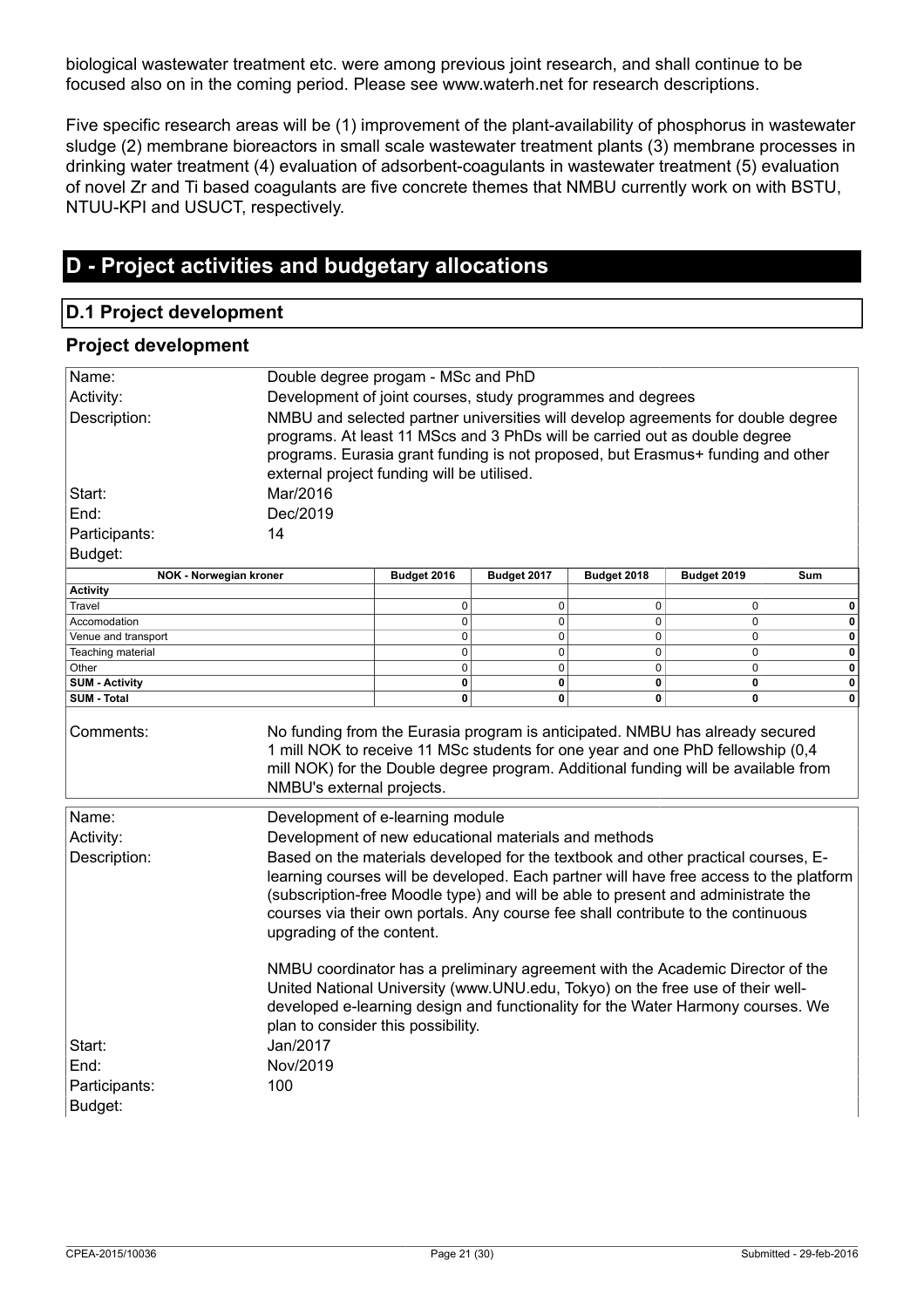| <b>NOK - Norwegian kroner</b> |                                                                                                                                                                                                                                                                                                                                                                                                                                                                                                                                                                                                                                                                   | Budget 2016 | Budget 2017 | Budget 2018 | Budget 2019 | Sum     |
|-------------------------------|-------------------------------------------------------------------------------------------------------------------------------------------------------------------------------------------------------------------------------------------------------------------------------------------------------------------------------------------------------------------------------------------------------------------------------------------------------------------------------------------------------------------------------------------------------------------------------------------------------------------------------------------------------------------|-------------|-------------|-------------|-------------|---------|
| <b>Activity</b>               |                                                                                                                                                                                                                                                                                                                                                                                                                                                                                                                                                                                                                                                                   |             |             |             |             |         |
| Travel                        |                                                                                                                                                                                                                                                                                                                                                                                                                                                                                                                                                                                                                                                                   | 0           | 0           | 0           | 0           | 0       |
| Accomodation                  |                                                                                                                                                                                                                                                                                                                                                                                                                                                                                                                                                                                                                                                                   | 0           | 0           | $\mathbf 0$ | 0           | 0       |
| Venue and transport           |                                                                                                                                                                                                                                                                                                                                                                                                                                                                                                                                                                                                                                                                   | $\mathbf 0$ | 0           | $\mathbf 0$ | $\mathbf 0$ | 0       |
| Teaching material             |                                                                                                                                                                                                                                                                                                                                                                                                                                                                                                                                                                                                                                                                   | 0           | 0           | 0           | 0           | 0       |
| Other                         |                                                                                                                                                                                                                                                                                                                                                                                                                                                                                                                                                                                                                                                                   | $\pmb{0}$   | 20 000      | 30 000      | 0           | 50 000  |
| <b>SUM - Activity</b>         |                                                                                                                                                                                                                                                                                                                                                                                                                                                                                                                                                                                                                                                                   | 0           | 20 000      | 30 000      | 0           | 50 000  |
| <b>SUM - Total</b>            |                                                                                                                                                                                                                                                                                                                                                                                                                                                                                                                                                                                                                                                                   | 0           | 20 000      | 30 000      | 0           | 50 000  |
| Comments:                     | The costs of design for the e-learning portal is included here. The development of<br>content are covered under section for textbook and teaching material development.                                                                                                                                                                                                                                                                                                                                                                                                                                                                                           |             |             |             |             |         |
| Name:                         | Textbook and teaching material                                                                                                                                                                                                                                                                                                                                                                                                                                                                                                                                                                                                                                    |             |             |             |             |         |
| Activity:                     | Development of new educational materials and methods                                                                                                                                                                                                                                                                                                                                                                                                                                                                                                                                                                                                              |             |             |             |             |         |
|                               |                                                                                                                                                                                                                                                                                                                                                                                                                                                                                                                                                                                                                                                                   |             |             |             |             |         |
| Description:                  | • The textbook developed during the previous stage will be expanded, revised and<br>published in seven languages, including Kyrgyz and Moldavian.<br>• The project will apply forexternal funding to translate the textbook in to Norwegian<br>and English (applications already submitted to elsewhere). • New guidelines and<br>exercises for lab and practicals will be developed.<br>• New handbooks on graduate supervision, entrepreneurship and innovation will<br>be developed, which will be used and evaluated during teacher training & training<br>of trainers sessions noted under the "Implementation of joint education activities-<br>workshops". |             |             |             |             |         |
| Start:                        | Oct/2016                                                                                                                                                                                                                                                                                                                                                                                                                                                                                                                                                                                                                                                          |             |             |             |             |         |
|                               |                                                                                                                                                                                                                                                                                                                                                                                                                                                                                                                                                                                                                                                                   |             |             |             |             |         |
| End:                          | Mar/2019                                                                                                                                                                                                                                                                                                                                                                                                                                                                                                                                                                                                                                                          |             |             |             |             |         |
| Participants:                 | 30                                                                                                                                                                                                                                                                                                                                                                                                                                                                                                                                                                                                                                                                |             |             |             |             |         |
| Budget:                       |                                                                                                                                                                                                                                                                                                                                                                                                                                                                                                                                                                                                                                                                   |             |             |             |             |         |
| <b>NOK - Norwegian kroner</b> |                                                                                                                                                                                                                                                                                                                                                                                                                                                                                                                                                                                                                                                                   | Budget 2016 | Budget 2017 | Budget 2018 | Budget 2019 | Sum     |
| <b>Activity</b>               |                                                                                                                                                                                                                                                                                                                                                                                                                                                                                                                                                                                                                                                                   |             |             |             |             |         |
| Travel                        |                                                                                                                                                                                                                                                                                                                                                                                                                                                                                                                                                                                                                                                                   | 0           | 0           | 0           | 0           | 0       |
| Accomodation                  |                                                                                                                                                                                                                                                                                                                                                                                                                                                                                                                                                                                                                                                                   | 0           | 0           | 0           | $\mathbf 0$ | 0       |
| Venue and transport           |                                                                                                                                                                                                                                                                                                                                                                                                                                                                                                                                                                                                                                                                   | 0           | 0           | $\mathbf 0$ | 0           | 0       |
| Teaching material             |                                                                                                                                                                                                                                                                                                                                                                                                                                                                                                                                                                                                                                                                   | 0           | 50 000      | 200 000     | 0           | 250 000 |
| Other                         |                                                                                                                                                                                                                                                                                                                                                                                                                                                                                                                                                                                                                                                                   | $\mathbf 0$ | 0           | 0           | 0           |         |
| <b>SUM - Activity</b>         |                                                                                                                                                                                                                                                                                                                                                                                                                                                                                                                                                                                                                                                                   | 0           | 50 000      | 200 000     | 0           | 250 000 |
| <b>SUM - Total</b>            |                                                                                                                                                                                                                                                                                                                                                                                                                                                                                                                                                                                                                                                                   | 0           | 50 000      | 200 000     | 0           | 250 000 |
| Comments:                     | Design and printing cost of the textbook in seven languages (RU, UA, BY, TJ, KZ,<br>KG, MD) are included in the budget. Translation, design and printing in Norwegian<br>and/or English is also an ambition, but not budgeted here as they will be carried<br>out if and when the external funding will be secured. Design and printing costs of<br>guidelines are included here.                                                                                                                                                                                                                                                                                 |             |             |             |             |         |
| Name:                         | Joint project meetings                                                                                                                                                                                                                                                                                                                                                                                                                                                                                                                                                                                                                                            |             |             |             |             |         |
| Activity:                     | International project meetings                                                                                                                                                                                                                                                                                                                                                                                                                                                                                                                                                                                                                                    |             |             |             |             |         |
| Description:                  | The project plans to have eight physical project meetings, with 20-25 participants                                                                                                                                                                                                                                                                                                                                                                                                                                                                                                                                                                                |             |             |             |             |         |
|                               |                                                                                                                                                                                                                                                                                                                                                                                                                                                                                                                                                                                                                                                                   |             |             |             |             |         |
|                               | over a duration of 3-4 days for single city and 6-7 days for dual city meetings.                                                                                                                                                                                                                                                                                                                                                                                                                                                                                                                                                                                  |             |             |             |             |         |
|                               | These meetings are foundation for the strengthening the international network of                                                                                                                                                                                                                                                                                                                                                                                                                                                                                                                                                                                  |             |             |             |             |         |
|                               | professional and social relations. Most of the project activities listed in the Section                                                                                                                                                                                                                                                                                                                                                                                                                                                                                                                                                                           |             |             |             |             |         |
|                               | D will be implemented during these meetings and thus budgeted under this activity.                                                                                                                                                                                                                                                                                                                                                                                                                                                                                                                                                                                |             |             |             |             |         |
|                               | The meetings shall have dedicated sessions addressing various activities. Instead of                                                                                                                                                                                                                                                                                                                                                                                                                                                                                                                                                                              |             |             |             |             |         |
|                               | splitting the meeting costs "artificially" among the relevant activities, we have included                                                                                                                                                                                                                                                                                                                                                                                                                                                                                                                                                                        |             |             |             |             |         |
|                               | all meeting costs, apart from the workshops costs, which are to be held back-to-back                                                                                                                                                                                                                                                                                                                                                                                                                                                                                                                                                                              |             |             |             |             |         |
|                               |                                                                                                                                                                                                                                                                                                                                                                                                                                                                                                                                                                                                                                                                   |             |             |             |             |         |
|                               | with project meetings. Total number of paticipants = 25x8 meetings=200.                                                                                                                                                                                                                                                                                                                                                                                                                                                                                                                                                                                           |             |             |             |             |         |
| Start:                        | Mar/2016                                                                                                                                                                                                                                                                                                                                                                                                                                                                                                                                                                                                                                                          |             |             |             |             |         |
| End:                          | Nov/2019                                                                                                                                                                                                                                                                                                                                                                                                                                                                                                                                                                                                                                                          |             |             |             |             |         |
| Participants:                 | 200                                                                                                                                                                                                                                                                                                                                                                                                                                                                                                                                                                                                                                                               |             |             |             |             |         |
|                               |                                                                                                                                                                                                                                                                                                                                                                                                                                                                                                                                                                                                                                                                   |             |             |             |             |         |
| Budget:                       |                                                                                                                                                                                                                                                                                                                                                                                                                                                                                                                                                                                                                                                                   |             |             |             |             |         |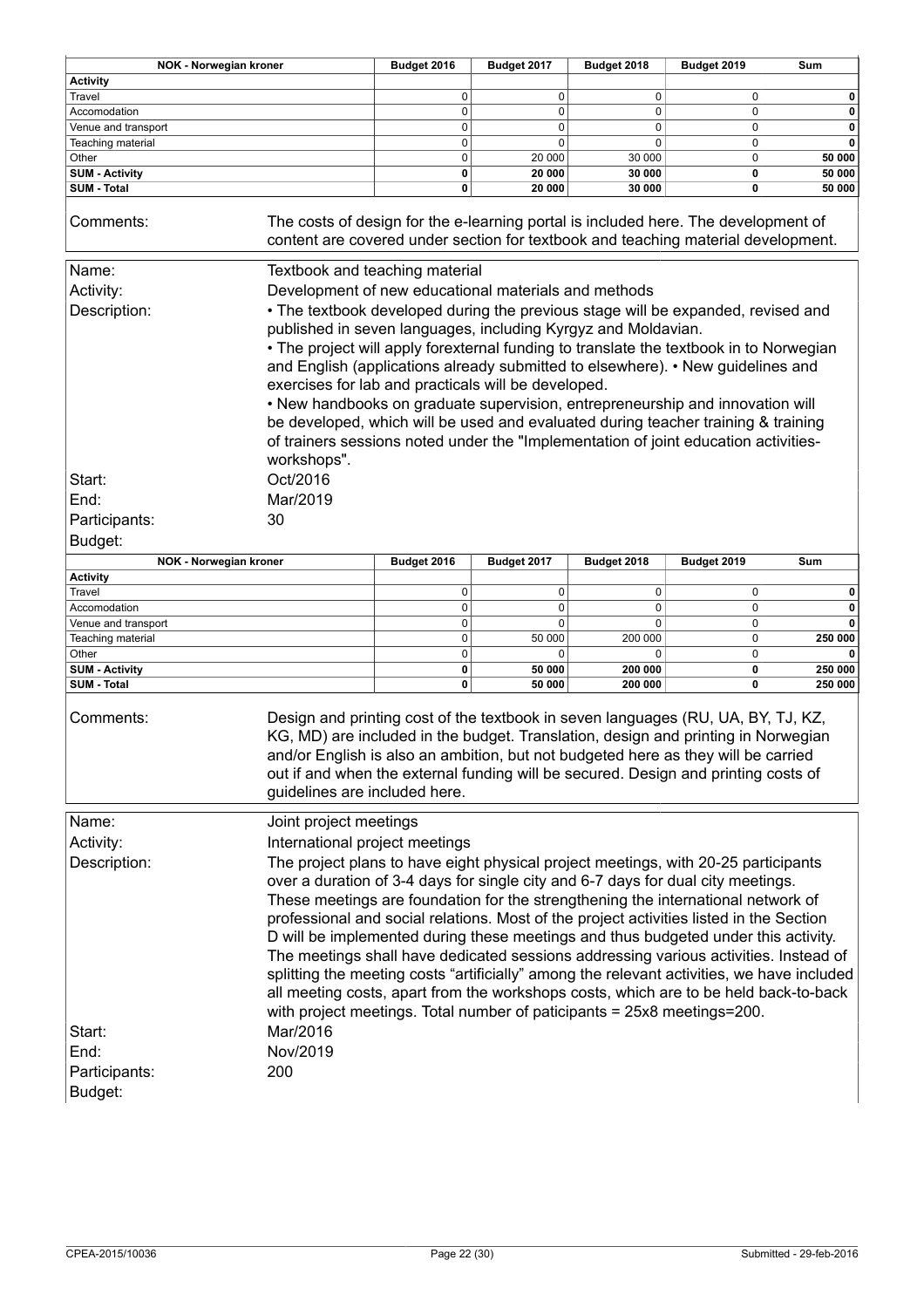| <b>Activity</b><br>Travel<br>170 000<br>174 000<br>150 500<br>Accomodation<br>130 000<br>190 000<br>149 000<br>104 650<br>110 250<br>90 650<br>Venue and transport<br>Teaching material<br>0<br>0<br>0<br>Other<br>0<br>$\Omega$<br>0<br><b>SUM - Activity</b><br>390 150<br>404 650<br>474 250<br><b>SUM - Total</b><br>404 650<br>474 250<br>390 150<br>Accommodation is provided for visiting participants, which will be 16-18 per meeting.<br>Comments:<br>In addition there are 3-5 participants from the host university. Accommodation is<br>based lower rates than the Norwegian travel regulations. Venue and transport<br>includes the meals, local transport etc.<br>Name:<br>Dissemination of project publications | 114 000<br>114 000<br>85 050<br>$\mathbf 0$<br>$\Omega$<br>313 050<br>313 050 | 608 500<br>583 000<br>390 600<br>0<br>$\mathbf{0}$<br>1 582 100<br>1 582 100 |
|---------------------------------------------------------------------------------------------------------------------------------------------------------------------------------------------------------------------------------------------------------------------------------------------------------------------------------------------------------------------------------------------------------------------------------------------------------------------------------------------------------------------------------------------------------------------------------------------------------------------------------------------------------------------------------------------------------------------------------|-------------------------------------------------------------------------------|------------------------------------------------------------------------------|
|                                                                                                                                                                                                                                                                                                                                                                                                                                                                                                                                                                                                                                                                                                                                 |                                                                               |                                                                              |
|                                                                                                                                                                                                                                                                                                                                                                                                                                                                                                                                                                                                                                                                                                                                 |                                                                               |                                                                              |
|                                                                                                                                                                                                                                                                                                                                                                                                                                                                                                                                                                                                                                                                                                                                 |                                                                               |                                                                              |
|                                                                                                                                                                                                                                                                                                                                                                                                                                                                                                                                                                                                                                                                                                                                 |                                                                               |                                                                              |
|                                                                                                                                                                                                                                                                                                                                                                                                                                                                                                                                                                                                                                                                                                                                 |                                                                               |                                                                              |
|                                                                                                                                                                                                                                                                                                                                                                                                                                                                                                                                                                                                                                                                                                                                 |                                                                               |                                                                              |
|                                                                                                                                                                                                                                                                                                                                                                                                                                                                                                                                                                                                                                                                                                                                 |                                                                               |                                                                              |
|                                                                                                                                                                                                                                                                                                                                                                                                                                                                                                                                                                                                                                                                                                                                 |                                                                               |                                                                              |
|                                                                                                                                                                                                                                                                                                                                                                                                                                                                                                                                                                                                                                                                                                                                 |                                                                               |                                                                              |
|                                                                                                                                                                                                                                                                                                                                                                                                                                                                                                                                                                                                                                                                                                                                 |                                                                               |                                                                              |
| Activity:<br>Publication and dissemination                                                                                                                                                                                                                                                                                                                                                                                                                                                                                                                                                                                                                                                                                      |                                                                               |                                                                              |
| Description:<br>The project will develop and publish several handbooks/guidelines (supervision,                                                                                                                                                                                                                                                                                                                                                                                                                                                                                                                                                                                                                                 |                                                                               |                                                                              |
| entrepreneurship, innovation and commercialisation etc) and these will be distributed<br>both in hardcopies and electronically on the project webpage (www.waterh.net).<br>Brochures on project and information about forthcoming workshops and publication<br>etc will also be distributed to relevant participants. An alumni association with<br>teachers and students who have participated in Water Harmony activities will be<br>launched. Project reports, evaluation reports etc will also be produced within this<br>activity.<br>May/2016<br>Start:<br>Dec/2019<br>End:                                                                                                                                               |                                                                               |                                                                              |
| Participants:<br>200                                                                                                                                                                                                                                                                                                                                                                                                                                                                                                                                                                                                                                                                                                            |                                                                               |                                                                              |
| Budget:                                                                                                                                                                                                                                                                                                                                                                                                                                                                                                                                                                                                                                                                                                                         |                                                                               |                                                                              |
| NOK - Norwegian kroner<br>Budget 2016<br>Budget 2017<br>Budget 2018<br>Budget 2019                                                                                                                                                                                                                                                                                                                                                                                                                                                                                                                                                                                                                                              |                                                                               | Sum                                                                          |
| <b>Activity</b>                                                                                                                                                                                                                                                                                                                                                                                                                                                                                                                                                                                                                                                                                                                 |                                                                               |                                                                              |
| Travel<br>0<br>0<br>$\Omega$                                                                                                                                                                                                                                                                                                                                                                                                                                                                                                                                                                                                                                                                                                    | $\mathbf 0$                                                                   | 0                                                                            |
| Accomodation<br>$\Omega$<br>0<br>$\Omega$                                                                                                                                                                                                                                                                                                                                                                                                                                                                                                                                                                                                                                                                                       | $\mathbf 0$                                                                   | 0                                                                            |
| Venue and transport<br>0<br>0<br>0<br>$\Omega$                                                                                                                                                                                                                                                                                                                                                                                                                                                                                                                                                                                                                                                                                  | $\pmb{0}$<br>$\Omega$                                                         | 0                                                                            |
| 0<br>Teaching material<br>$\Omega$                                                                                                                                                                                                                                                                                                                                                                                                                                                                                                                                                                                                                                                                                              |                                                                               | 0                                                                            |
| Other<br>10 000<br>10 000<br>20 000                                                                                                                                                                                                                                                                                                                                                                                                                                                                                                                                                                                                                                                                                             | 9 3 7 7                                                                       | 49 377                                                                       |
| <b>SUM - Activity</b><br>10 000<br>10 000<br>20 000<br><b>SUM - Total</b><br>10 000<br>10 000<br>20 000                                                                                                                                                                                                                                                                                                                                                                                                                                                                                                                                                                                                                         | 9 3 7 7<br>9377                                                               | 49 377<br>49 377                                                             |
|                                                                                                                                                                                                                                                                                                                                                                                                                                                                                                                                                                                                                                                                                                                                 |                                                                               |                                                                              |

Comments: Only the printing costs and webhosting are included.

### **D.2 Implementation of education activities**

### **Implementation of joint education activities**

| Name:                  | IT hardware                                                                                                                                                                                        |             |             |             |             |         |
|------------------------|----------------------------------------------------------------------------------------------------------------------------------------------------------------------------------------------------|-------------|-------------|-------------|-------------|---------|
| Activity:              | Infrastructure, literature, software                                                                                                                                                               |             |             |             |             |         |
| Description:           | The three new partners (TJ, KG, MD) require laptops; some partners require<br>upgrading of one lecture room for suitable for distance learning - with presentation<br>and communication equipment. |             |             |             |             |         |
| Start:                 | Jun/2016                                                                                                                                                                                           |             |             |             |             |         |
| End:                   | May/2017                                                                                                                                                                                           |             |             |             |             |         |
| ∣Level:                | Master                                                                                                                                                                                             |             |             |             |             |         |
| Particpating students: | 200                                                                                                                                                                                                |             |             |             |             |         |
| Participating faculty: | 9                                                                                                                                                                                                  |             |             |             |             |         |
| ECTS:                  |                                                                                                                                                                                                    |             |             |             |             |         |
| Budget:                |                                                                                                                                                                                                    |             |             |             |             |         |
| NOK - Norwegian kroner |                                                                                                                                                                                                    | Budget 2016 | Budget 2017 | Budget 2018 | Budget 2019 | Sum     |
| <b>Activity</b>        |                                                                                                                                                                                                    |             |             |             |             |         |
| Travel                 |                                                                                                                                                                                                    | 0           | 0           | 0           | 0           | 0       |
| Accomodation           |                                                                                                                                                                                                    | 0           | $\Omega$    | $\Omega$    | 0           | 0       |
| Venue and transport    |                                                                                                                                                                                                    | 0           | 0           | 0           | 0           | 0       |
| Dissemination          |                                                                                                                                                                                                    | 0           | 0           | 0           | 0           |         |
| Student scholarships   |                                                                                                                                                                                                    | 0           | $\Omega$    | 0           | 0           | 0       |
| Other                  |                                                                                                                                                                                                    | 100 000     | 100 000     | 0           | 0           | 200 000 |
| <b>SUM - Activity</b>  |                                                                                                                                                                                                    | 100 000     | 100 000     | 0           | 0           | 200 000 |
| <b>SUM - Total</b>     |                                                                                                                                                                                                    | 100 000     | 100 000     | 0           | 0           | 200 000 |
|                        |                                                                                                                                                                                                    |             |             |             |             |         |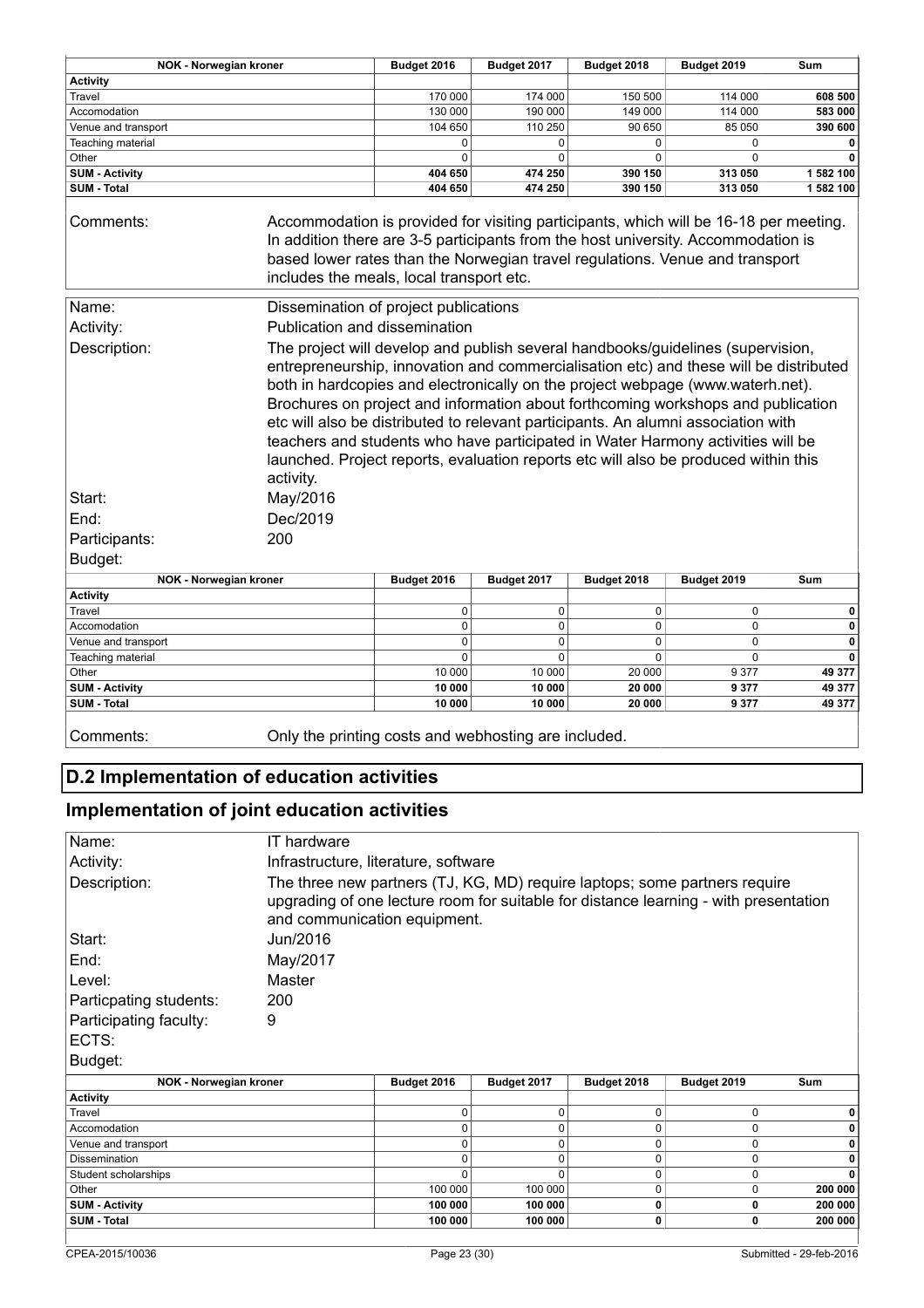| Comments:                                        | three laptops; Five stationary PCs; Four projectors; multimedia facilities; and reserve<br>for other needs.                                                                                     |                                                                                                                                                                       |                  |                  |                  |                  |  |
|--------------------------------------------------|-------------------------------------------------------------------------------------------------------------------------------------------------------------------------------------------------|-----------------------------------------------------------------------------------------------------------------------------------------------------------------------|------------------|------------------|------------------|------------------|--|
| Name:                                            | Online courses and online lectures                                                                                                                                                              |                                                                                                                                                                       |                  |                  |                  |                  |  |
| Activity:                                        | Joint online courses                                                                                                                                                                            |                                                                                                                                                                       |                  |                  |                  |                  |  |
|                                                  |                                                                                                                                                                                                 |                                                                                                                                                                       |                  |                  |                  |                  |  |
| Description:                                     |                                                                                                                                                                                                 | The e-learning platforms developed using the textbooks and guidelines will be<br>evaluated using at least 30 students. At least 10 online lectures will developed and |                  |                  |                  |                  |  |
|                                                  |                                                                                                                                                                                                 |                                                                                                                                                                       |                  |                  |                  |                  |  |
|                                                  | performed, and will be included in the e-learning platform as off-line video lectures.                                                                                                          |                                                                                                                                                                       |                  |                  |                  |                  |  |
| Start:                                           |                                                                                                                                                                                                 | Oct/2016                                                                                                                                                              |                  |                  |                  |                  |  |
| End:                                             | Oct/2018                                                                                                                                                                                        |                                                                                                                                                                       |                  |                  |                  |                  |  |
| Level:                                           | Master                                                                                                                                                                                          |                                                                                                                                                                       |                  |                  |                  |                  |  |
| Particpating students:                           | 30                                                                                                                                                                                              |                                                                                                                                                                       |                  |                  |                  |                  |  |
| Participating faculty:                           | 10                                                                                                                                                                                              |                                                                                                                                                                       |                  |                  |                  |                  |  |
| ECTS:                                            |                                                                                                                                                                                                 |                                                                                                                                                                       |                  |                  |                  |                  |  |
|                                                  | 15                                                                                                                                                                                              |                                                                                                                                                                       |                  |                  |                  |                  |  |
| Budget:                                          |                                                                                                                                                                                                 |                                                                                                                                                                       |                  |                  |                  |                  |  |
| NOK - Norwegian kroner                           |                                                                                                                                                                                                 | Budget 2016                                                                                                                                                           | Budget 2017      | Budget 2018      | Budget 2019      | Sum              |  |
| <b>Activity</b>                                  |                                                                                                                                                                                                 |                                                                                                                                                                       |                  |                  |                  |                  |  |
| Travel<br>Accomodation                           |                                                                                                                                                                                                 | 0<br>0                                                                                                                                                                | 0<br>0           | 0<br>0           | 0<br>$\mathbf 0$ | 0<br>0           |  |
| Venue and transport                              |                                                                                                                                                                                                 | 0                                                                                                                                                                     | 0                | 0                | 0                | 0                |  |
| <b>Dissemination</b>                             |                                                                                                                                                                                                 | 0                                                                                                                                                                     | 0                | 0                | $\mathbf 0$      | 0                |  |
| Student scholarships                             |                                                                                                                                                                                                 | 0                                                                                                                                                                     | 0                | $\mathbf 0$      | $\mathbf 0$      | 0                |  |
| Other                                            |                                                                                                                                                                                                 | 0                                                                                                                                                                     | 0                | $\mathbf 0$      | 0                | 0                |  |
| <b>SUM - Activity</b>                            |                                                                                                                                                                                                 | 0                                                                                                                                                                     | 0                | 0                | 0                | 0                |  |
| <b>SUM - Total</b>                               |                                                                                                                                                                                                 | 0                                                                                                                                                                     | 0                | 0                | 0                | 0                |  |
| Comments:                                        | The development costs of the courses are budgeted under "project development-<br>Development of new educational materials and methods", thus no financial resources<br>are envisaged.           |                                                                                                                                                                       |                  |                  |                  |                  |  |
| Name:                                            | TOEFL/IELTS exam training                                                                                                                                                                       |                                                                                                                                                                       |                  |                  |                  |                  |  |
| Activity:                                        | Language training                                                                                                                                                                               |                                                                                                                                                                       |                  |                  |                  |                  |  |
| Description:                                     | Some potential students may require assistance in language training courses and                                                                                                                 |                                                                                                                                                                       |                  |                  |                  |                  |  |
|                                                  | exam fees for TOEFL/IELTS. Students will be encouraged to attend specialised                                                                                                                    |                                                                                                                                                                       |                  |                  |                  |                  |  |
|                                                  | training at their home universities or cities, and a stipend will be given to those who                                                                                                         |                                                                                                                                                                       |                  |                  |                  |                  |  |
|                                                  | pass with successful marks.                                                                                                                                                                     |                                                                                                                                                                       |                  |                  |                  |                  |  |
|                                                  |                                                                                                                                                                                                 |                                                                                                                                                                       |                  |                  |                  |                  |  |
| Start:                                           | Jun/2016                                                                                                                                                                                        |                                                                                                                                                                       |                  |                  |                  |                  |  |
| End:                                             | Aug/2019                                                                                                                                                                                        |                                                                                                                                                                       |                  |                  |                  |                  |  |
| Level:                                           | Master                                                                                                                                                                                          |                                                                                                                                                                       |                  |                  |                  |                  |  |
| Particpating students:                           | 20                                                                                                                                                                                              |                                                                                                                                                                       |                  |                  |                  |                  |  |
| Participating faculty:                           |                                                                                                                                                                                                 |                                                                                                                                                                       |                  |                  |                  |                  |  |
| ECTS:                                            |                                                                                                                                                                                                 |                                                                                                                                                                       |                  |                  |                  |                  |  |
| Budget:                                          |                                                                                                                                                                                                 |                                                                                                                                                                       |                  |                  |                  |                  |  |
|                                                  |                                                                                                                                                                                                 |                                                                                                                                                                       |                  |                  |                  |                  |  |
| <b>NOK - Norwegian kroner</b><br><b>Activity</b> |                                                                                                                                                                                                 | Budget 2016                                                                                                                                                           | Budget 2017      | Budget 2018      | Budget 2019      | Sum              |  |
| Travel                                           |                                                                                                                                                                                                 | 0                                                                                                                                                                     | 0                | 0                | 0                | 0                |  |
| Accomodation                                     |                                                                                                                                                                                                 | 0                                                                                                                                                                     | 0                | 0                | $\mathbf 0$      | 0                |  |
| Venue and transport                              |                                                                                                                                                                                                 | 0                                                                                                                                                                     | 0                | 0                | 0                | 0                |  |
| Dissemination                                    |                                                                                                                                                                                                 | 0                                                                                                                                                                     | 0                | 0                | 0                | 0                |  |
| Student scholarships                             |                                                                                                                                                                                                 | 0                                                                                                                                                                     | 0                | 0                | $\mathbf 0$      | 0                |  |
| Other                                            |                                                                                                                                                                                                 | 10 000                                                                                                                                                                | 15 000           | 15 000           | 15 000           | 55 000           |  |
| <b>SUM - Activity</b><br><b>SUM - Total</b>      |                                                                                                                                                                                                 | 10 000<br>10 000                                                                                                                                                      | 15 000<br>15 000 | 15 000<br>15 000 | 15 000<br>15 000 | 55 000<br>55 000 |  |
|                                                  |                                                                                                                                                                                                 |                                                                                                                                                                       |                  |                  |                  |                  |  |
| Comments:                                        | A stipend will be given to selected students who document a need for English<br>language training to cover the direct costs, provided they pass the exams with marks<br>required to enter NMBU. |                                                                                                                                                                       |                  |                  |                  |                  |  |
| Name:                                            | Strengthning of educational labs                                                                                                                                                                |                                                                                                                                                                       |                  |                  |                  |                  |  |
| Activity:                                        | Scientific equipment                                                                                                                                                                            |                                                                                                                                                                       |                  |                  |                  |                  |  |
|                                                  |                                                                                                                                                                                                 |                                                                                                                                                                       |                  |                  |                  |                  |  |
| Description:                                     | All nine partners require strengthening of their teaching laboratories. Six partners                                                                                                            |                                                                                                                                                                       |                  |                  |                  |                  |  |
|                                                  | received a partial upgrading during the last project. The three new partners require                                                                                                            |                                                                                                                                                                       |                  |                  |                  |                  |  |
|                                                  | significant upgrading. The upgrading are related to the new teaching modules and                                                                                                                |                                                                                                                                                                       |                  |                  |                  |                  |  |
|                                                  | equipment will partially also be used in research related to the project.                                                                                                                       |                                                                                                                                                                       |                  |                  |                  |                  |  |
| Start:                                           | Mar/2016                                                                                                                                                                                        |                                                                                                                                                                       |                  |                  |                  |                  |  |
| End:                                             | Dec/2016                                                                                                                                                                                        |                                                                                                                                                                       |                  |                  |                  |                  |  |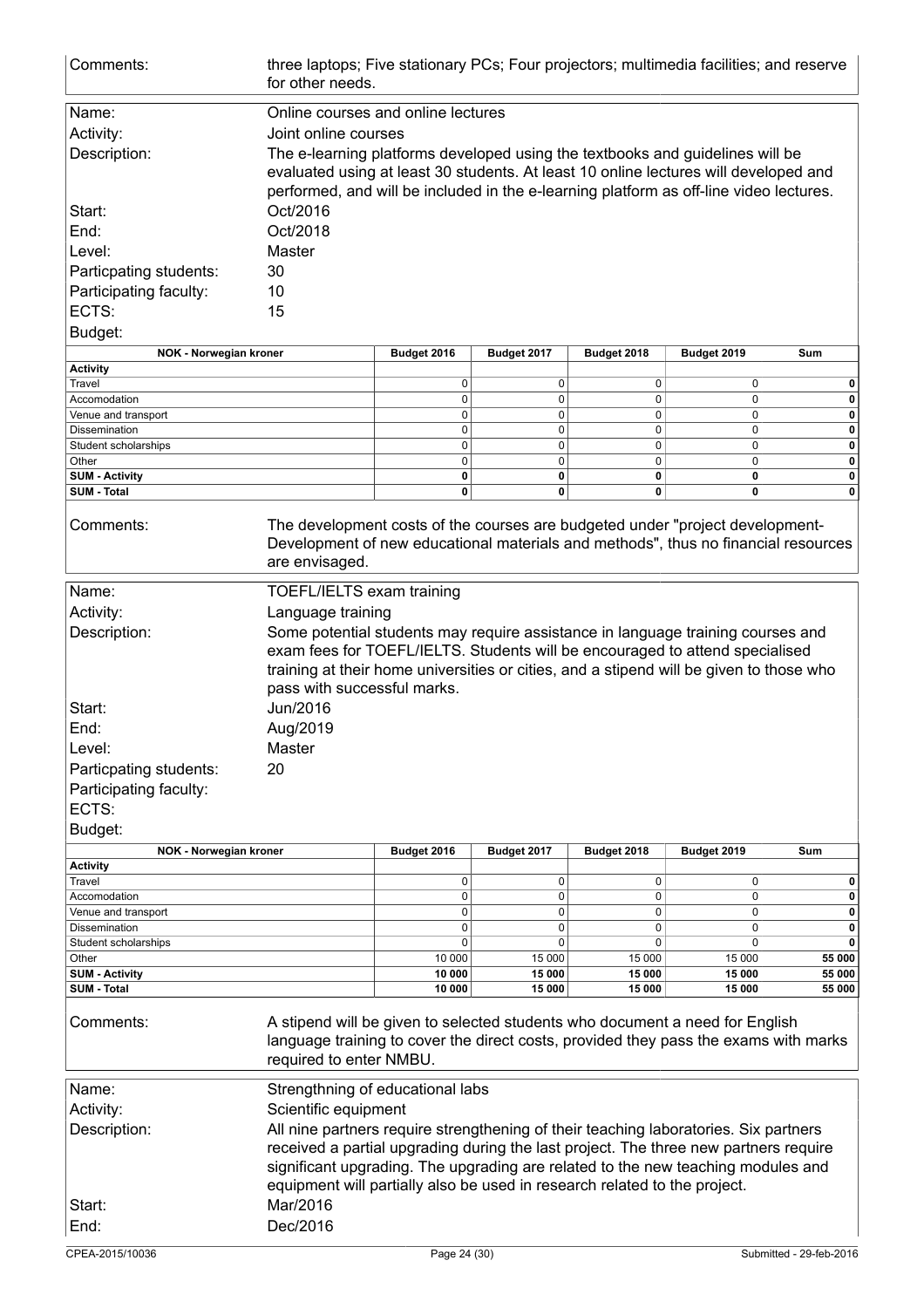| Level:<br>Particpating students:<br>Participating faculty: | Master<br>200<br>9                                                                                                                                                                                                                                                                                                                                                                                                                                                                                                                                                                                                                                                                                                                                                                   |                   |                   |                   |                   |                      |
|------------------------------------------------------------|--------------------------------------------------------------------------------------------------------------------------------------------------------------------------------------------------------------------------------------------------------------------------------------------------------------------------------------------------------------------------------------------------------------------------------------------------------------------------------------------------------------------------------------------------------------------------------------------------------------------------------------------------------------------------------------------------------------------------------------------------------------------------------------|-------------------|-------------------|-------------------|-------------------|----------------------|
| ECTS:                                                      |                                                                                                                                                                                                                                                                                                                                                                                                                                                                                                                                                                                                                                                                                                                                                                                      |                   |                   |                   |                   |                      |
| Budget:                                                    |                                                                                                                                                                                                                                                                                                                                                                                                                                                                                                                                                                                                                                                                                                                                                                                      |                   |                   |                   |                   |                      |
| NOK - Norwegian kroner<br><b>Activity</b>                  |                                                                                                                                                                                                                                                                                                                                                                                                                                                                                                                                                                                                                                                                                                                                                                                      | Budget 2016       | Budget 2017       | Budget 2018       | Budget 2019       | Sum                  |
| Travel                                                     |                                                                                                                                                                                                                                                                                                                                                                                                                                                                                                                                                                                                                                                                                                                                                                                      | $\mathbf 0$       | 0                 | 0                 | 0                 | 0                    |
| Accomodation                                               |                                                                                                                                                                                                                                                                                                                                                                                                                                                                                                                                                                                                                                                                                                                                                                                      | 0                 | 0                 | 0                 | 0                 | 0                    |
| Venue and transport                                        |                                                                                                                                                                                                                                                                                                                                                                                                                                                                                                                                                                                                                                                                                                                                                                                      | 0                 | 0                 | 0                 | 0                 | 0                    |
| Dissemination<br>Student scholarships                      |                                                                                                                                                                                                                                                                                                                                                                                                                                                                                                                                                                                                                                                                                                                                                                                      | 0<br>0            | 0<br>0            | 0<br>0            | 0<br>0            | 0<br>0               |
| Other                                                      |                                                                                                                                                                                                                                                                                                                                                                                                                                                                                                                                                                                                                                                                                                                                                                                      | 340 000           | 0                 | $\mathbf 0$       | 0                 | 340 000              |
| <b>SUM - Activity</b>                                      |                                                                                                                                                                                                                                                                                                                                                                                                                                                                                                                                                                                                                                                                                                                                                                                      | 340 000           | 0                 | 0                 | 0                 | 340 000              |
| SUM - Total                                                |                                                                                                                                                                                                                                                                                                                                                                                                                                                                                                                                                                                                                                                                                                                                                                                      | 340 000           | 0                 | 0                 | 0                 | 340 000              |
| Comments:                                                  | The funds will be allocated for six partners apart from partners from Ukraine, who<br>will receive funding through an Erasmus+ project. All are small equipment with<br>maximum unit price of 25 000 NOK. Precision weighing machines, suspended solids/<br>conductivity sensors, ion-selective electrodes and scanning spectrophotometers are<br>examples.                                                                                                                                                                                                                                                                                                                                                                                                                          |                   |                   |                   |                   |                      |
| Name:                                                      | Intensive summer school in Norway                                                                                                                                                                                                                                                                                                                                                                                                                                                                                                                                                                                                                                                                                                                                                    |                   |                   |                   |                   |                      |
| Activity:                                                  | Short-term student mobility                                                                                                                                                                                                                                                                                                                                                                                                                                                                                                                                                                                                                                                                                                                                                          |                   |                   |                   |                   |                      |
| Description:                                               | Students from nine partner universities will be offered an intensive two-week summer<br>course at NMBU and one additional week with practical work. This is an activity which<br>had an enormous impact during phase-1, and further developments of it is already<br>based on phase-1 evaluations and feed-backs. The course is organized as a formal<br>course open to both guest students and Norwegian students, hence interaction and<br>networking among students are also an expected impact. The activity repeats four<br>times, each year during June/July. Two students from each university, apart from Kiev<br>and Dnepropetrovsk with three students; 20 students/year. (This activity can also be<br>categorized under "summer courses" in this application structure). |                   |                   |                   |                   |                      |
| Start:                                                     | Jun/2016                                                                                                                                                                                                                                                                                                                                                                                                                                                                                                                                                                                                                                                                                                                                                                             |                   |                   |                   |                   |                      |
| End:                                                       | Jul/2019                                                                                                                                                                                                                                                                                                                                                                                                                                                                                                                                                                                                                                                                                                                                                                             |                   |                   |                   |                   |                      |
| Level:                                                     | Master                                                                                                                                                                                                                                                                                                                                                                                                                                                                                                                                                                                                                                                                                                                                                                               |                   |                   |                   |                   |                      |
| Particpating students:                                     | 80                                                                                                                                                                                                                                                                                                                                                                                                                                                                                                                                                                                                                                                                                                                                                                                   |                   |                   |                   |                   |                      |
| Participating faculty:                                     | 10                                                                                                                                                                                                                                                                                                                                                                                                                                                                                                                                                                                                                                                                                                                                                                                   |                   |                   |                   |                   |                      |
| ECTS:                                                      | 10                                                                                                                                                                                                                                                                                                                                                                                                                                                                                                                                                                                                                                                                                                                                                                                   |                   |                   |                   |                   |                      |
| Budget:                                                    |                                                                                                                                                                                                                                                                                                                                                                                                                                                                                                                                                                                                                                                                                                                                                                                      |                   |                   |                   |                   |                      |
| <b>NOK - Norwegian kroner</b>                              |                                                                                                                                                                                                                                                                                                                                                                                                                                                                                                                                                                                                                                                                                                                                                                                      | Budget 2016       | Budget 2017       | Budget 2018       | Budget 2019       | Sum                  |
| <b>Activity</b>                                            |                                                                                                                                                                                                                                                                                                                                                                                                                                                                                                                                                                                                                                                                                                                                                                                      |                   |                   |                   |                   |                      |
| Travel                                                     |                                                                                                                                                                                                                                                                                                                                                                                                                                                                                                                                                                                                                                                                                                                                                                                      | 84 000            | 84 000            | 84 000            | 84 000            | 336 000              |
| Accomodation<br>Venue and transport                        |                                                                                                                                                                                                                                                                                                                                                                                                                                                                                                                                                                                                                                                                                                                                                                                      | 120 000<br>0      | 120 000<br>0      | 120 000<br>0      | 120 000<br>0      | 480 000<br>0         |
| Dissemination                                              |                                                                                                                                                                                                                                                                                                                                                                                                                                                                                                                                                                                                                                                                                                                                                                                      | 0                 | 0                 | 0                 | 0                 |                      |
| Student scholarships                                       |                                                                                                                                                                                                                                                                                                                                                                                                                                                                                                                                                                                                                                                                                                                                                                                      | 80 000            | 80 000            | 80 000            | 80 000            | 320 000              |
| Other<br><b>SUM - Activity</b>                             |                                                                                                                                                                                                                                                                                                                                                                                                                                                                                                                                                                                                                                                                                                                                                                                      | 25 000<br>309 000 | 25 000<br>309 000 | 25 000<br>309 000 | 25 000<br>309 000 | 100 000<br>1 236 000 |
| <b>SUM - Total</b>                                         |                                                                                                                                                                                                                                                                                                                                                                                                                                                                                                                                                                                                                                                                                                                                                                                      | 309 000           | 309 000           | 309 000           | 309 000           | 1 236 000            |
| Comments:                                                  | Travel: flight/insurance/transfer costs, average 4200 NOK/student<br>accommodating at NMBU hostels, 300 NOK/day x 20 days (short term rental)<br>Fellowships: meals, local transport, other: 4000 kr per 20 days.<br>Other: common transport, printing, social activities.                                                                                                                                                                                                                                                                                                                                                                                                                                                                                                           |                   |                   |                   |                   |                      |
| Name:                                                      | One-year Research stays at NMBU                                                                                                                                                                                                                                                                                                                                                                                                                                                                                                                                                                                                                                                                                                                                                      |                   |                   |                   |                   |                      |
| Activity:                                                  | Student participation in research activities/projects                                                                                                                                                                                                                                                                                                                                                                                                                                                                                                                                                                                                                                                                                                                                |                   |                   |                   |                   |                      |
| Description:                                               | 11 students from the Ukraine partners will be involved in one-year research stays                                                                                                                                                                                                                                                                                                                                                                                                                                                                                                                                                                                                                                                                                                    |                   |                   |                   |                   |                      |
|                                                            | where they will carry out research related to a double degree activity. This can also                                                                                                                                                                                                                                                                                                                                                                                                                                                                                                                                                                                                                                                                                                |                   |                   |                   |                   |                      |
|                                                            | list under " Long-term student mobility (more than four weeks) "                                                                                                                                                                                                                                                                                                                                                                                                                                                                                                                                                                                                                                                                                                                     |                   |                   |                   |                   |                      |
| Start:                                                     | Sep/2017                                                                                                                                                                                                                                                                                                                                                                                                                                                                                                                                                                                                                                                                                                                                                                             |                   |                   |                   |                   |                      |
| End:                                                       | Aug/2018                                                                                                                                                                                                                                                                                                                                                                                                                                                                                                                                                                                                                                                                                                                                                                             |                   |                   |                   |                   |                      |
| Level:                                                     | Master                                                                                                                                                                                                                                                                                                                                                                                                                                                                                                                                                                                                                                                                                                                                                                               |                   |                   |                   |                   |                      |
| Particpating students:                                     | 11                                                                                                                                                                                                                                                                                                                                                                                                                                                                                                                                                                                                                                                                                                                                                                                   |                   |                   |                   |                   |                      |
| Participating faculty:                                     | 4                                                                                                                                                                                                                                                                                                                                                                                                                                                                                                                                                                                                                                                                                                                                                                                    |                   |                   |                   |                   |                      |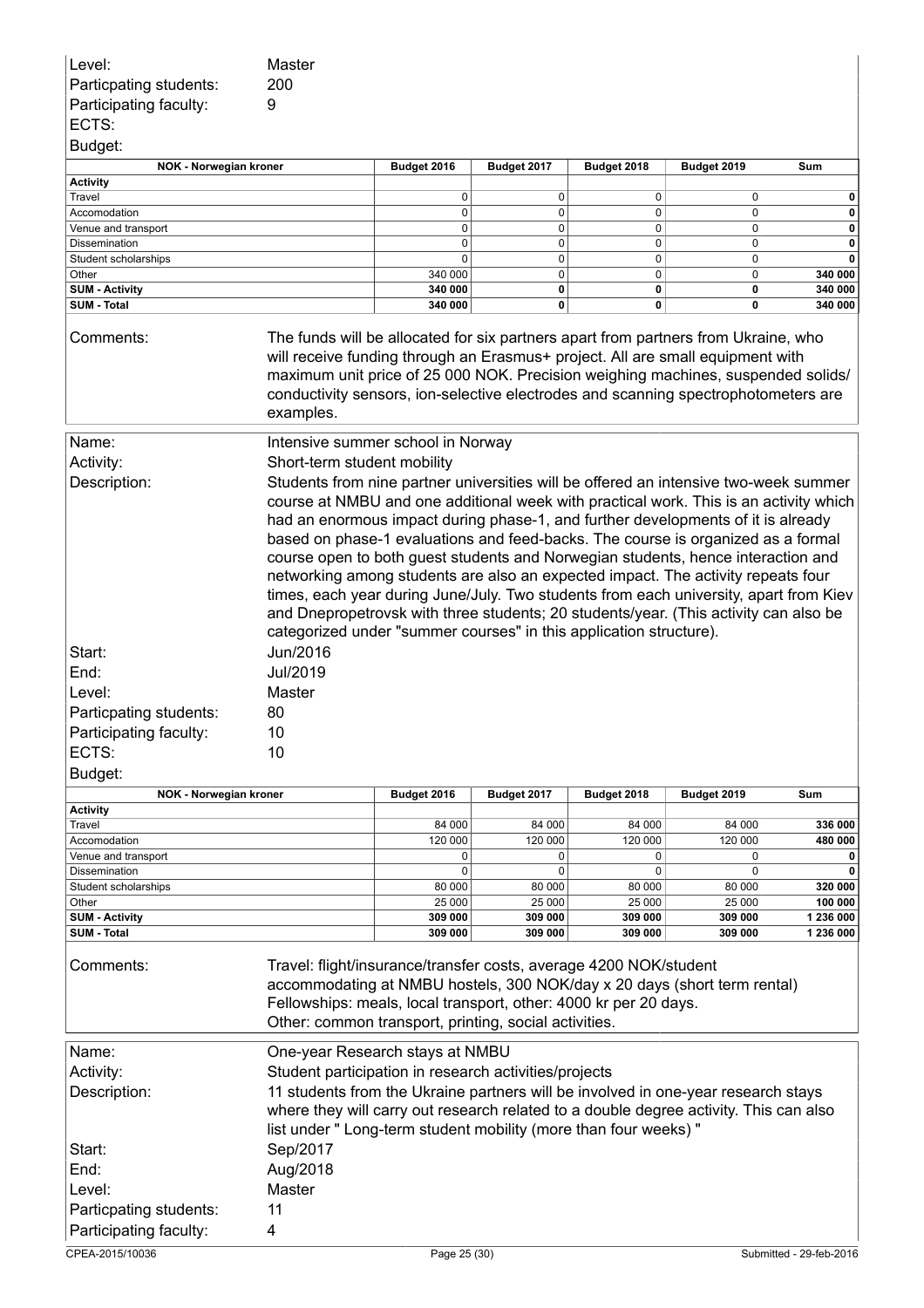|                       | <b>NOK - Norwegian kroner</b>                                                                                                                                                                                                         | Budget 2016 | Budget 2017 | Budget 2018 | Budget 2019 | Sum |
|-----------------------|---------------------------------------------------------------------------------------------------------------------------------------------------------------------------------------------------------------------------------------|-------------|-------------|-------------|-------------|-----|
| <b>Activity</b>       |                                                                                                                                                                                                                                       |             |             |             |             |     |
| Travel                |                                                                                                                                                                                                                                       | O           | U           | O           |             |     |
| Accomodation          |                                                                                                                                                                                                                                       | 0           |             | 0           |             | 0   |
| Venue and transport   |                                                                                                                                                                                                                                       | 0           |             | 0           |             |     |
| <b>Dissemination</b>  |                                                                                                                                                                                                                                       | 0           |             | 0           |             |     |
| Student scholarships  |                                                                                                                                                                                                                                       | 0           |             | 0           |             |     |
| Other                 |                                                                                                                                                                                                                                       | 0           |             | 0           |             |     |
| <b>SUM - Activity</b> |                                                                                                                                                                                                                                       | 0           | 0           | 0           | 0           |     |
| <b>SUM - Total</b>    |                                                                                                                                                                                                                                       | 0           | 0           | 0           | 0           |     |
| Comments:             | No financial contribution from the project is envisaged as all costs will be covered<br>through an Erasmus+ project. Lab and analytical costs will be covered by external<br>projects at NMBU where industrial partners are involved. |             |             |             |             |     |
| Nomo:                 | Markehone with JoN partners and associated partneners                                                                                                                                                                                 |             |             |             |             |     |

| iname.                 | viorkshops with low partners and associated partneriers                                                                                                                                                                                                                                                                                                                                                                                                                                                                                                                                                                                                                                                                                                                                                                                              |
|------------------------|------------------------------------------------------------------------------------------------------------------------------------------------------------------------------------------------------------------------------------------------------------------------------------------------------------------------------------------------------------------------------------------------------------------------------------------------------------------------------------------------------------------------------------------------------------------------------------------------------------------------------------------------------------------------------------------------------------------------------------------------------------------------------------------------------------------------------------------------------|
| Activity:              | Workshops/seminars                                                                                                                                                                                                                                                                                                                                                                                                                                                                                                                                                                                                                                                                                                                                                                                                                                   |
| Description:           | When 18 educators from nine universities are visiting a partner, it is a unique<br>opportunity to organise a seminar where the latest developments in the field can<br>be shared with the students and staff of the host university. Such seminars are also<br>beneficial for the associated public and private partners as well as other associated<br>university partners. These seminars will be organised as back-to-back half-day<br>activities when the international project team is visiting the partner cities. (The other<br>half-day will be a workshop with associated partners that is described under a<br>different activity).<br>A series of teacher training & training of trainers sessions will be carried out during<br>the international project meetings focusing on graduate supervision, entrepreneurship<br>and innovation. |
| Start:                 | Oct/2016                                                                                                                                                                                                                                                                                                                                                                                                                                                                                                                                                                                                                                                                                                                                                                                                                                             |
| End:                   | Nov/2019                                                                                                                                                                                                                                                                                                                                                                                                                                                                                                                                                                                                                                                                                                                                                                                                                                             |
| Level:                 | Master                                                                                                                                                                                                                                                                                                                                                                                                                                                                                                                                                                                                                                                                                                                                                                                                                                               |
| Particpating students: |                                                                                                                                                                                                                                                                                                                                                                                                                                                                                                                                                                                                                                                                                                                                                                                                                                                      |
| Participating faculty: | 10                                                                                                                                                                                                                                                                                                                                                                                                                                                                                                                                                                                                                                                                                                                                                                                                                                                   |
| ECTS:                  |                                                                                                                                                                                                                                                                                                                                                                                                                                                                                                                                                                                                                                                                                                                                                                                                                                                      |
| Budget:                |                                                                                                                                                                                                                                                                                                                                                                                                                                                                                                                                                                                                                                                                                                                                                                                                                                                      |

| NOK - Norwegian kroner | Budget 2016 | Budget 2017 | Budget 2018 | Budget 2019 | Sum    |
|------------------------|-------------|-------------|-------------|-------------|--------|
| <b>Activity</b>        |             |             |             |             |        |
| Travel                 |             |             |             |             | O      |
| Accomodation           |             |             |             |             |        |
| Venue and transport    | 15 000      | 15 000      | 15 000      | 15 000      | 60 000 |
| <b>Dissemination</b>   |             |             |             |             |        |
| Student scholarships   |             |             |             |             | 0      |
| Other                  |             |             |             |             | 0      |
| <b>SUM - Activity</b>  | 15 000      | 15 000      | 15 000      | 15 000      | 60 000 |
| <b>SUM - Total</b>     | 15 000      | 15 000      | 15 000      | 15 000      | 60 000 |

Comments: Travel and accommodation costs for partners are budgeted under International Project meetings; and for associated partners under "workshops with external partners". Venue costs here include the meeting refreshments/lunch and printing costs etc.

### **D.3 Collaboration with enterprises**

### **Collaboration with enterprises in the public and private sectors**

| Name:           | Guest lectures and superviison from public and private organisations                                                                                                                                                                                                                                                                                                                                                                                                             |                         |
|-----------------|----------------------------------------------------------------------------------------------------------------------------------------------------------------------------------------------------------------------------------------------------------------------------------------------------------------------------------------------------------------------------------------------------------------------------------------------------------------------------------|-------------------------|
| Activity:       | Joint teaching/guest lecturing, supervision at all levels                                                                                                                                                                                                                                                                                                                                                                                                                        |                         |
| Description:    | As a step towards making education more adopted to the needs of society and<br>the requirements of the labour market, relevant stakeholders will be invited to hold<br>guest lecturing at partner universities as well as supervision during the research and<br>practical periods. (Some are already involved in the MSc/PhD defense meetings<br>but here the ambition is to involve them much earlier to give a realistic possibility of<br>shaping the research and studies). |                         |
| Start:          | Sep/2016                                                                                                                                                                                                                                                                                                                                                                                                                                                                         |                         |
| CPEA-2015/10036 | Page 26 (30)                                                                                                                                                                                                                                                                                                                                                                                                                                                                     | Submitted - 29-feb-2016 |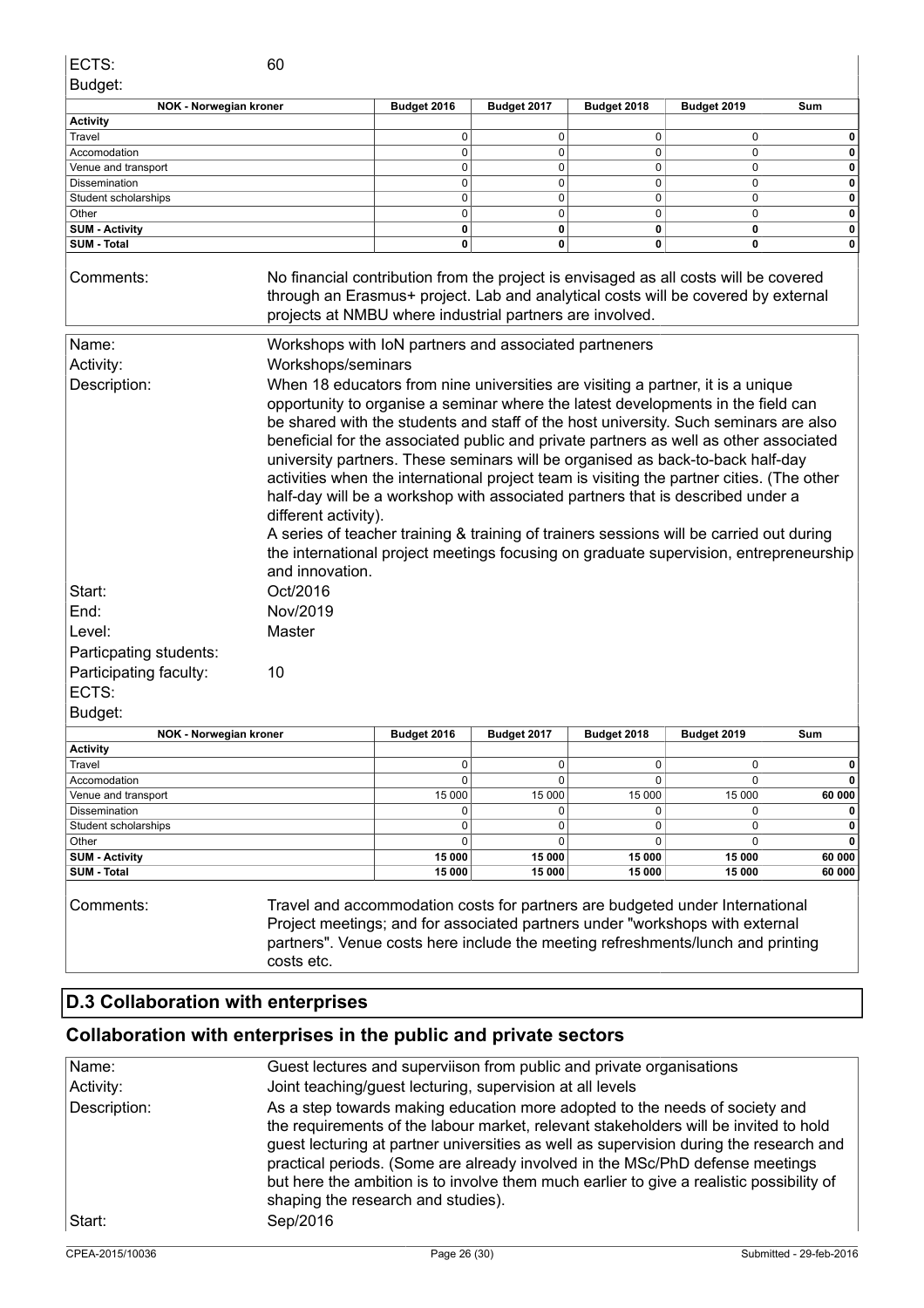| End:                                                                                                                                                                  | Oct/2019                                                                                                               |                   |                            |                   |                   |                  |  |
|-----------------------------------------------------------------------------------------------------------------------------------------------------------------------|------------------------------------------------------------------------------------------------------------------------|-------------------|----------------------------|-------------------|-------------------|------------------|--|
| Level:                                                                                                                                                                | Master                                                                                                                 |                   |                            |                   |                   |                  |  |
| Number of students:                                                                                                                                                   | 200                                                                                                                    |                   |                            |                   |                   |                  |  |
| ECTS:                                                                                                                                                                 |                                                                                                                        |                   |                            |                   |                   |                  |  |
| Planned expences:                                                                                                                                                     |                                                                                                                        |                   |                            |                   |                   |                  |  |
| NOK - Norwegian kroner                                                                                                                                                |                                                                                                                        | Budget 2016       | Budget 2017                | Budget 2018       | Budget 2019       | Sum              |  |
| <b>Activity</b>                                                                                                                                                       |                                                                                                                        |                   |                            |                   |                   |                  |  |
| Travel                                                                                                                                                                |                                                                                                                        | 0                 | 0                          | 0                 | 0                 | 0                |  |
| Accomodation                                                                                                                                                          |                                                                                                                        | $\mathbf 0$       | $\mathbf 0$                | $\mathbf 0$       | $\mathbf 0$       | 0                |  |
| Venue and transport                                                                                                                                                   |                                                                                                                        | 0<br>0            | $\mathbf 0$<br>$\mathbf 0$ | $\mathbf 0$       | 0                 | 0<br>0           |  |
| Student scholarships<br>Other                                                                                                                                         |                                                                                                                        | 10 000            | 20 000                     | 0<br>20 000       | 0<br>20 000       | 70 000           |  |
| <b>SUM - Activity</b>                                                                                                                                                 |                                                                                                                        | 10 000            | 20 000                     | 20 000            | 20 000            | 70 000           |  |
| SUM - Total                                                                                                                                                           |                                                                                                                        | 10 000            | 20 000                     | 20 000            | 20 000            | 70 000           |  |
| Comments:                                                                                                                                                             | Only the cost for travel reimbursements, refreshments, printing and symbolic<br>honorarium (if required) are budgeted. |                   |                            |                   |                   |                  |  |
| Name:                                                                                                                                                                 | Workshops with external partners                                                                                       |                   |                            |                   |                   |                  |  |
| Activity:                                                                                                                                                             | Other                                                                                                                  |                   |                            |                   |                   |                  |  |
| Description:                                                                                                                                                          | Dialogues with public and private partners as well as other associated university                                      |                   |                            |                   |                   |                  |  |
|                                                                                                                                                                       | partners are important in the process of re-orientation of the curricula and teaching                                  |                   |                            |                   |                   |                  |  |
|                                                                                                                                                                       | practices towards a more societal orientation as well as for the needs of the labour                                   |                   |                            |                   |                   |                  |  |
|                                                                                                                                                                       | market. Workshops and discussion forums will be organised as back-to-back half-day                                     |                   |                            |                   |                   |                  |  |
|                                                                                                                                                                       | activities when the international project team is visiting the partner cities. (The other                              |                   |                            |                   |                   |                  |  |
|                                                                                                                                                                       | half-day will be an open seminar where also students can participate). Local partners                                  |                   |                            |                   |                   |                  |  |
|                                                                                                                                                                       | shall in addition organise job-fairs /"career days" where prospective employers                                        |                   |                            |                   |                   |                  |  |
|                                                                                                                                                                       | and soon-to-be-graduates can mutually promote their potential. There are no such                                       |                   |                            |                   |                   |                  |  |
|                                                                                                                                                                       | traditions at present at the partner universities.                                                                     |                   |                            |                   |                   |                  |  |
|                                                                                                                                                                       | This activity also includes the Final Workshop.                                                                        |                   |                            |                   |                   |                  |  |
|                                                                                                                                                                       |                                                                                                                        |                   |                            |                   |                   |                  |  |
| Start:                                                                                                                                                                | Oct/2016                                                                                                               |                   |                            |                   |                   |                  |  |
| End:                                                                                                                                                                  | Nov/2019                                                                                                               |                   |                            |                   |                   |                  |  |
| Level:                                                                                                                                                                | Master                                                                                                                 |                   |                            |                   |                   |                  |  |
| Number of students:                                                                                                                                                   |                                                                                                                        |                   |                            |                   |                   |                  |  |
| ECTS:                                                                                                                                                                 |                                                                                                                        |                   |                            |                   |                   |                  |  |
| Planned expences:                                                                                                                                                     |                                                                                                                        |                   |                            |                   |                   |                  |  |
| <b>NOK - Norwegian kroner</b>                                                                                                                                         |                                                                                                                        | Budget 2016       | Budget 2017                | Budget 2018       | Budget 2019       | Sum              |  |
| <b>Activity</b>                                                                                                                                                       |                                                                                                                        |                   |                            |                   |                   |                  |  |
| Travel                                                                                                                                                                |                                                                                                                        | 3 0 0 0           | 6 0 0 0                    | 6 0 0 0           | 6 0 0 0           | 21 000           |  |
| Accomodation<br>Venue and transport                                                                                                                                   |                                                                                                                        | 2 0 0 0<br>10 000 | 4 0 0 0<br>15 000          | 4 0 0 0<br>15 000 | 6 0 0 0<br>23 000 | 16 000<br>63 000 |  |
| Student scholarships                                                                                                                                                  |                                                                                                                        | 0                 | 0                          | 0                 | 0                 | 0                |  |
| Other                                                                                                                                                                 |                                                                                                                        | 0                 | 0                          | 0                 | 0                 | 0                |  |
| <b>SUM - Activity</b>                                                                                                                                                 |                                                                                                                        | 15 000            | 25 000                     | 25 000            | 35 000            | 100 000          |  |
| SUM - Total                                                                                                                                                           |                                                                                                                        | 15 000            | 25 000                     | 25 000            | 35 000            | 100 000          |  |
|                                                                                                                                                                       |                                                                                                                        |                   |                            |                   |                   |                  |  |
| Comments:                                                                                                                                                             | Travel and accommodation costs for participants from IoN are budgeted under                                            |                   |                            |                   |                   |                  |  |
|                                                                                                                                                                       | International Project meetings. The travel and accommodation costs for any                                             |                   |                            |                   |                   |                  |  |
| associated partners will be covered here, only if that will be absolutely necessary.<br>Venue costs include the meeting refreshments/lunch and printing costs etc for |                                                                                                                        |                   |                            |                   |                   |                  |  |
|                                                                                                                                                                       |                                                                                                                        |                   |                            |                   |                   |                  |  |
|                                                                                                                                                                       |                                                                                                                        |                   |                            |                   |                   |                  |  |
|                                                                                                                                                                       | workshops and job-fairs.                                                                                               |                   |                            |                   |                   |                  |  |
|                                                                                                                                                                       |                                                                                                                        |                   |                            |                   |                   |                  |  |
| Name:                                                                                                                                                                 | Student R&D projects with external partners                                                                            |                   |                            |                   |                   |                  |  |
| Activity:                                                                                                                                                             | Student projects with involvement from enterprises                                                                     |                   |                            |                   |                   |                  |  |
| Description:                                                                                                                                                          | Increase of the interaction with the external partners, especially the enterprises, will                               |                   |                            |                   |                   |                  |  |
|                                                                                                                                                                       | be an important re-orientation of the student projects. They will not only give a mutual                               |                   |                            |                   |                   |                  |  |
|                                                                                                                                                                       | understanding between the student and enterprise, but also give the possibility to                                     |                   |                            |                   |                   |                  |  |
|                                                                                                                                                                       | the teaching staff to strengthen collaborations and also to better understand the                                      |                   |                            |                   |                   |                  |  |
|                                                                                                                                                                       | enterprise's needs. The 10 partners have about 20 potential candidates for this                                        |                   |                            |                   |                   |                  |  |
|                                                                                                                                                                       | activity (listed in B.1.6), which will be associated with the MSc-thesis research of                                   |                   |                            |                   |                   |                  |  |
|                                                                                                                                                                       | students. (30-60 ECTS depending on duration of 6-12 months)                                                            |                   |                            |                   |                   |                  |  |
| Start:                                                                                                                                                                | Jul/2016                                                                                                               |                   |                            |                   |                   |                  |  |
| End:                                                                                                                                                                  | Nov/2019                                                                                                               |                   |                            |                   |                   |                  |  |
| Level:                                                                                                                                                                | Master                                                                                                                 |                   |                            |                   |                   |                  |  |
| Number of students:                                                                                                                                                   | 30                                                                                                                     |                   |                            |                   |                   |                  |  |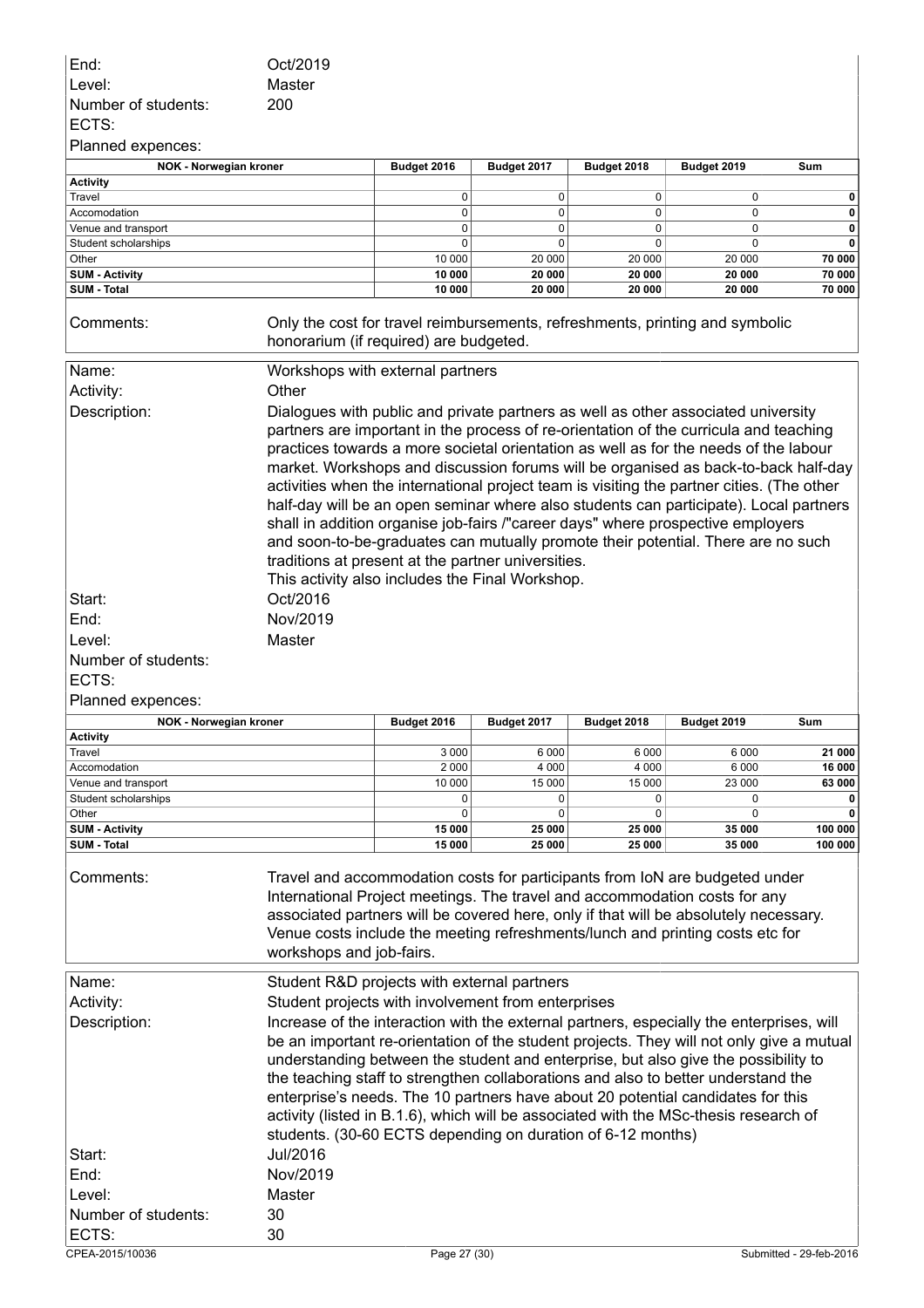Planned expences:

| NOK - Norwegian kroner | Budget 2016 | Budget 2017 | Budget 2018 | Budget 2019 | Sum     |
|------------------------|-------------|-------------|-------------|-------------|---------|
| <b>Activity</b>        |             |             |             |             |         |
| Travel                 | 5 0 0 0     | 10 000      | 10 000      | 10 000      | 35 000  |
| Accomodation           |             |             |             |             | 0       |
| Venue and transport    |             |             |             |             | 0       |
| Student scholarships   |             |             |             |             | 0       |
| Other                  | 5 0 0 0     | 25 000      | 25 000      | 25 000      | 80 000  |
| <b>SUM - Activity</b>  | 10 000      | 35 000      | 35 000      | 35000       | 115 000 |
| <b>SUM - Total</b>     | 10 000      | 35 000      | 35 000      | 35 000      | 115 000 |
|                        |             |             |             |             |         |

Comments: Only a symbolic sum of 5000-10000NOK/year is allocated to cover travel expenses. Additionally 5000-15000 NOK/y is allocated for experimental costs. It is anticipated that the agreements with enterprises will provide some funding. For the research stays in Norway, about 100 000 NOK is allocated for 11 students for one year through an Erasmus+ project.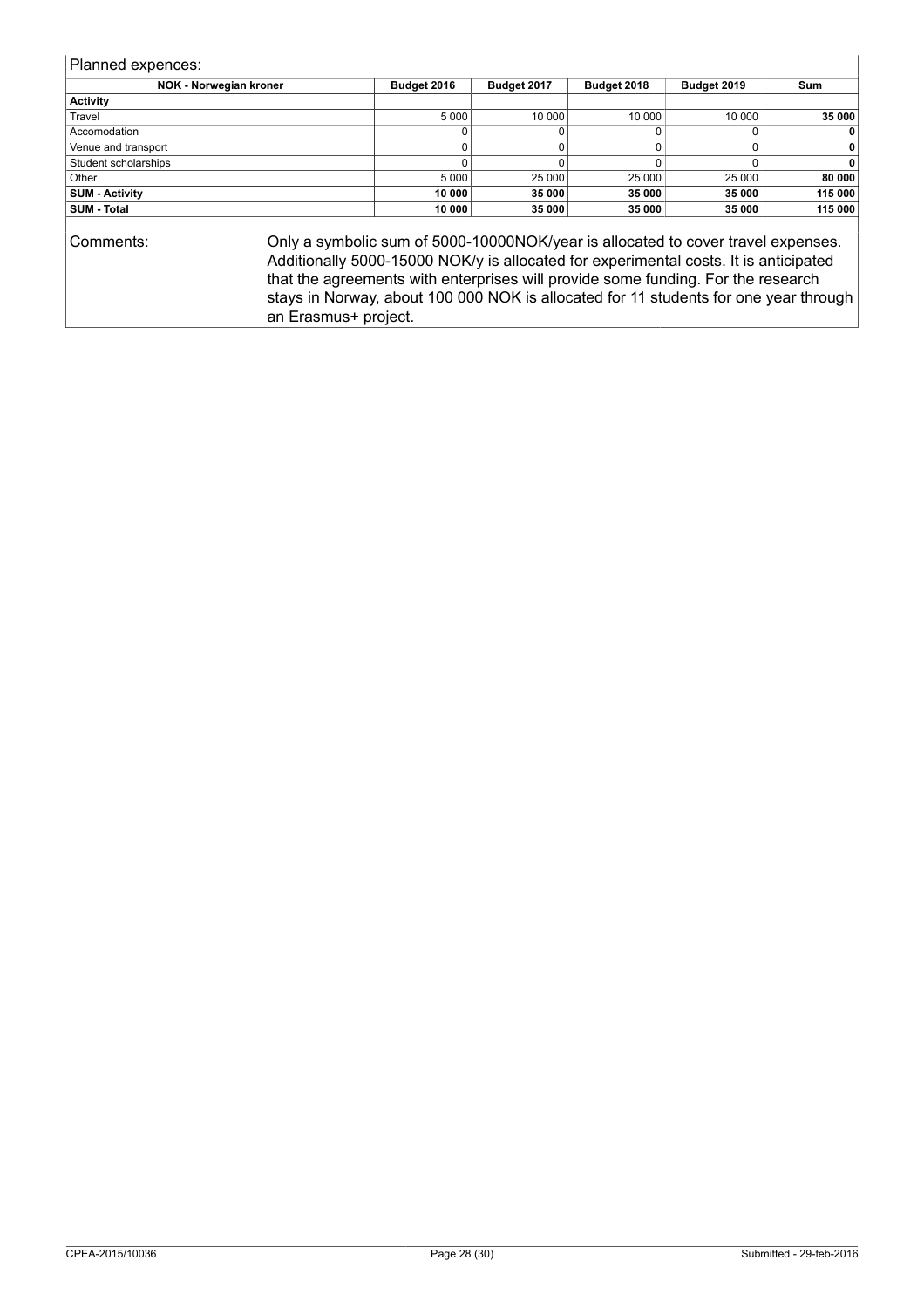### **E - Budget**

### **Budget**

| NOK - Norwegian kroner                                                                                                              | Budget 2016 | Budget 2017 | Budget 2018 | Budget 2019 | Sum          |
|-------------------------------------------------------------------------------------------------------------------------------------|-------------|-------------|-------------|-------------|--------------|
| <b>Collaboration with enterprises</b>                                                                                               |             |             |             |             |              |
| Joint teaching/quest lecturing, supervision at all levels - Guest<br>lectures and superviison from public and private organisations | 10 000      | 20 000      | 20 000      | 20 000      | 70 000       |
| Other - Workshops with external partners                                                                                            | 15 000      | 25 000      | 25 000      | 35 000      | 100 000      |
| Student projects with involvement from enterprises - Student<br>R&D projects with external partners                                 | 10 000      | 35 000      | 35 000      | 35 000      | 115 000      |
| SUM - Collaboration with enterprises                                                                                                | 35 000      | 80 000      | 80 000      | 90 000      | 285 000      |
| Implementation of education activities                                                                                              |             |             |             |             |              |
| Infrastructure, literature, software - IT hardware                                                                                  | 100 000     | 100 000     | 0           | $\mathbf 0$ | 200 000      |
| Joint online courses - Online courses and online lectures                                                                           | $\Omega$    | $\Omega$    | $\Omega$    | $\Omega$    |              |
| Language training - TOEFL/IELTS exam training                                                                                       | 10 000      | 15 000      | 15 000      | 15 000      | 55 000       |
| Scientific equipment - Strengthning of educational labs                                                                             | 340 000     | $\Omega$    | $\Omega$    | $\Omega$    | 340 000      |
| Short-term student mobility - Intensive summer school in<br>Norway                                                                  | 309 000     | 309 000     | 309 000     | 309 000     | 1 236 000    |
| Student participation in research activities/projects - One-year<br>Research stays at NMBU                                          | 0           | $\mathbf 0$ | $\mathbf 0$ | $\mathbf 0$ | $\mathbf{0}$ |
| Workshops/seminars - Workshops with IoN partners and<br>associated partneners                                                       | 15 000      | 15 000      | 15 000      | 15 000      | 60 000       |
| SUM - Implementation of education activities                                                                                        | 774 000     | 439 000     | 339 000     | 339 000     | 1891000      |
| <b>Project development</b>                                                                                                          |             |             |             |             |              |
| Development of joint courses, study programmes and degrees<br>- Double degree progam - MSc and PhD                                  | 0           | $\mathbf 0$ | 0           | $\mathbf 0$ | 0            |
| Development of new educational materials and methods -<br>Development of e-learning module                                          | 0           | 20 000      | 30 000      | $\Omega$    | 50 000       |
| Development of new educational materials and methods -<br>Textbook and teaching material                                            | 0           | 50 000      | 200 000     | $\Omega$    | 250 000      |
| International project meetings - Joint project meetings                                                                             | 404 650     | 474 250     | 390 150     | 313 050     | 1 582 100    |
| Publication and dissemination - Dissemination of project<br>publications                                                            | 10 000      | 10 000      | 20 000      | 9 3 7 7     | 49 377       |
| <b>SUM - Project development</b>                                                                                                    | 414 650     | 554 250     | 640 150     | 322 427     | 1931477      |
| Sub-total                                                                                                                           | 1 223 650   | 1 073 250   | 1 059 150   | 751 427     | 4 107 477    |
| <b>Project management</b>                                                                                                           |             |             |             |             |              |
| Project management                                                                                                                  | 370 000     | 370 000     | 380 000     | 380 000     | 1 500 000    |
| <b>SUM - Project management</b>                                                                                                     | 370 000     | 370 000     | 380 000     | 380 000     | 1 500 000    |
| <b>Project administration</b>                                                                                                       |             |             |             |             |              |
| Project administration                                                                                                              | 111 555     | 100 984     | 100 741     | 79 243      | 392 523      |
| <b>SUM - Project administration</b>                                                                                                 | 111 555     | 100 984     | 100 741     | 79 243      | 392 523      |
| <b>SUM - Total</b>                                                                                                                  | 1705205     | 1 544 234   | 1 539 891   | 1 210 670   | 6 000 000    |

#### **E.2 Comments to project management**

Two-three man-months/year of the NMBU Project Manager and three man-months of a Project Secretary of NMBU is included for four years = 1 150 000 NOK. The IiN project manager shall be a leading scientist/professor with fluency in Russian and management of complex international projects. The liN secretary must have an MSc in a water related field, be fluent in Russian and affiliated to NMBU.

350 000 NOK is allocated for salary compensation of coordinators of partner (IoN) universities. The rates are based on actual salaries including social costs only.

#### **E.3 Comments to the budget**

Many activities are planned to be carried out during the 10 international project meetings. These meetings will have dedicated sessions scheduled to cover various activities in the above list, in addition to the normal project management tasks. Thus although the allocation for International project meetings is relatively high (1 582 100 NOK), they represent the cumulative costs of many project activities to be carried out during the meetings.

Several activities are reported with none or low budgets. This is because either the cost components are noted elsewhere (for example, under international project meetings) or partially or fully financed by external projects.

Since all three IoN partners from Ukraine and NMBU have already won an Erasmus+ grant, some activities will be fully or partially funded through those funds. By doing so we have been able to include more activities under the umbrella of the Water Harmony-II project, as well as to avoid double funding.